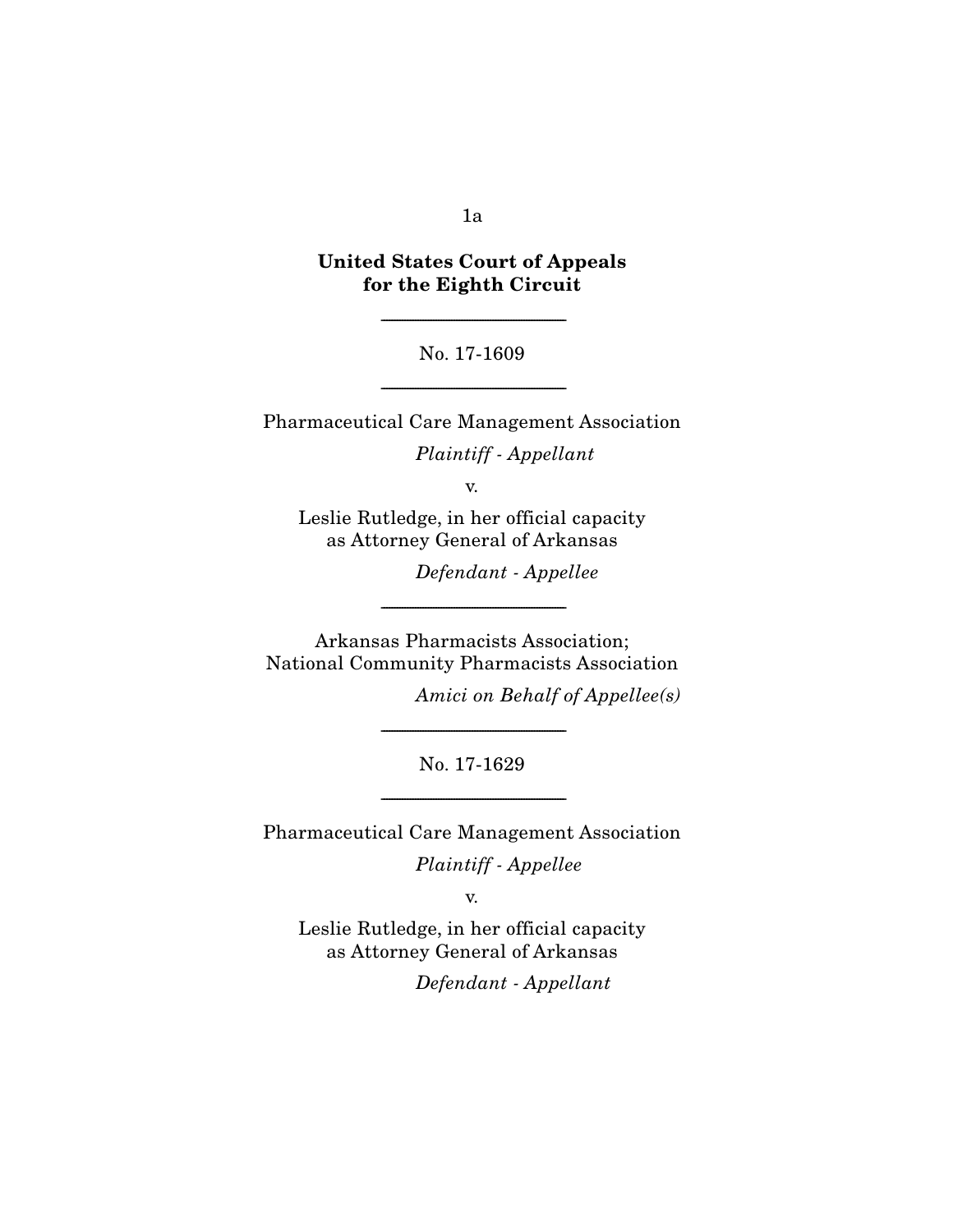National Community Pharmacists Association; Arkansas Pharmacists Association

*Amici on Behalf of Appellant(s)* 

Appeals from the United States District Court for the Eastern District of Arkansas – Little Rock

-----------------------------------------------------------------------

Submitted: January 9, 2018 Filed: June 8, 2018

-----------------------------------------------------------------------

-----------------------------------------------------------------------

-----------------------------------------------------------------------

Before LOKEN, BEAM, and KELLY, Circuit Judges.

BEAM, Circuit Judge.

 In this dispute between a pharmacy trade association, Pharmaceutical Care Management Association (PCMA) and the State of Arkansas, PCMA appeals the district court's ruling that an Arkansas state statute is not preempted by Medicare Part D, 42 U.S.C. § 1395w-26(b)(3), and the State of Arkansas appeals the district court's ruling that the statute *is* preempted by ERISA, 29 U.S.C. § 1144(a). Because the state statute in question is preempted by both ERISA and the Medicare Part D statutes, we affirm in part, reverse in part, and remand.

2a

-----------------------------------------------------------------------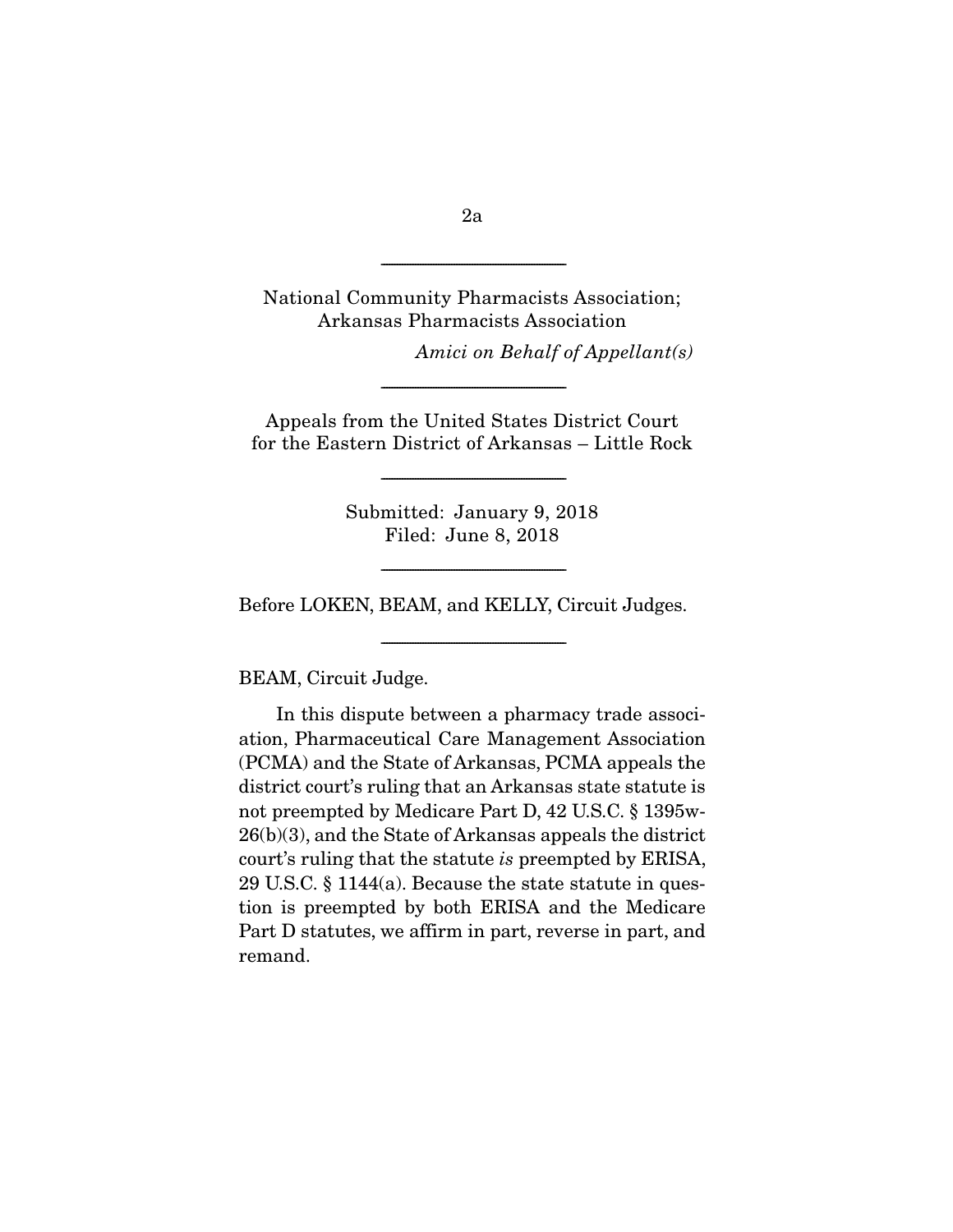#### I. BACKGROUND

In 2015, the Arkansas General Assembly passed a state law which attempted to govern the conduct of pharmacy benefits managers ("PBMs")–the entities that verify benefits and manage financial transactions among pharmacies, healthcare payors, and patients. PBMs are intermediaries between health plans and pharmacies, and provide services such as claims processing, managing data, mail-order drug sales, calculating benefit levels and making disbursements. Pharmacies acquire their drug inventories from wholesalers. The patient buys the drug from the pharmacy, but often at a lower price due to participation in a health plan that covers part of the price. Further, the PBMs create a maximum allowable cost ("MAC") list which sets reimbursement rates to pharmacies dispensing generic drugs. Contracts between PBMs and pharmacies create pharmacy networks. Based upon these contracts and in order to participate in a preferred network, some pharmacies choose to accept lower reimbursements for dispensed prescriptions. Thus, unfortunately, a pharmacy might actually lose money on a given prescription transaction.

 In an attempt to address the trend in Arkansas of significantly fewer independent and rural-serving pharmacies in the state, the state legislature adopted Act 900, Arkansas Code Annotated § 17-92-507, an amendment to the state's then-existing MAC law, to "Amend the Laws Regarding Maximum Allowable Cost Lists; to Create Accountability in the Establishment of Prescription Drug Pricing." 2015 Ark. Laws Act 900,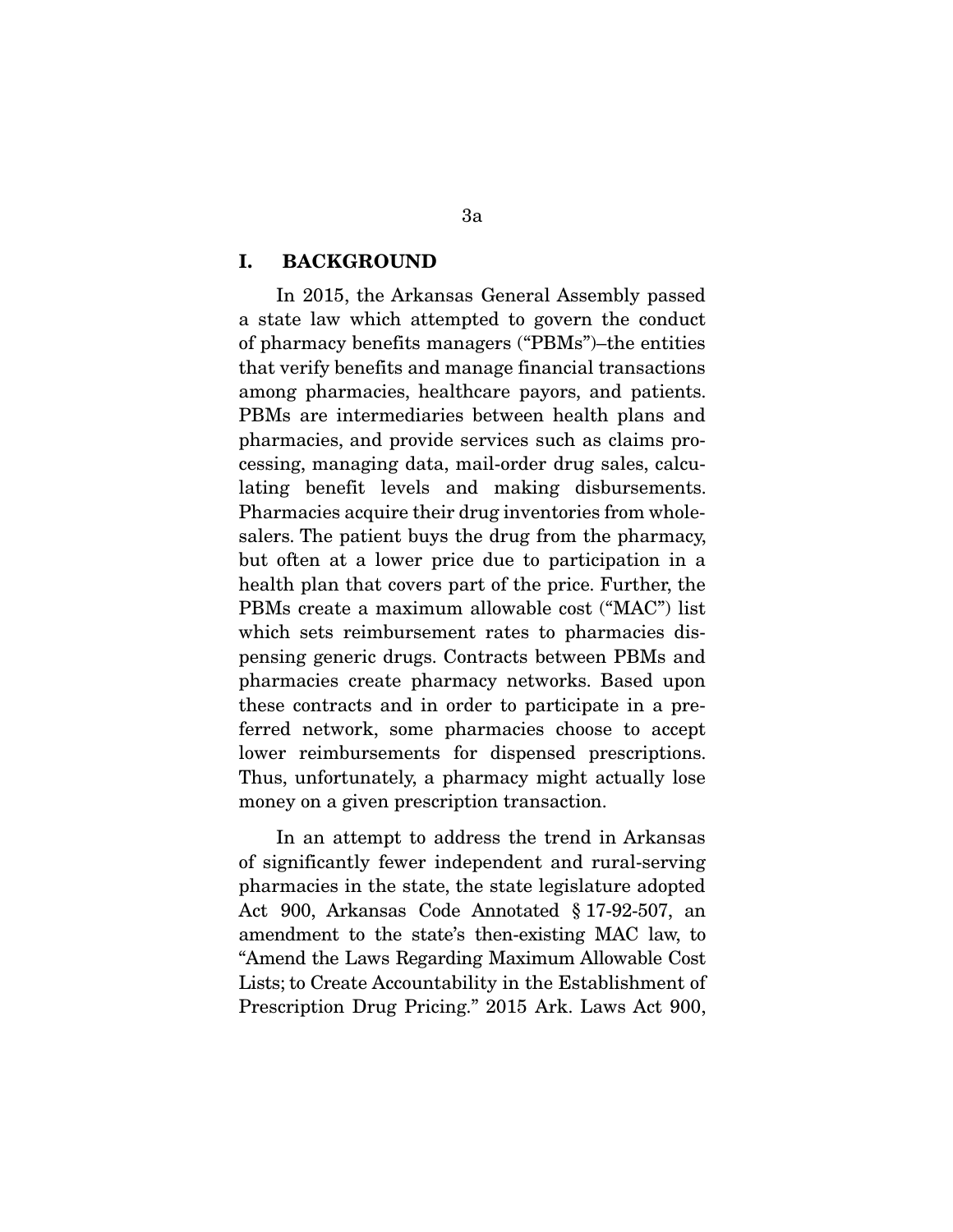S.B. 688 (Ark. 2015). The Act mandates that pharmacies be reimbursed for generic drugs at a price equal to or higher than the pharmacies' cost for the drug based on the invoice from the wholesaler. It did this by defining "pharmacy acquisition cost" as the amount charged by the wholesaler as evidenced by the invoice. Ark. Code Ann.  $\S 17-92-507(a)(6)$ . The Act further imposes requirements on PBMs in their use of the MAC lists by making them update the lists within at least seven days from the time there has been a certain increase in acquisition costs. Id.  $\S 17-92-507(c)(2)$ . The Act also contains administrative appeal procedures, id.  $§ 17-92-507(c)(4)(A)(i)$ , and allows the pharmacies to reverse and re-bill each claim affected by the pharmacies' inability to procure the drug at a cost that is equal to or less than the cost on the relevant MAC list where the drug is not available "below the pharmacy acquisition cost from the pharmaceutical wholesaler from whom the pharmacy or pharmacist purchases the majority of prescription drugs for resale." Id. § 17-92-  $507(c)(4)(C)(iii)$ . Finally, the Act contains a "decline-todispense" option for pharmacies that will lose money on a transaction.  $\underline{Id}$ , § 17-92-507(e).

 PCMA brought this action on behalf of its members, the nation's leading PBMs, claiming Act 900 is preempted by both ERISA and Medicare Part D, and also that it is unconstitutional on a number of other grounds not at issue on appeal (because PCMA did not appeal the district court's adverse ruling on these claims). The district court agreed that the pertinent portions of Act 900 were preempted by ERISA based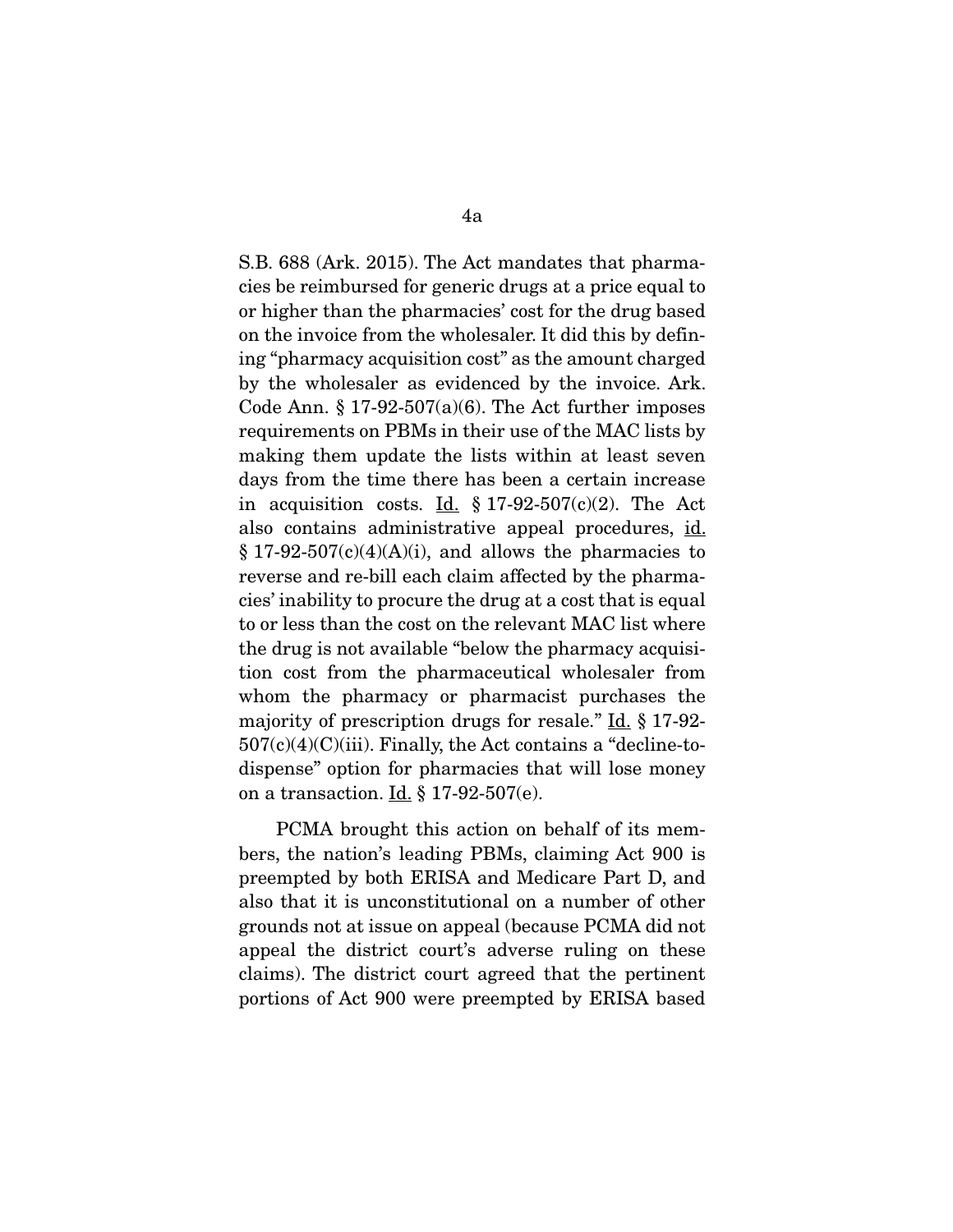upon controlling Eighth Circuit case law. See Pharm. Care Mgmt. Ass'n v. Gerhart, 852 F.3d 722 (8th Cir. 2017). However, the district court found that Medicare Part D did *not* preempt Act 900, nor was the law unconstitutional on any of the several bases advanced by PCMA. PCMA appeals the Medicare Part D ruling, and the state cross-appeals the ERISA ruling.

#### II. DISCUSSION

We review de novo the district court's preemption/ statutory interpretation rulings. Id. at 726.

#### A. ERISA Preemption

ERISA preempts "any and all State laws insofar as they may now or hereafter relate to any employee benefit plans." 29 U.S.C. § 1144(a). The breadth of this section is well known. See New York State Conference of Blue Cross & Blue Shield Plans v. Travelers Ins. Co., 514 U.S. 645, 655 (1995). A state law is preempted if it " 'relates to'" an ERISA plan by having "'a connection with or a reference to such a plan.'" Express Scripts, Inc. v. Wenzel, 262 F.3d 829, 833 (8th Cir. 2001) (quoting Travelers, 514 U.S. at 656). In Gerhart, we held that an Iowa statute, similar in purpose and effect to Act 900, was preempted by ERISA because it had a prohibited "reference to" ERISA, and because it interfered with national uniform plan administration. 852 F.3d at 729, 731. The district court found that Gerhart controlled the outcome of the ERISA preemption claim in the instant case. We agree. The Iowa statute in Gerhart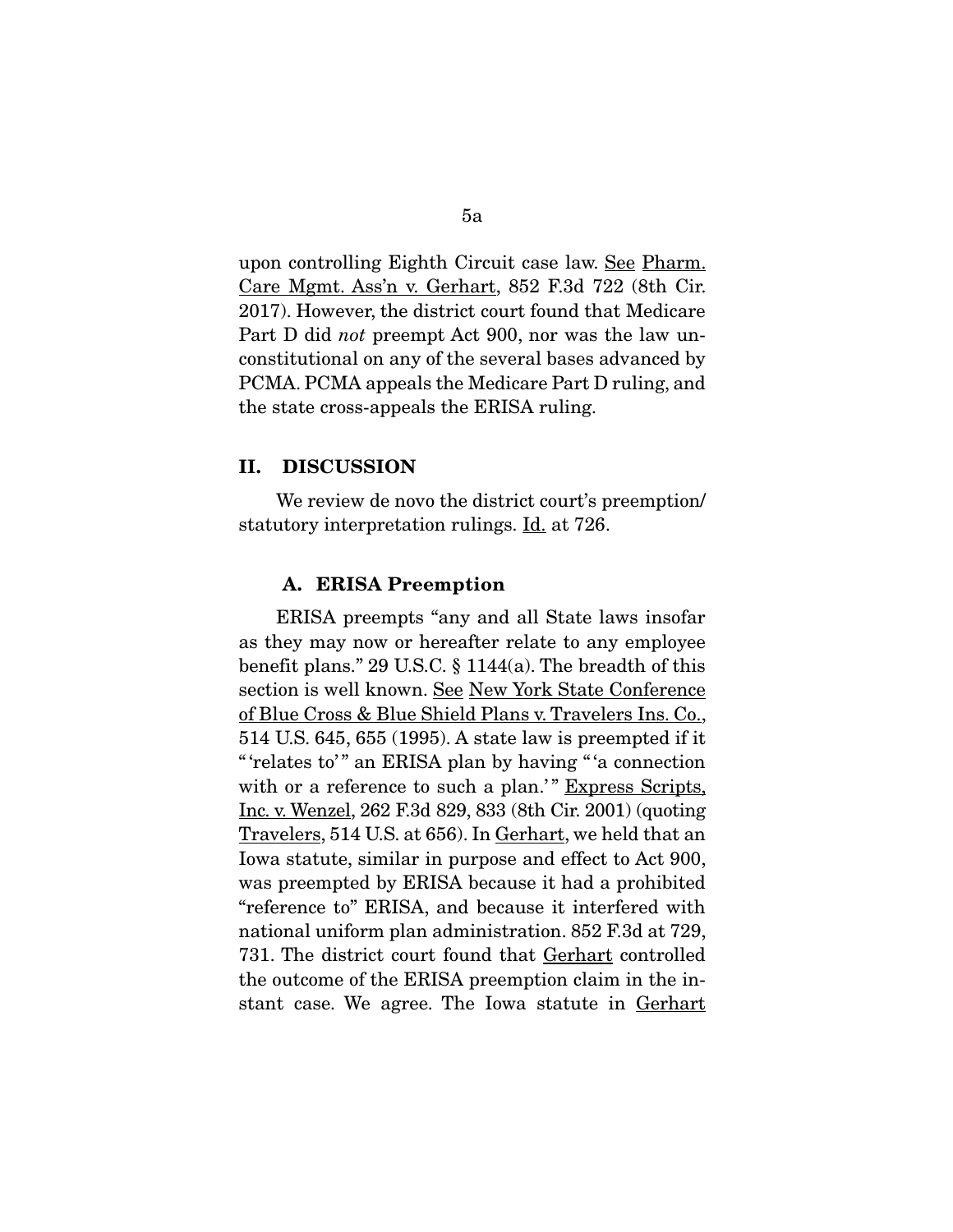required PBMs to provide information regarding their pricing methodologies to Iowa's insurance commissioner at the commissioner's request. Id. at 727. The statute further limited the types of drugs to which a PBM could apply MAC pricing and limited the sources from which a PBM obtained pricing information. Id. Finally, the statute required PBMs to provide information regarding their pricing methodologies in their contracts with pharmacies and to provide procedures by which pharmacies could comment on and appeal MAC price lists or rates, with potential retroactive payment to pharmacies for incorrect pricing. Id. We held that the Iowa statute both explicitly and implicitly referred to ERISA by regulating the conduct of PBMs administering or managing pharmacy benefits, and also had a connection with ERISA. It was therefore preempted. Id. at 729-30.

The state argues that **Gerhart** should be limited to its consideration of the Iowa Act's "express reference" to ERISA, and that Gerhart's "implicit reference" analysis is dicta inconsistent with Supreme Court precedent. We disagree. In addition to finding that Iowa Code § 510B.8 had a prohibited express reference to ERISA, the Gerhart court found that the "Iowa law also makes implicit reference to ERISA through regulation of PBMs who administer benefits for 'covered entities,' which, by definition, include health benefit plans and employers, labor unions, or other groups 'that provide[ ] health coverage.' These entities are necessarily subject to ERISA regulation." 852 F.3d at 729. None of the state's arguments convince us that we are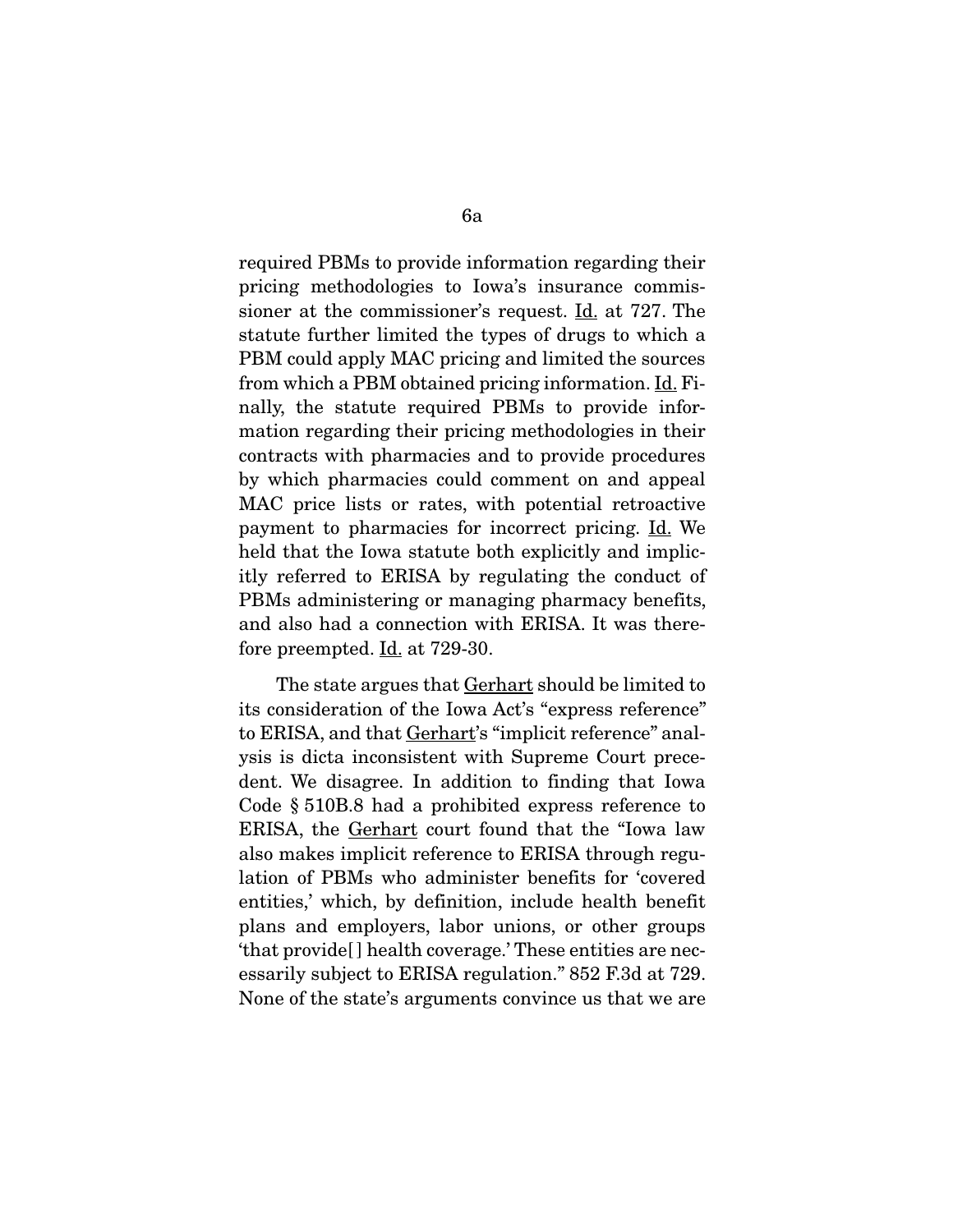not completely bound by a prior panel's reasoning on the exact question before us. Nor do we believe Gerhart to be inconsistent with the Supreme Court's precedent in Travelers or De Buono v. NYSA-ILA Medical and Clinical Services Fund, 520 U.S. 806 (1997). While both cases indicate there is generally a presumption against preemption, De Buono, 520 U.S. at 813; Travelers, 514 U.S. at 654, where, as here, the state law both relates to and has a connection with employee benefit plans, the presumption is gone and the law is preempted. Cal. Div. of Labor Standards Enf't v. Dillingham Constr., N.A., Inc., 519 U.S. 316, 324-25 (1997). The district court correctly found that Act 900 was preempted by ERISA.

#### B. Medicare Part D and Preemption

Medicare Part D is a comprehensive statutory and regulatory scheme for prescription drugs, which aims to balance cost with access to those drugs. The Part D program funds prescription drug benefits through payments from the Medicare government trust fund, and beneficiaries generally get prescriptions through a Part D network provider. See 42 C.F.R. §§ 423.120, 423.124. The statute prohibits both federal and state interference in negotiations between Part D sponsors and pharmacies (known as the "non-interference" clause,  $42 \text{ U.S.C. }$  §  $1395\text{w-}111\text{(i)}$ . The federal scheme preempts a state law when (1) Congress or the Centers for Medicare and Medicaid Services (CMS) has established "standards" in the area regulated by the state law; and (2) the state law acts "with respect to" those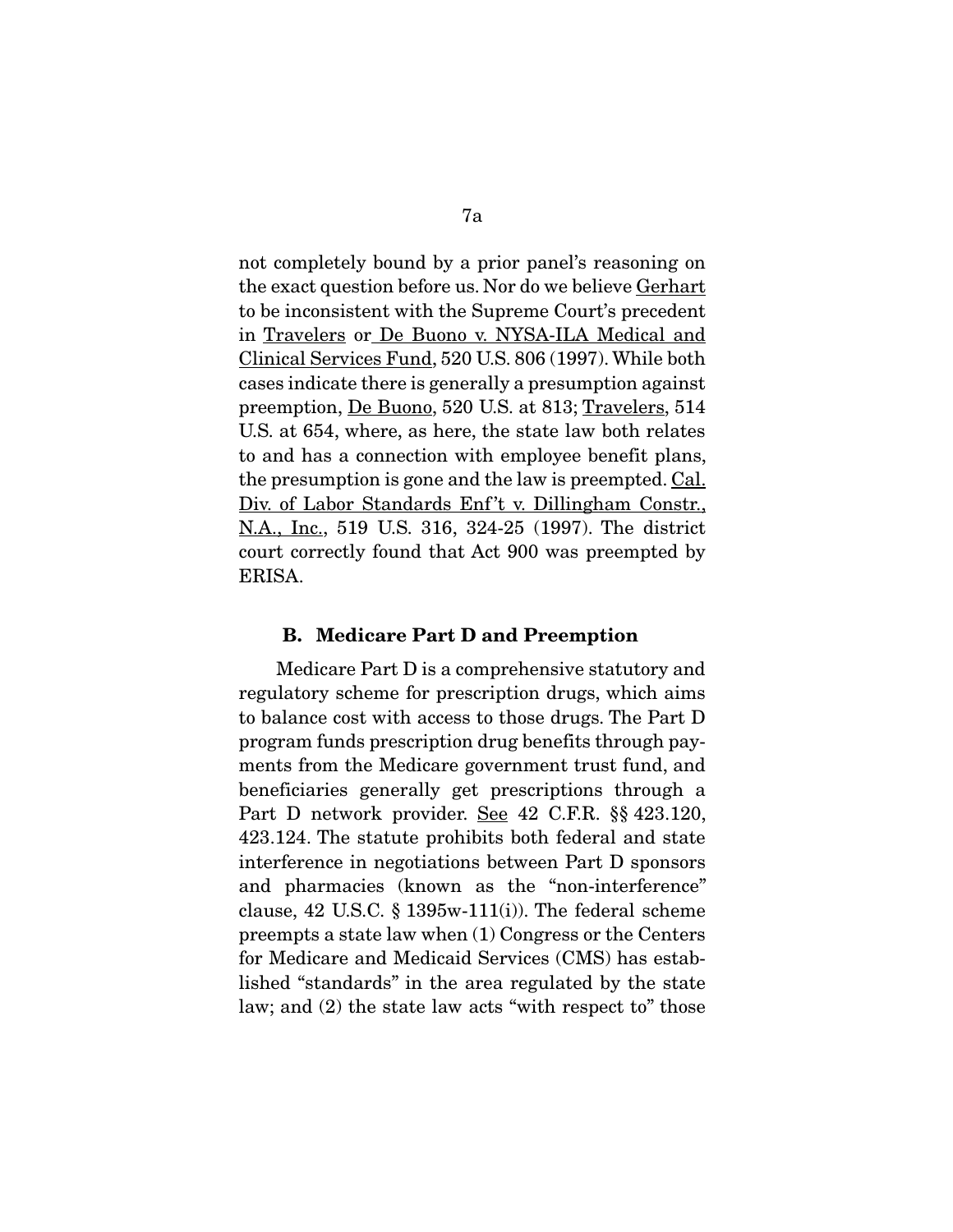standards. Id. § 1395w-26(b)(3) Conflict between the state law and the federal standard is unnecessary. PCMA argues the district court erred in holding that Act 900 was not preempted by Medicare Part D. It contends that Act 900 acts "with respect to" two standards created by Congress and CMS for Medicare Part D–the Negotiated Prices Standard, and the Pharmacy Access Standard.

#### 1. Negotiated Prices Standard

42 U.S.C. § 1395w-102 sets forth several requirements for standard prescription drug coverage and access to negotiated prices. Most specifically, the regulation defines "negotiated prices" for Part D drugs as the price: "the part D sponsor (or other intermediary contracting organization) [such as a PBM] and the network dispensing pharmacy . . . have negotiated as the amount such network entity will receive, in total, for a particular drug." 42 C.F.R. § 423.100. Negotiated prices are "inclusive of all price concessions from network pharmacies" but "exclude[ ] contingent amounts, such as incentive fees, if these amounts increase prices and cannot reasonably be determined at the point-of-sale." <u>Id.</u>

 Act 900 acts "with respect to" the Negotiated Price Standard, first and most obviously by regulating the price of retail drugs. Act 900 effectively replaces the negotiated MAC price with the pharmacy acquisition cost when the MAC rate is below the pharmacy's invoice cost, Arkansas Code Annotated § 17-92-507(b)(4)(A)(i)(b),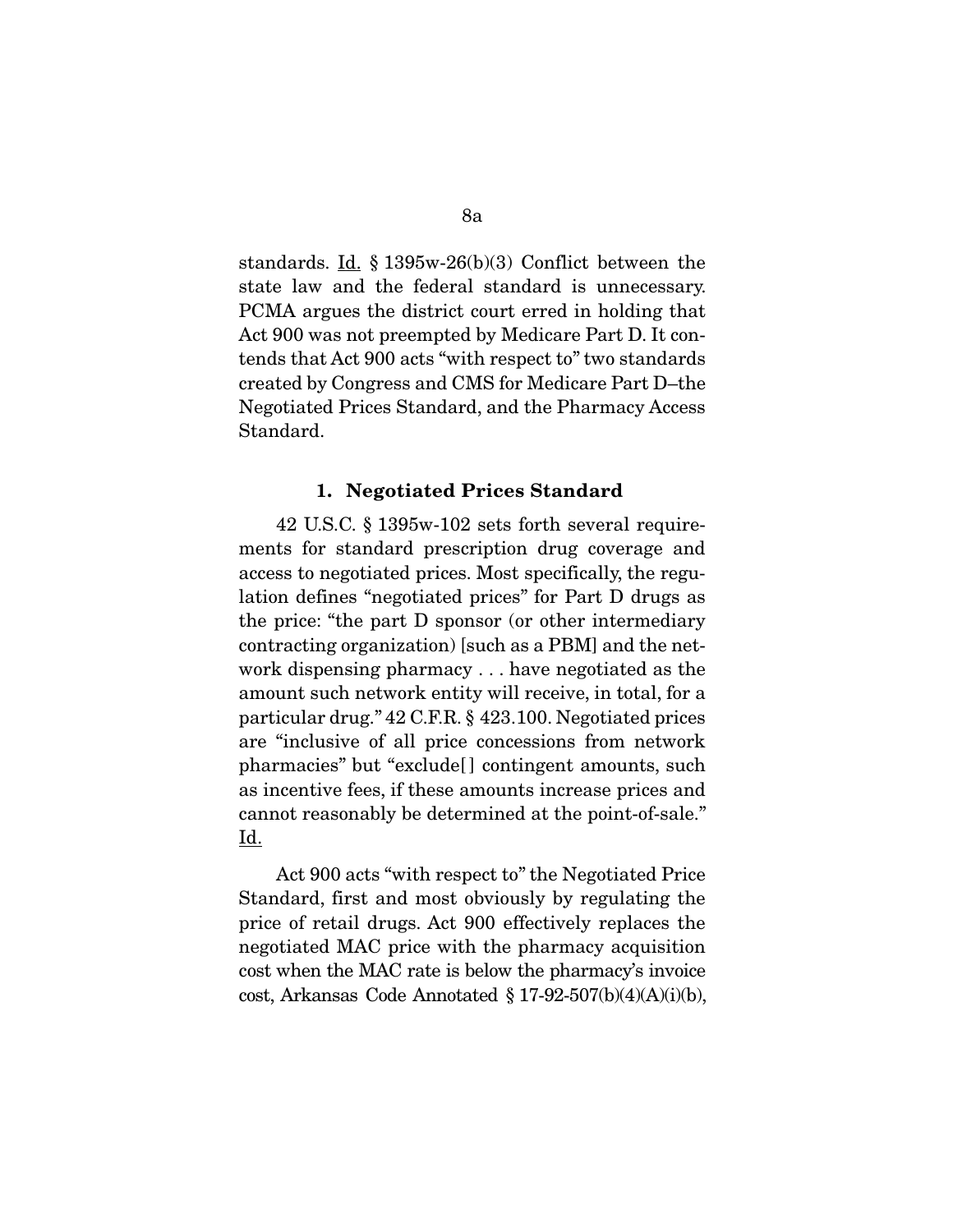and requires that the price paid by pharmacy customers be no less than the price negotiated by the pharmacy with its wholesaler, id.  $\S 17-92-507(c)(4)(C)(iii)$ . The appeals process which allows the pharmacy to reverse and re-bill the claim, eliminates "negative reimbursements" for the pharmacies, resulting in an increase in the retail price of prescription drugs. Id. The state's efforts to change the pricing model from PBMs negotiating with pharmacies to pharmacies negotiating with wholesalers easily acts "with respect to" the Part D standard.

 The state argues the district court correctly found that Act 900 did not act "with respect to" the Negotiated Price Standard because Part D's "negotiated prices" provisions are not a substantive standard,<sup>1</sup> and in any event these provisions exclude Act 900's contingent amounts from its meaning. Further it argues the CMS did not mean to control prices by regulating, but instead merely meant to provide transparency and to control entities such as the PBMs. The district court cursorily reasoned that Act 900 was not preempted, in part because it did not affect negotiated prices. The court found that Act 900 would only act to increase prices, leading to an appeal, and the resulting price after the appeal would fall into the category of a "contingent" amount, which Part D expressly excludes from

 $<sup>1</sup>$  It is, in fact a standard, as a standard within the meaning</sup> of the preemption provision is either a statutory provision or a regulation duly promulgated and published in the Code of Federal Regulations. Do Sung Uhm v. Humana, Inc., 620 F.3d 1134, 1148 n.20 (9th Cir. 2010).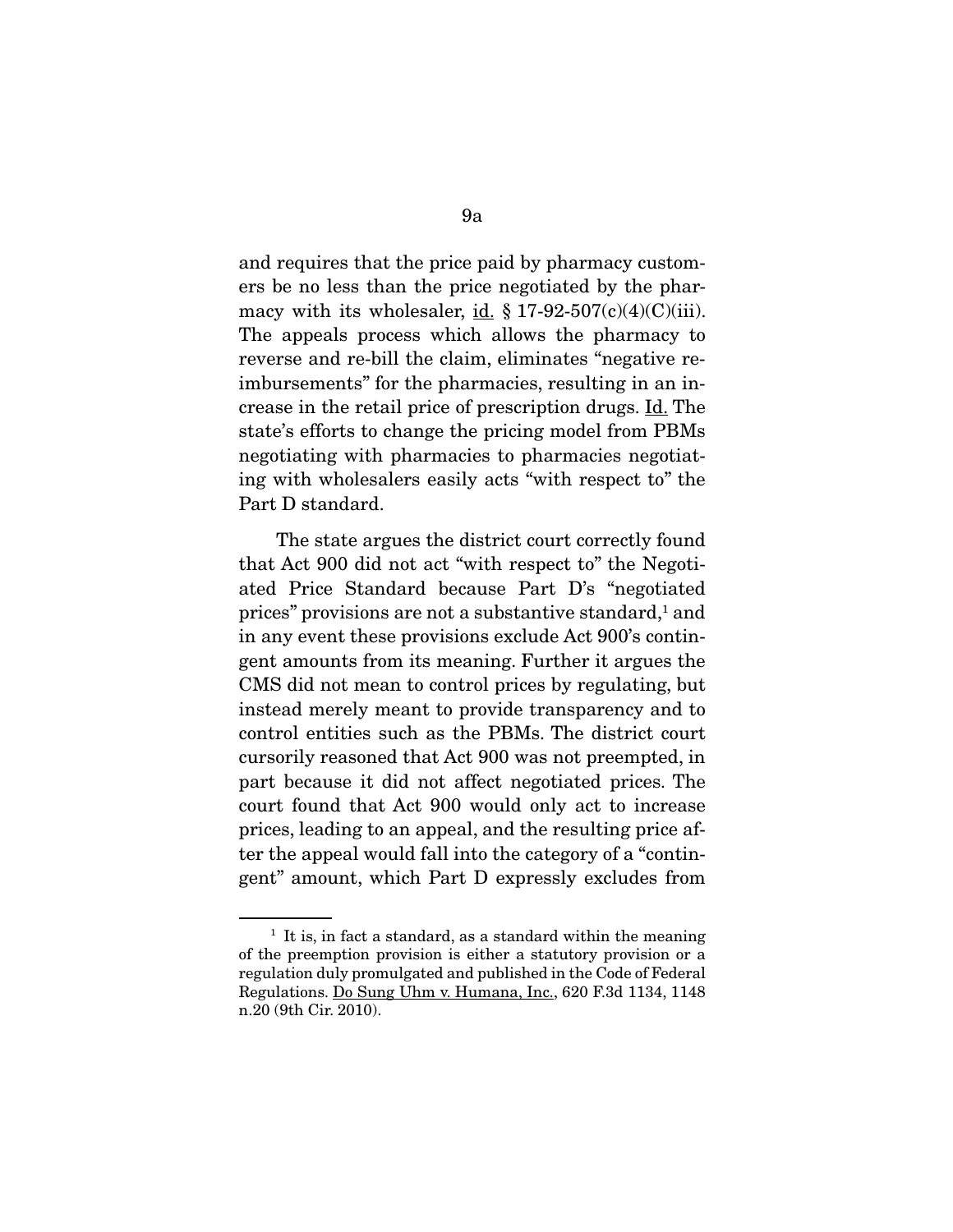its standard, 42 C.F.R. § 423.100. PCMA points out that the appeal process does not make the price "contingent" because even after the appeal, the resulting price could be one of three pre-determined amounts– the MAC price, the invoice price, or the best price from the wholesaler higher than the MAC. All three amounts can be determined at the point of sale. We agree that the appeal provisions do not render the price "contingent."

## 2. Pharmacy Access Standard

Medicare Part D also sets forth requirements with regard to Medicare recipients' access to pharmacies. 42 U.S.C. § 1395w-104 $(b)(1)(C)$  provides that a prescription drug plan "shall secure the participation in its network of a sufficient number of pharmacies that dispense (other than by mail order) drugs directly to patients to ensure convenient access (consistent with rules established by the Secretary)." The regulations in 42 C.F.R. § 423.120(a) further spell out the need for assuring pharmacy access. Thus, the Pharmacy Access Standard requires that networks be structured so that a certain percentage of beneficiaries live within a certain distance to a network pharmacy.

 The district court found that because the declineto-dispense provisions do not render a pharmacy as out-of-network, Act 900 did not act "with respect to" the standard. We disagree, and find that Act 900 indeed acts "with respect to" the Pharmacy Access Standard, because a pharmacy that refuses to dispense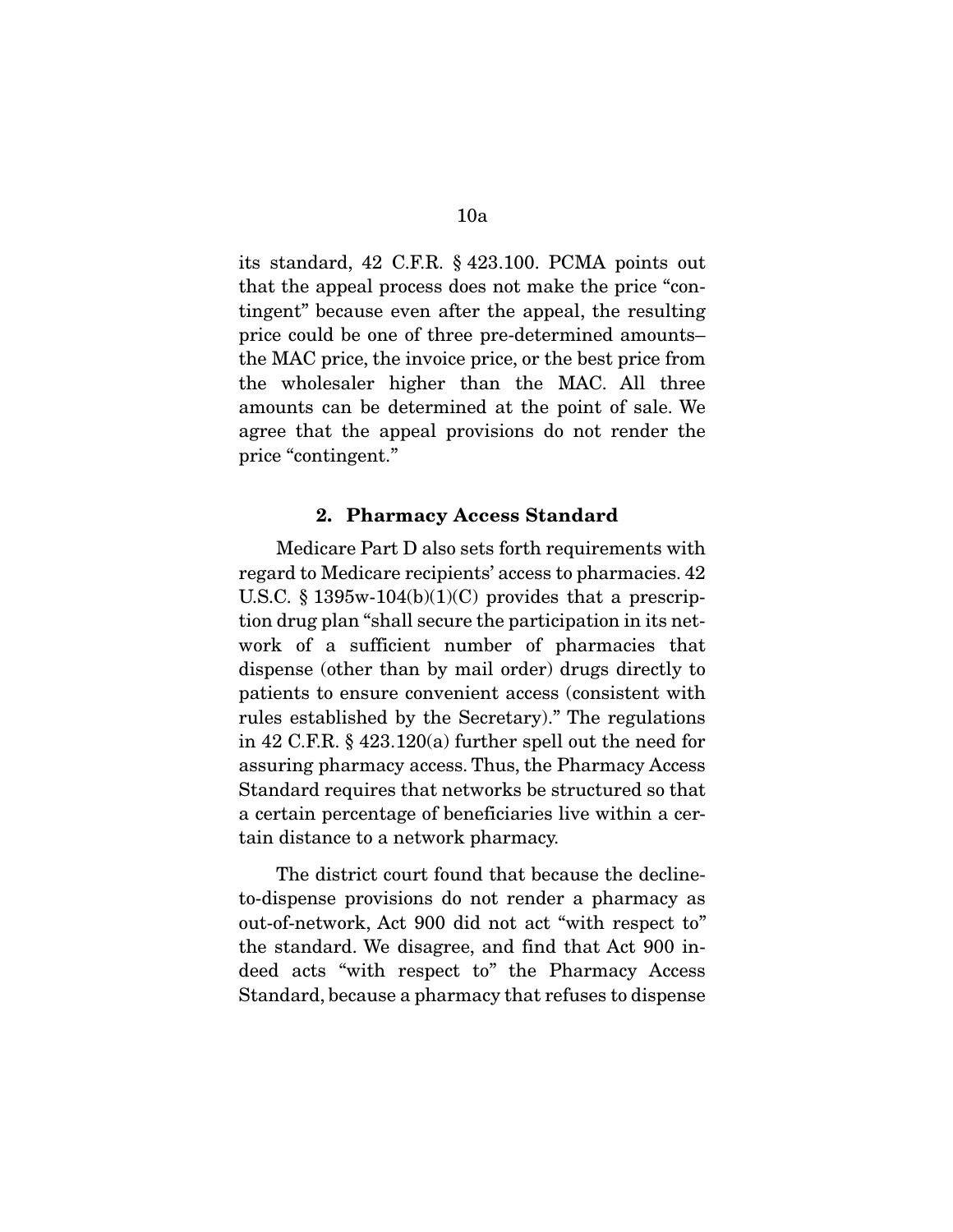drugs becomes, in effect, an out-of-network pharmacy. Act 900's decline-to-dispense clause could conceivably, and likely would, lead to a beneficiary being unable to fill a prescription in his or her geographical location. This would actually interfere with convenient access to prescription drug availability, which is more than is required for preemption. Again, if the state law in question merely acts "with respect to" the standard, it is preempted. It clearly does in this instance. Accordingly, we find that Act 900 is preempted by Medicare Part D.

## III. CONCLUSION

We affirm the district court's ERISA ruling, reverse the Medicare Part D ruling, and remand for entry of judgment in PCMA's favor.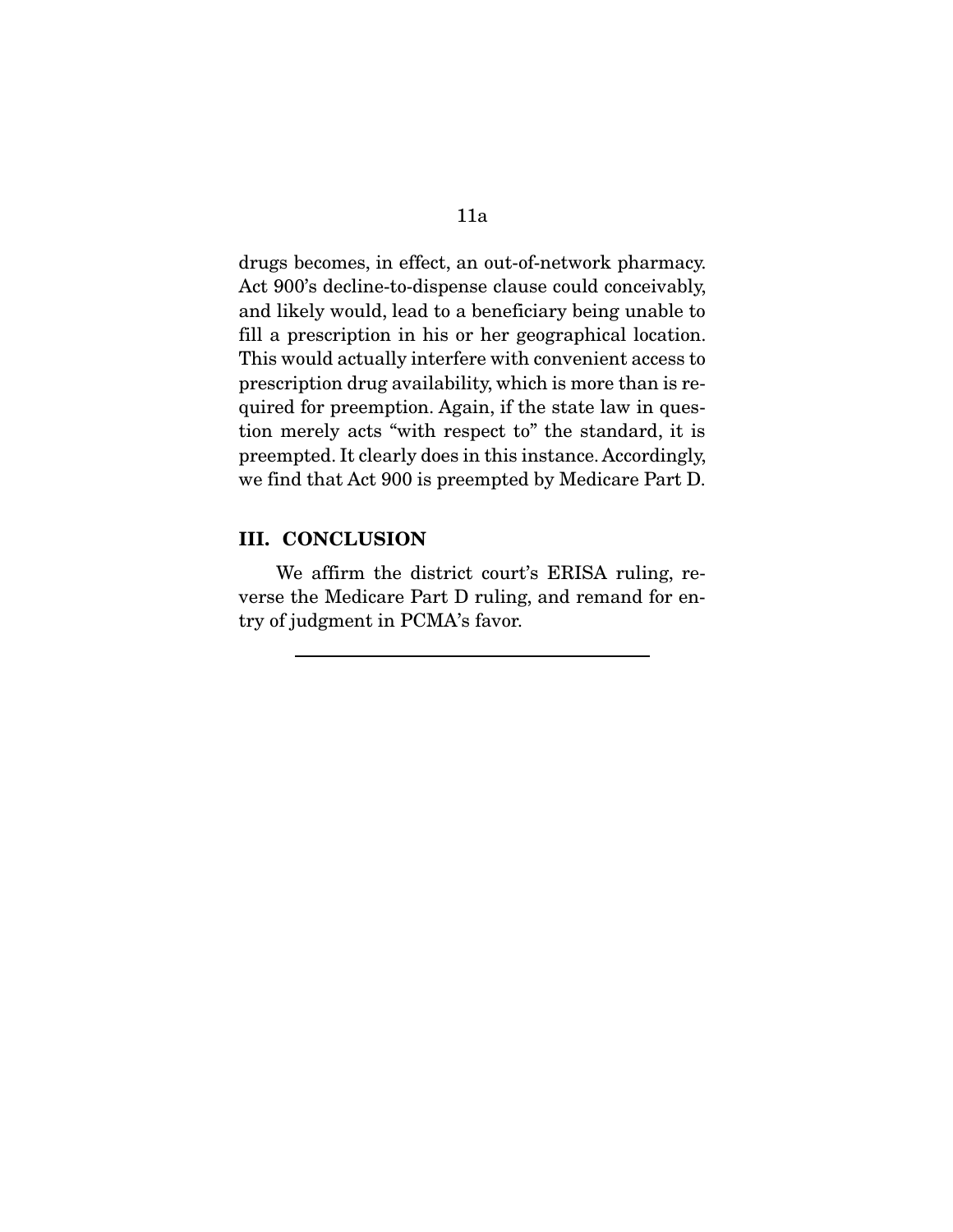# IN THE UNITED STATES DISTRICT COURT FOR THE EASTERN DISTRICT OF ARKANSAS WESTERN DIVISION

PHARMACEUTICAL CARE MANAGEMENT ASSOCIATION PLAINTIFF v. CASE NO. 4:15-CV-00510 BSM

## LESLIE RUTLEDGE, in her official capacity as Attorney General of the State of Arkansas DEFENDANT

## ORDER

 Plaintiff Pharmaceutical Care Management Associations's [sic] (PCMA) motion for summary judgment [Doc. No. 75] is granted in part and denied in part, and defendant Leslie Rutledge's (State of Arkansas) motion for summary judgment [Doc. No. 77] is granted in part and denied in part. The joint motions to extend time [Doc. Nos. 103, 104] are denied as moot, and this case is dismissed with prejudice.

#### I. BACKGROUND

Independent community pharmacies have had to eliminate employees during the last five to ten years due to the financial hardships they have faced. Pl.'s Resp. Def.'s Statement Material Fact ¶¶ 18, 22–24, 28, 44, Doc. No. 85-1. The Arkansas legislature passed and amended Arkansas Code Annotated section 17-92-507 *et seq.* in an attempt to address this issue. Act 1194 was passed in 2013 to "Provide for the Transparency of Maximum Allowable Cost Lists for Prescription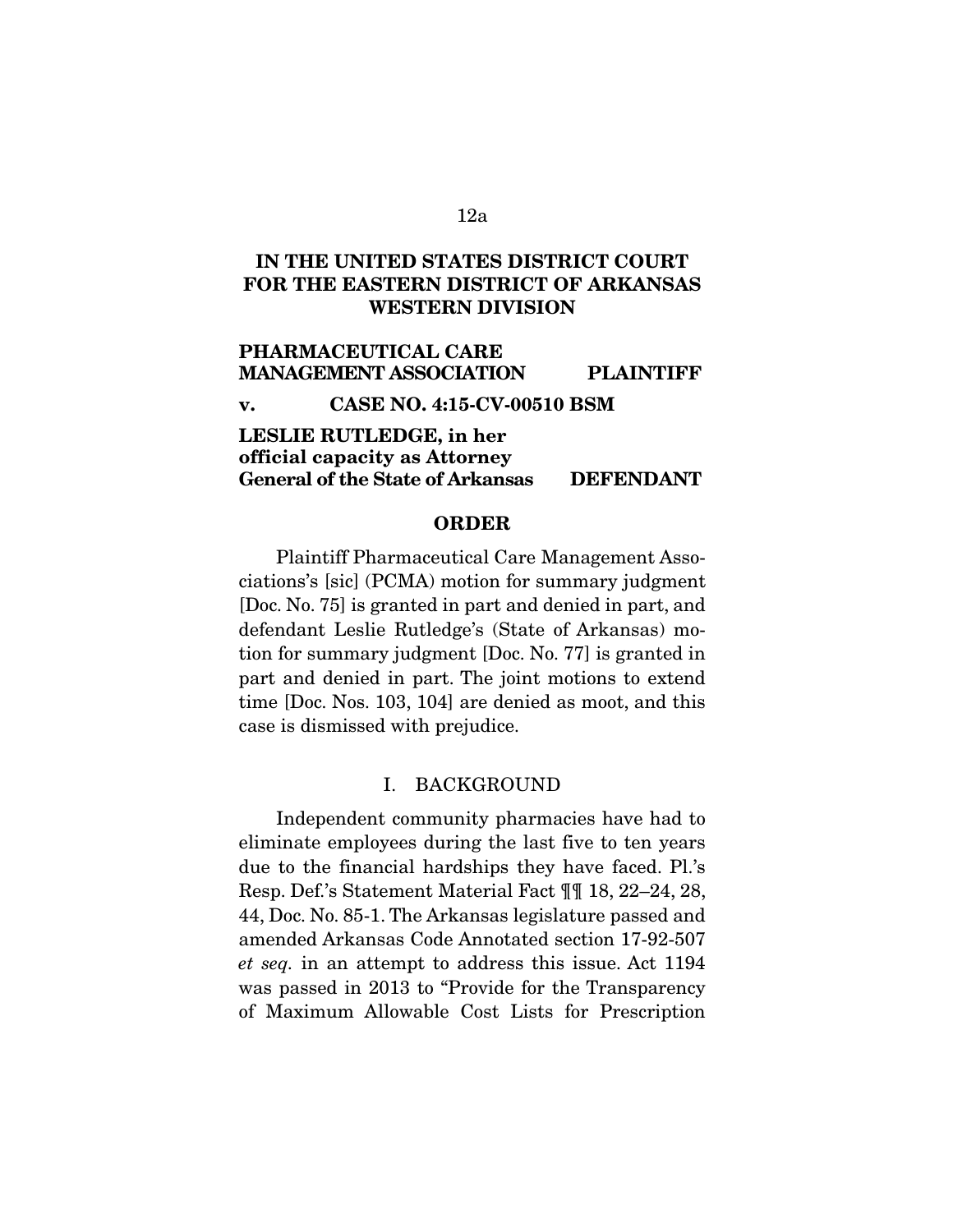Drugs," S.B. 1138, 89th Gen. Assemb., Reg. Sess. (Ar. 2013), and Act 900 was passed in 2015 to "Amend the Laws Regarding Maximum Allowable Cost Lists; and to Create Accountability in the Establishment of Prescription Drug Pricing." S.B. 688, 90th Gen. Assemb., Reg. Sess. (Ar. 2015).

## A. Act 900 of 2015

Act 900 amended Act 1194 in a number of ways. First, it defines "[p]harmacy acquisition cost" as "the amount that a pharmaceutical wholesaler charges for a pharmaceutical product as listed on the pharmacy's billing invoice." Ark. Code Ann. § 17-92-507(a)(6). Second, it provides that a pharmacy benefits manager ("PBM") must:

[u]pdate its Maximum Allowable Cost List on a timely basis, but in no event longer than seven (7) calendar days from an increase of ten percent (10%) or more in the pharmacy acquisition cost from sixty percent (60%) or more of the pharmaceutical wholesaler doing business in the state or a change in the methodology on which the Maximum Allowable Cost List is based or in the value of a variable involved in the methodology.

*Id.*  $\S 507(c)(2)$ . Third, it requires a PBM to:

Provide a reasonable administrative appeal procedure to allow pharmacies to challenge maximum allowable costs and reimbursements made under a maximum allowable cost for a specific drug or drugs as: (a) not meeting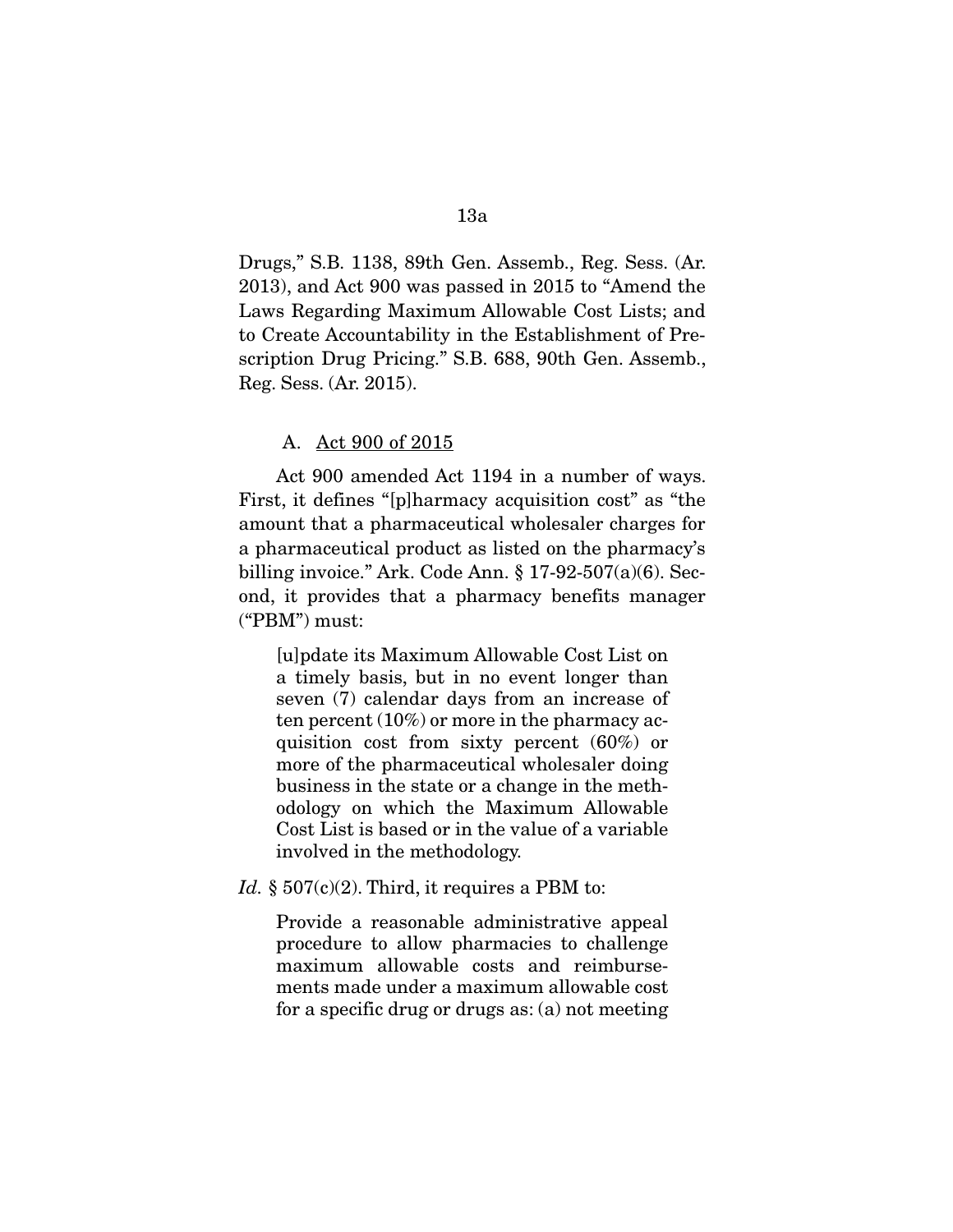## the requirement of this section or (b) being below the pharmacy acquisition cost.

*Id.* §  $507(c)(4)(A)(i)$ . Fourth, it requires PBMs to permit the challenging pharmacy to reverse and rebill each claim affected by the inability to procure the drug at a cost that is equal to or less than the cost on the relevant maximum allowable cost ("MAC") list where the drug is not available "below the pharmacy acquisition cost from the pharmaceutical wholesaler from whom the pharmacy or pharmacist purchases the majority of prescription drugs for resale." *Id.* § 507(c)(4)(C)(iii). Fifth, it provides that a

pharmacy or pharmacist may decline to provide the pharmacy services to a patient or pharmacy benefits manager if, as a result of a Maximum Allowable Cost List, a pharmacy or pharmacist is to be paid less than the pharmacy acquisition cost of the pharmacy providing pharmacist services.

Id. § 17-92-507(e) (commonly known as the "decline-todispense" provision).

# B. PCMA, MAC Lists, and Pharmaceutical Reimbursement Scheme

PCMA is a national trade association representing the eleven largest PBMs in the country. Def.'s Resp. Pl.'s Statement Material Fact ¶ 1, Doc. No. 89. None of PCMA's member PBMs are incorporated in Arkansas, but they have contracts covering beneficiaries in Arkansas. *Id.* ¶ 19.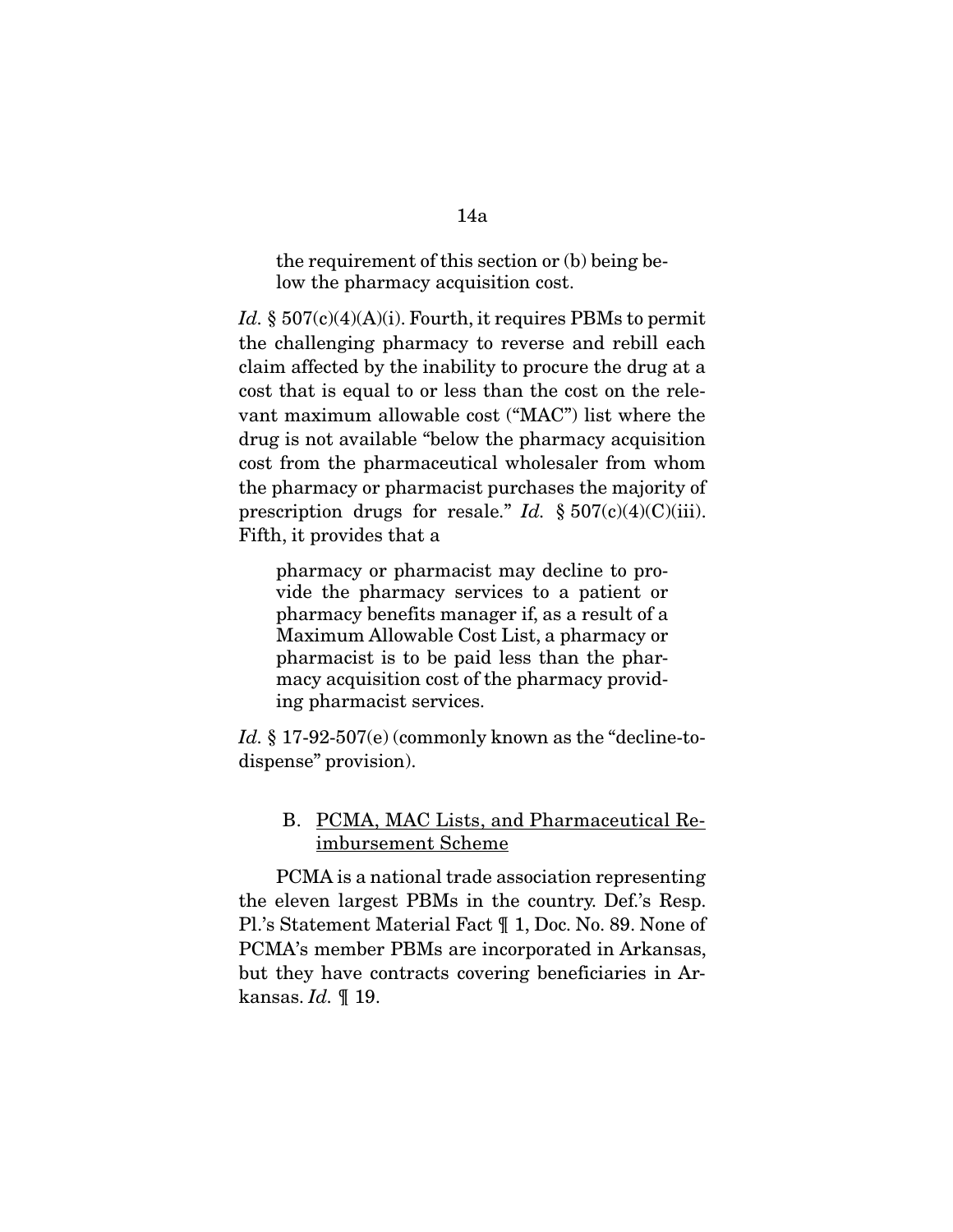PBMs act as intermediaries between health plans and pharmacies. Generally, when a patient is prescribed a drug by a physician, the patient presents the prescription to a pharmacist. The pharmacist, who buys drugs from wholesalers, dispenses the drug to the patient. Often, the patient does not pay the full price that the pharmacist receives for the drug but instead pays a portion, or copay, if the patient is a member of a health plan that covers part of the drug's cost.

 The market for purchasing prescription drugs is national, *id.* ¶ 21, and PBMs perform such services as processing claims, generating reports and data, and managing clinical and financial information as well as retail and mail-order drug sales. Pl.'s Resp. Def.'s Statement Material Fact ¶ 5. PBMs also calculate benefit levels and make disbursements. Def.'s Resp. Pl.'s Statement Material Fact ¶ 2. To carry out these services, PBMs aggregate market data to create confidential maximum allowable cost ("MAC") lists. MAC lists are used to set reimbursement rates for pharmacies filling generic prescriptions. Wholesaler pricing information is one type of data used by PBMs to create MAC lists. Pl.'s Resp. Def.'s Statement Material Fact ¶ 69. This information is available through pricing guides such as Medispan and, in some cases, is made available by wholesalers. *Id.* ¶¶ 69–71.

 Contracts between PBMs and pharmacies create pharmacy networks. Def.'s Resp. Pl.'s Statement Material Fact ¶ 12. These contracts generally require pharmacies to fill prescriptions and dispense prescription medications regardless of the amount that the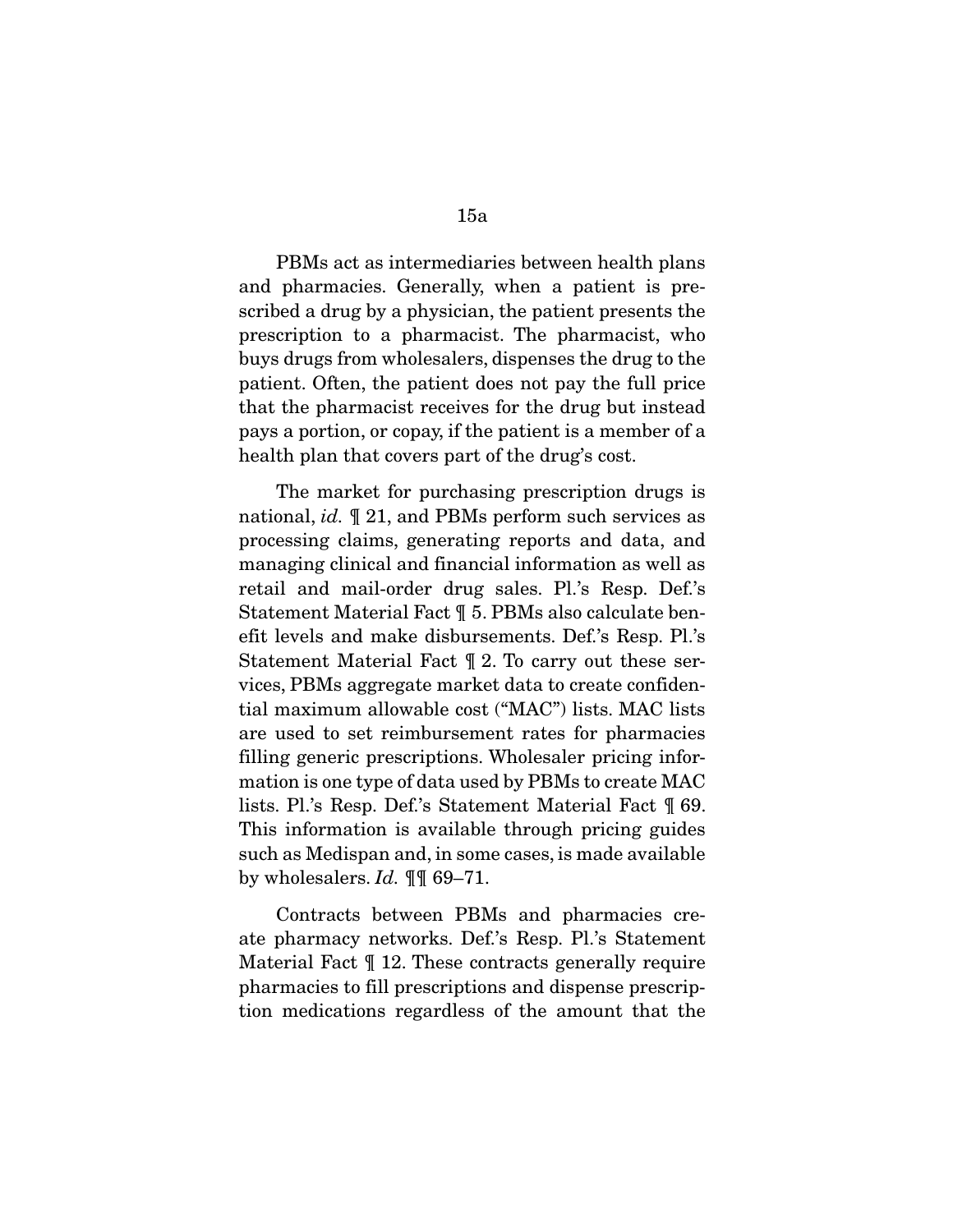pharmacy will be reimbursed. Pl.'s Resp. Def.'s Statement Material Fact ¶ 81. These contracts also allow pharmacies to appeal unfavorable reimbursement decisions. *Id.* ¶ 75. PBMs often select pharmacies willing to take lower reimbursements in exchange for being placed in a preferred network and receiving patronage from beneficiaries of the plans serviced by the PBMs. *Id.* ¶ 80; Def.'s Resp. Pl.'s Statement Material Fact ¶ 13.

## C. PCMA's Challenge to Act 900

PCMA challenges Act 900 claiming that it (1) is preempted by ERISA; (2) is preempted by Medicare Part D; (3) violates the Commerce Clause of the United States Constitution; (4) violates the Contract Clauses of the United States Constitution and the Arkansas Constitution; and (5) is so vague as to violate the Due Process Clauses of the United States Constitution and the Arkansas Constitution. Both parties move for summary judgment on all claims.

#### II. LEGAL STANDARD

Summary judgment is appropriate when there is no genuine dispute as to any material fact and the moving party is entitled to judgment as a matter of law. *See* Fed. R. Civ. P. 56(a); *Anderson v. Liberty Lobby Inc.*, 477 U.S. 242, 249–50 (1986). Once the moving party demonstrates that there is no genuine dispute of material fact, the nonmoving party may not rest upon the mere allegations or denials in the pleadings. *Holden v.*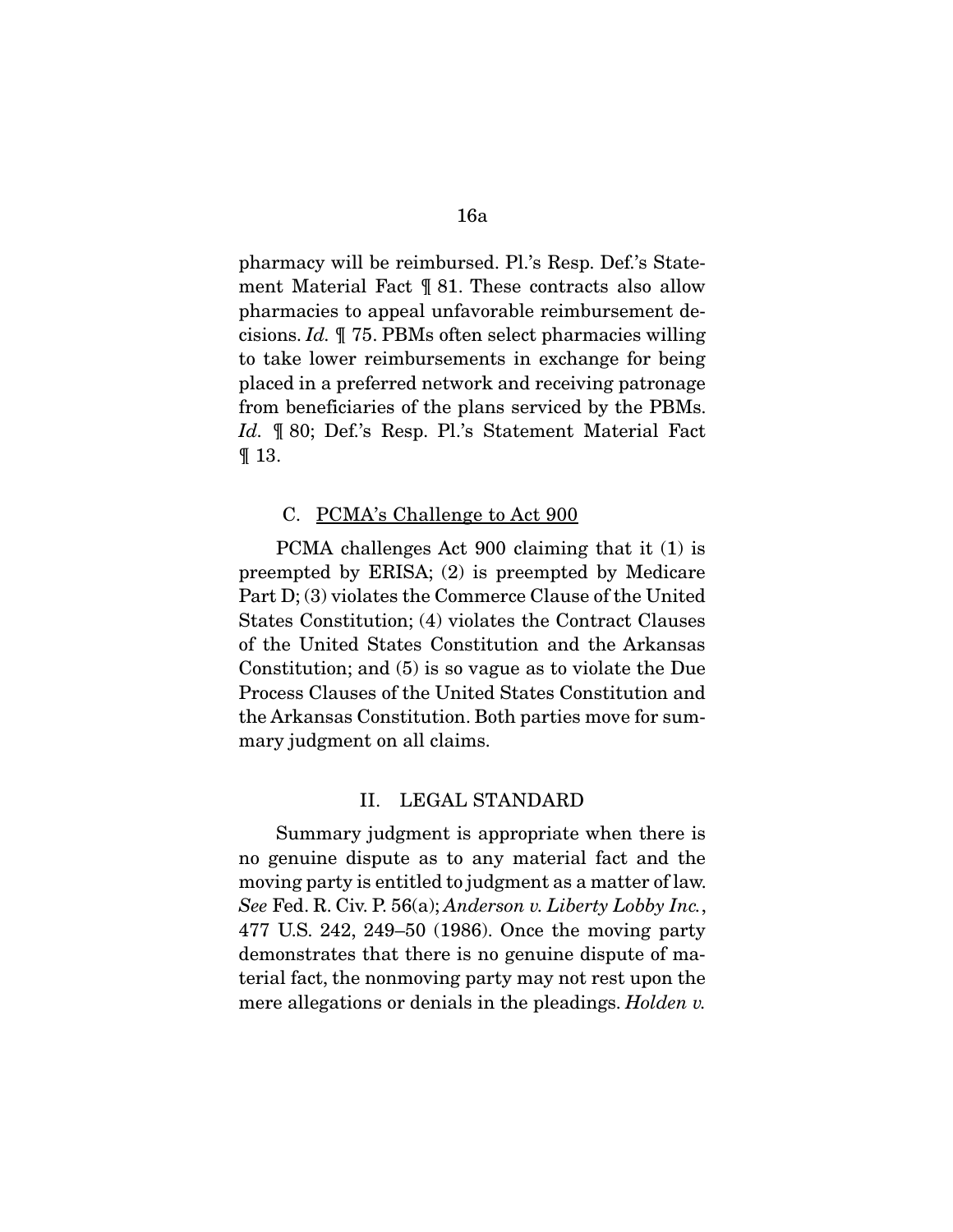*Hirner*, 663 F.3d 336, 340 (8th Cir. 2011). Instead, the nonmoving party must produce admissible evidence demonstrating a genuine factual dispute that requires resolution at trial. *Id.* Importantly, when considering a motion for summary judgment, all reasonable inferences must be drawn in a light most favorable to the nonmoving party. *Holland v. Sam's Club*, 487 F.3d 641, 643 (8th Cir. 2007). When both parties move for summary judgment, all justifiable inferences must be drawn in favor of the losing party. *Murphy Expl. & Prod. Co. v. Oryx Energy Co.*, 101 F.3d 670, 673 (Fed. Cir. 1996). The evidence is not weighed, and no credibility determinations are made. *Jenkins v. Winter*, 540 F.3d 742, 750 (8th Cir. 2008).

#### III. DISCUSSION

#### A. ERISA Preemption

PCMA's motion for summary judgment is granted on its claim that Act 900 is ERISA preempted, and the State of Arkansas's motion is denied because Act 900 is invalid as applied to PBMs in their administration and management of ERISA plans.

 Initially, a decision consistent with that reached by the Southern District of Iowa in *Pharmaceutical Care Management Association v. Gerhart*, No. 4:14-CV-000345, 2015 WL 10767327 (S.D. Iowa Sept. 8, 2015) was reached. The Southern District of Iowa and this court independently reached the same conclusions when analyzing similar statutes. Iowa Code section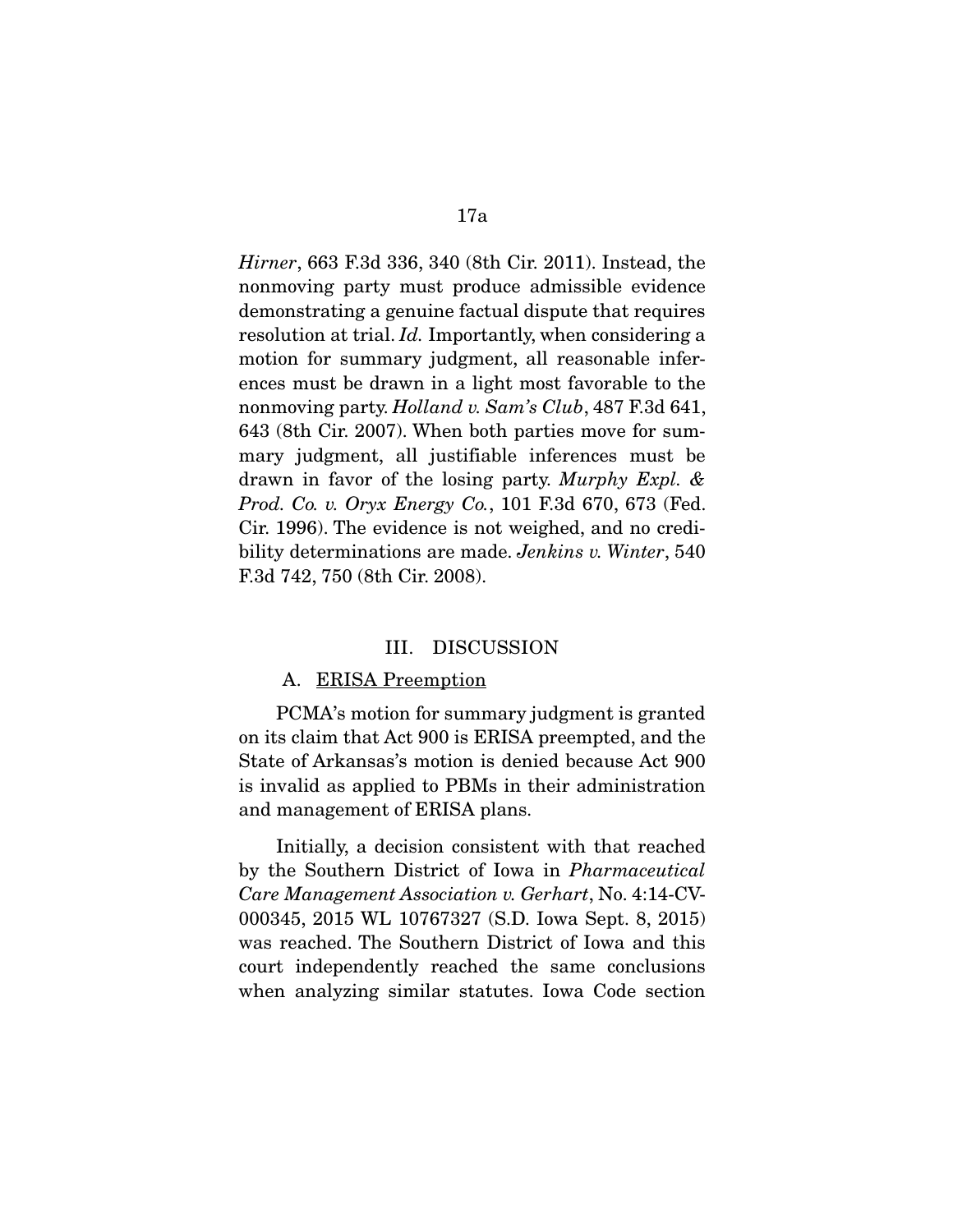510B.8 is similar to Act 900 in a number of ways, and the Northern District of Iowa held that the Iowa statute was not preempted by ERISA. While preparing this order, however, the Eighth Circuit Court of Appeals reversed the Southern District of Iowa. *See Pharm. Care Mgmt. Ass'n v. Gerhart*, No. 15-3292, 2017 WL 104467 (8th Cir. Jan. 11, 2017) *reh'g denied.* In that the Eighth Circuit's opinion controls, this ruling has been revised to conform to that opinion.

 In *Gerhart*, the Eighth Circuit held that Iowa Code section 510B.8, which is similar to Act 900 in many of the ways that it regulates PBMs and MAC pricing, is preempted by ERISA because it interferes with nationally uniform plan administration. *Gerhart* held that the Iowa statute interferes with uniform plan administration by requiring PBMs, as third-party administrators, to provide a procedure by which pharmacies can contest and appeal MAC reimbursements because doing so restricts an administrator's control in the calculation of drug benefits and removes the ability to conclusively determine final drug benefit payments and monitor funds. *See id.*, 2017 WL 104467 at \*5. Similarly, section  $507(c)(4)$  of Act 900 requires PBMs to provide a "reasonable administrative appeal procedure" that allows pharmacies to challenge MAC costs and to reverse and rebill the claim in question.

*Gerhart* also held that the Iowa law interferes with uniform plan administration by restricting the class of drugs PBMs may place on MAC lists and by restricting the sources from which PBMs may obtain pricing information because both restrictions interfere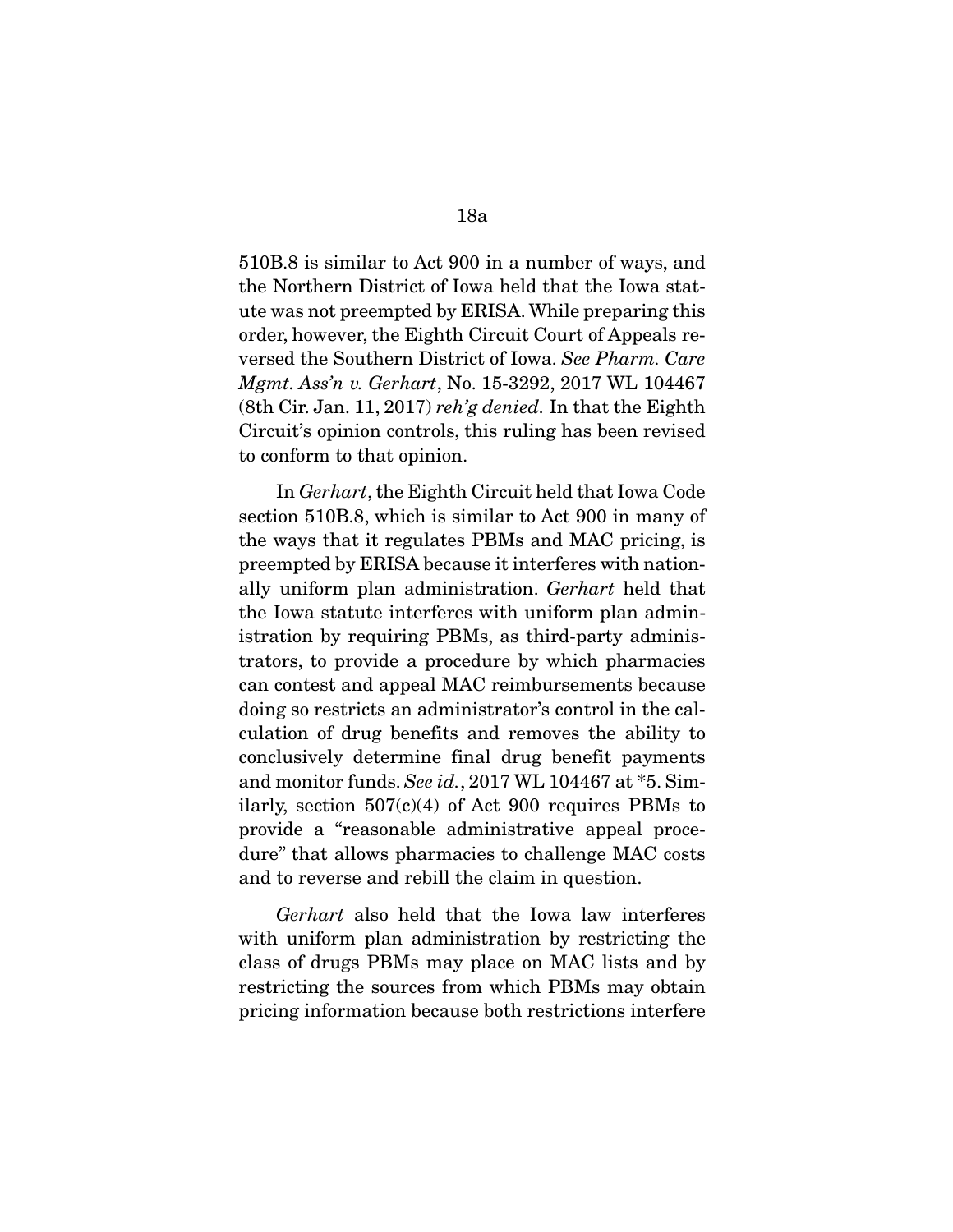with the calculation of benefit levels and with making disbursements. 2017 WL 104467 at \*5. Section 507(b) of Act 900, likewise, restricts the class of drugs PBMs may place on its MAC lists. Act 900 does not limit the sources from which PBMs may obtain pricing information *per se*, but sections  $507(c)(2)$  and  $(c)(4)$  set "pharmacy acquisition cost" as the standard by which PBMs must update MAC lists and grant appeals, which is as intrusive with MAC methodology as the Iowa statute.

 Finally, *Gerhart* held that the Iowa statute interferes with uniform plan administration by requiring PBMs to report or disclose to pharmacies the economic bases of its MAC lists. 2017 WL 104467 at \*5. Section 507(c) of Act 900 requires PBMs to provide their MAC lists to pharmacies, to promptly notify pharmacies when MAC lists are updated, and to disclose to pharmacies certain sourcing and pricing information when an appeal is denied.

 Because Act 900 regulates PBMs in ways fundamentally similar to the Iowa statute in *Gerhart*, Act 900 is preempted by ERISA. *See* 2017 WL 104467 at \*6. Preemption, however, only requires "invalidation of [Act 900] as applied to PBMs in their administration and management of prescription drug benefits for ERISA plans." *See id.* (citing *Gobeille v. Liberty Mut. Ins. Co.*, 136 S. Ct. 936, 943 (2016) (concluding that Vermont's regime is preempted "as applied to ERISA plans")). Thus, the remainder of PCMA's claims must also be evaluated.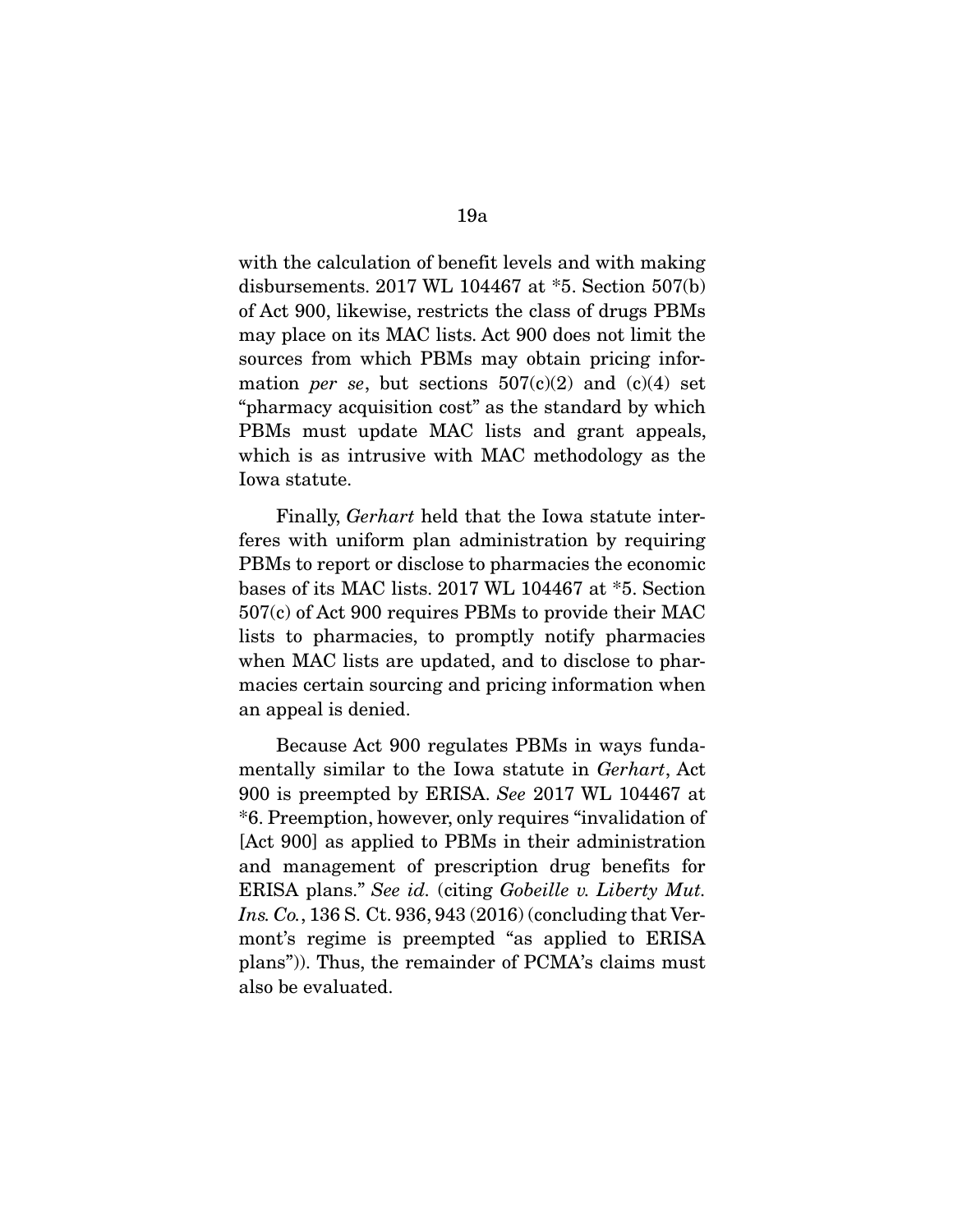#### B. Medicare Part D Preemption

The State of Arkansas's motion for summary judgment is granted on PCMA's Medicare Part D preemption argument, and PCMA's motion is denied because Act 900 does not act with respect to a standard established under Medicare Part D.

 The Medicare statute provides that "[t]he standards established under this part shall supersede any State law or regulation  $\dots$  with respect to [Part D] plans which are offered by [Part D] organizations under this part." 42 U.S.C. § 1395w-26(b)(3) (incorporating Part C's preemption provision, 42 U.S.C. § 1395w- $112(g)$ ). A "standard" within the meaning of this preemption provision means a statutory provision or a regulation promulgated under Medicare and published in the Code of Federal Regulations. *Do Sung Uhm v. Humana, Inc.*, 620 F.3d 1134, 1148 n. 20 (9th Cir. 2010). The meaning of the phrase "with respect to" is broad. For a law to act "with respect to" a Medicare standard, it need not exclusively impact a Medicare standard, and it need not be inconsistent with a Medicare standard. *Id.* at 1149, 1150 n. 25. Ultimately, preemption is found "only where it is the 'clear and manifest purpose of Congress," and the plain language of the preemption clause offers the best evidence of Congress's preemptive intent. *Id.* at 1148 (quoting *Rice v. Santa Fe Elevator Corp.*, 331 U.S. 218, 230 (1947)).

 PCMA asserts that Act 900 acts with respect to Part D's "negotiated prices" standard, which requires beneficiaries to have access to "negotiated prices." 42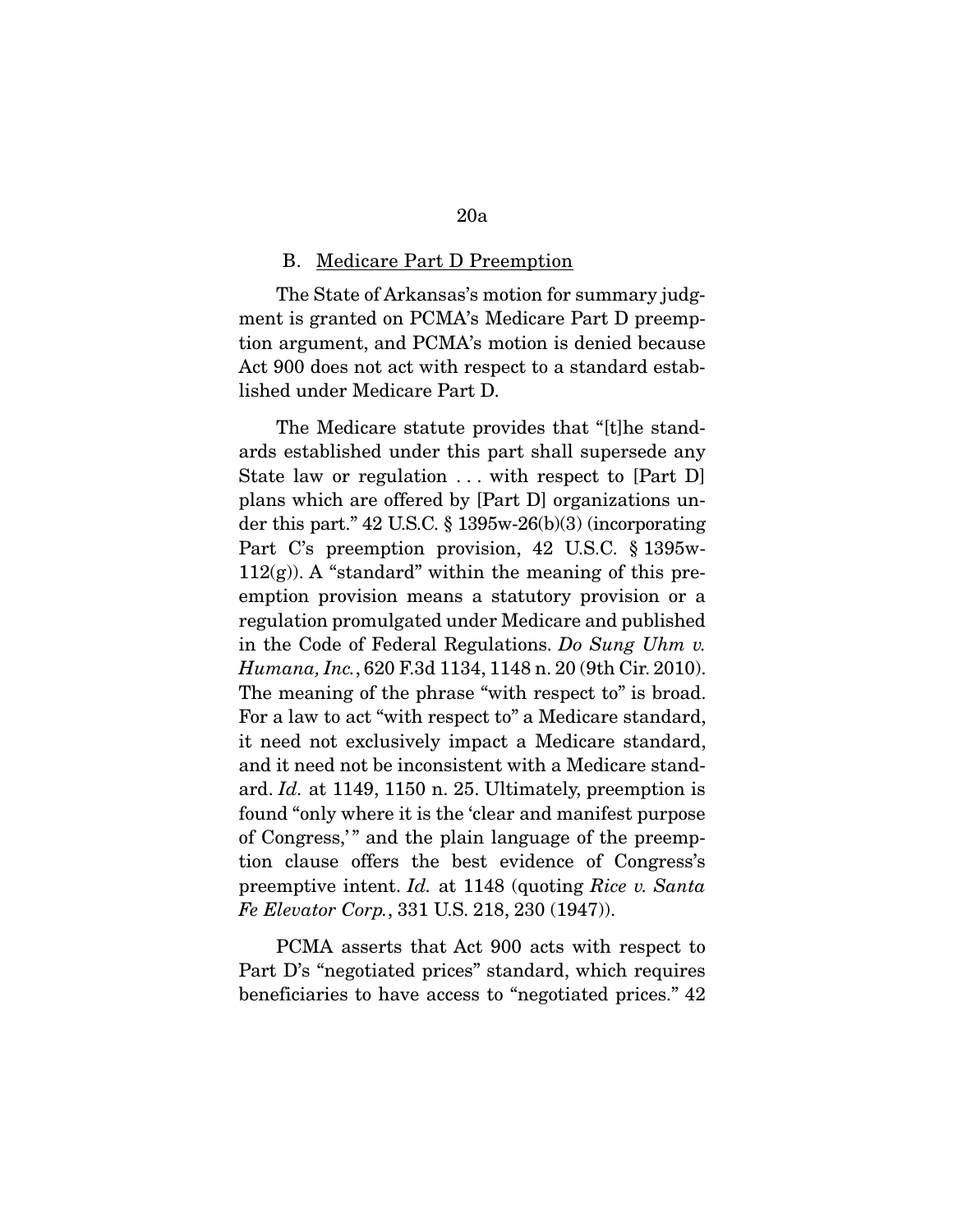U.S.C. § 1395w-102(d). The regulations accompanying this provision define "negotiated prices" as "prices for covered Part D drugs that . . . the Part D sponsor (or other intermediary contracting organization) and the network dispensing pharmacy . . . have negotiated as the amount such network entity will receive, in total, for a particular drug." 42 C.F.R. § 423.100.

 Act 900's regulation of MAC pricing does not act with respect to Part D's negotiated prices standard because the standard excludes "additional contingent amounts" that "increase prices and cannot reasonably be determined at the point of sale." *See id.* If Act 900 has any effect on the price of a drug, it would be to increase the price, and because the increase would be contingent on the outcome of a MAC appeal, it is a contingent amount not able to be determined at the point of sale. Thus, Act 900 does not act with respect to Part D's negotiated prices standard because the Part D standard excludes it from its scope.

 PCMA also asserts that Act 900's decline-todispense provision acts with respect to Part D's "standards for convenient access to network pharmacies." 42 C.F.R.  $§$  423.120(a)(1). These standards require Part D sponsors to structure their networks so that certain percentages of beneficiaries live within certain distances of a network pharmacy. *See id.* Act 900's declineto-dispense provision does not act with respect to Part D's pharmacy-access standards because a pharmacy that declines to dispense a drug in anticipation of a negative reimbursement is not thereby transformed into an out-of-network pharmacy.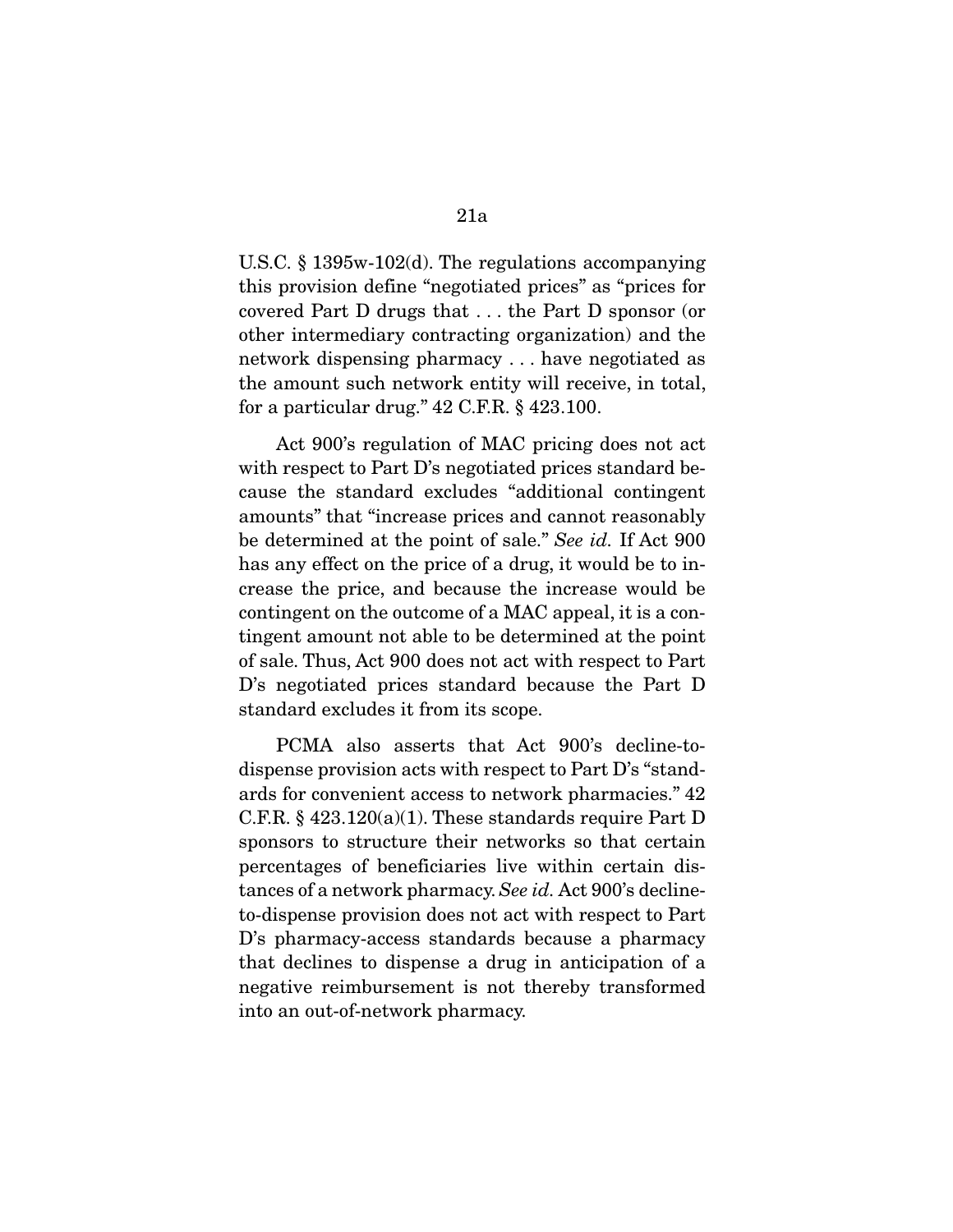#### C. The Dormant Commerce Clause

The State of Arkansas's motion for summary judgment is granted on PCMA's Commerce Clause claim, and PCMA's motion is denied because Act 900 does not discriminate against out-of-state economic interests in favor of in-state economic interests and because any burden it imposes on interstate commerce is not "clearly excessive in relation to the putative local benefits." *U & I Sanitation v. City of Columbus*, 205 F.3d 1063, 1067 (8th Cir. 2000) (citing *Pike v. Bruce Church, Inc.*, 397 U.S. 137, 142 (1970)).

 The Commerce Clause, intended to create an area of free trade among the states, gives Congress the power to regulate interstate commerce. U.S. CONST. art. I, § 8, cl. 3; *McLeod v. J. E. Dilworth Co.*, 322 U.S. 327, 330 (1944). The negative implication of this power, known as the dormant Commerce Clause, prohibits states from unjustifiably discriminating against interstate commerce. *Wyoming v. Oklahoma*, 502 U.S. 437, 453 (1992); *Hampton Feedlot, Inc. v. Nixon*, 249 F.3d 814, 818 (8th Cir. 2001). If a state law overtly discriminates, the state must show, "under rigorous scrutiny, that it has no other means to advance a legitimate local interest." *U & I Sanitation*, 205 F.3d at 1067 (citing *C & A Carbone, Inc. v. Town of Clarkstown*, 511 U.S. 383, 392 (1994)). Thus, a state law that overtly discriminates is presumed invalid. *U & I Sanitation*, 205 F.3d at 1063.

 Act 900 does not overtly discriminate against interstate commerce. A law discriminates against interstate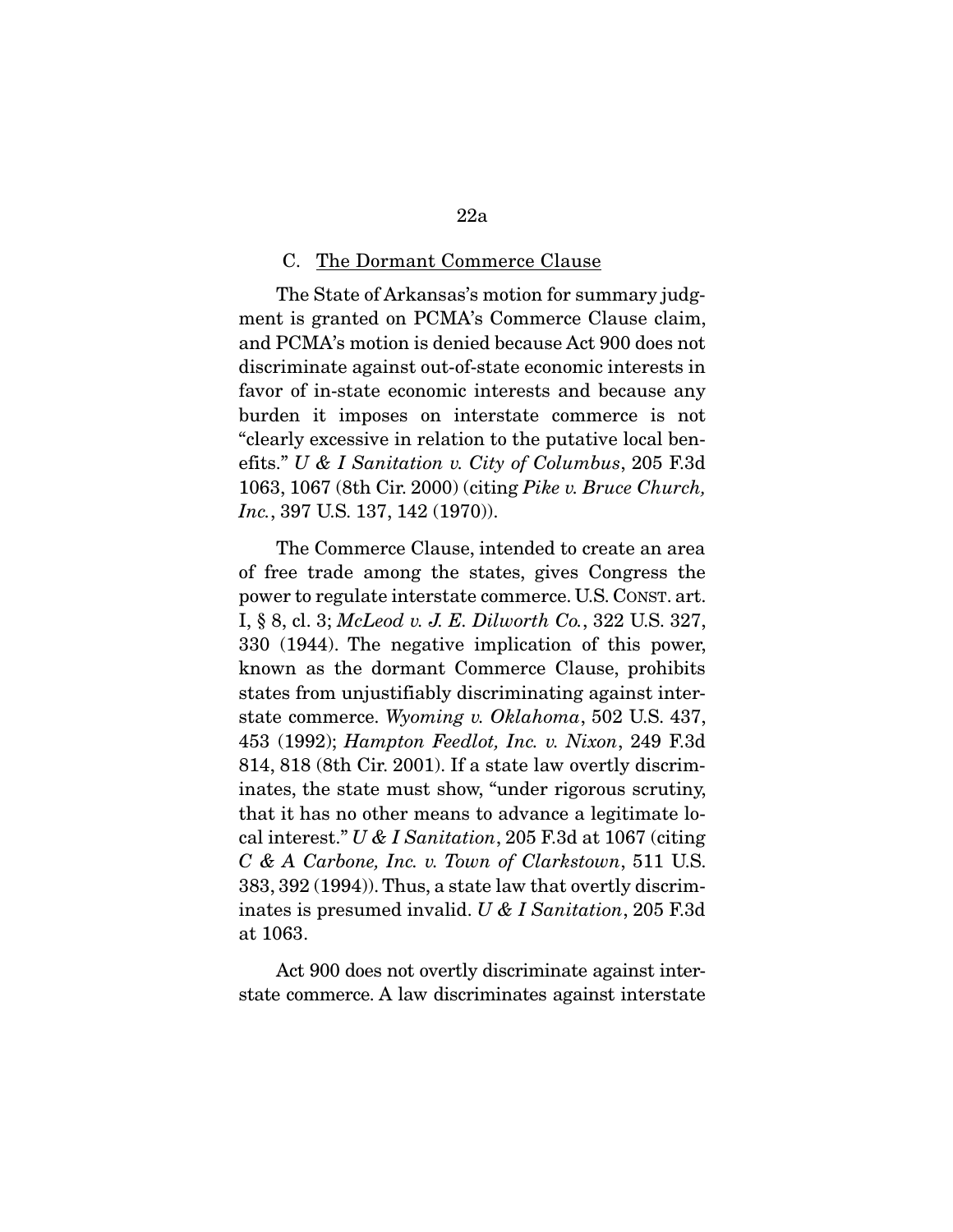commerce when it "favors in-state economic interests over their out-of-state counterparts." *Oregon Waste Sys., Inc. v. Dep't of Envtl. Quality of State of Oregon*, 511 U.S. 93, 93 (1994); *Pete's Brewing Co. v. Whitehead*, 19 F. Supp. 2d 1004, 1010 (W.D. Mo. 1998) (dormant Commerce Clause prohibits "regulatory measures designed to benefit in-state economic interests by burdening out-of-state competitors"). Act 900 imposes requirements on PBMs. It does not favor in-state PBMs over out-of-state PBMs or in-state pharmacies over out-of-state pharmacies.

 PCMA asserts Act 900 creates impermissible economic protectionism in favor of pharmacies, but "[t]he fact that the burden of a state regulation falls on some interstate companies does not, by itself, establish a claim of discrimination against interstate commerce." *Exxon Corp. v. Governor of Maryland*, 437 U.S. 117, 126 (1978). The Commerce Clause does not protect particular structures or methods of operation in a market. *Id.* at 127–28.

 Notwithstanding its facially nondiscriminatory status, Act 900 still may incidentally burden interstate commerce. *See Ben Oehrleins & Sons & Daughter, Inc. v. Hennepin Cty.*, 115 F.3d 1372, 1387 (8th Cir. 1997) (even nondiscriminatory laws may unconstitutionally burden interstate commerce). Even if it is accepted that Act 900 imposes some incidental burden on interstate commerce, PCMA must show that the burden clearly outweighs its putative, or presumed, local benefit. *Pike*, 397 U.S. at 142; *U & I Sanitation*, 205 F.3d at 1067. A state law that discriminates only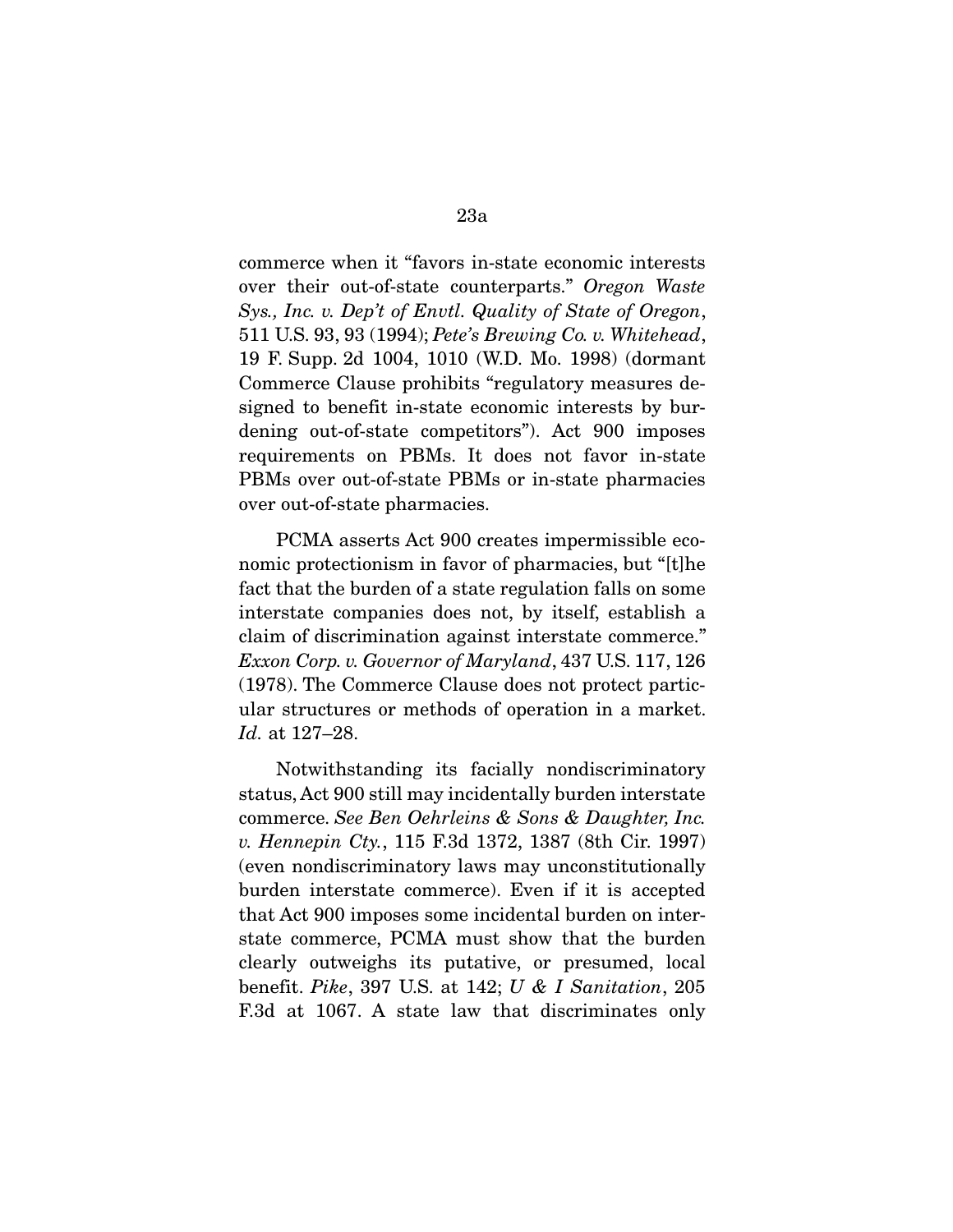incidentally, is presumed valid. *R&M Oil & Supply, Inc. v. Saunders*, 307 F.3d 731, 737 (8th Cir. 2002) ("State statutes passed for the protection of the public's health and safety are generally constitutional despite the incidental burden they may impose on interstate commerce."). Due to the strong presumption of validity, it is not for the courts to second-guess legislative judgment regarding the importance of legitimate safety justifications, *Kassel v. Consol. Freightways Corp. of Delaware*, 450 U.S. 662, 670 (1981), unless "a statute provides little or nothing in the way of demonstrable legitimate local benefit." *Saunders*, 307 F.3d at 737.

 Act 900's putative local benefit is legitimate. Independent community pharmacies in Arkansas are in economic distress, Pl.'s Resp. Def.'s Statement Material Fact  $\P$  18, 22–24, 28, 44, and the parties agree that Act 900's purpose is to protect pharmacies. *See* Pl.'s Mem. Supp. Summ. J., Doc. No. 75-1 at 26; Def.'s Reply Pl.'s Resp. Def.'s Mot. Summ. J. ¶ 14, Doc. No. 92. The parties agree that the Arkansas legislature considered whether unfair MAC methodologies are resulting in pharmacies closing down, especially in rural areas. The parties agree that approximately 44% of Arkansans live in rural areas. Pl.'s Resp. Def.'s Statement Material Fact ¶ 7. The parties agree that 70% to 90% of all prescriptions are for generic drugs, which utilize MAC pricing. *Id.* ¶ 12. They also agree that even large chain pharmacies, which are able to command more favorable contractual terms, report under-reimbursement from PBMs as a primary reason for poor financial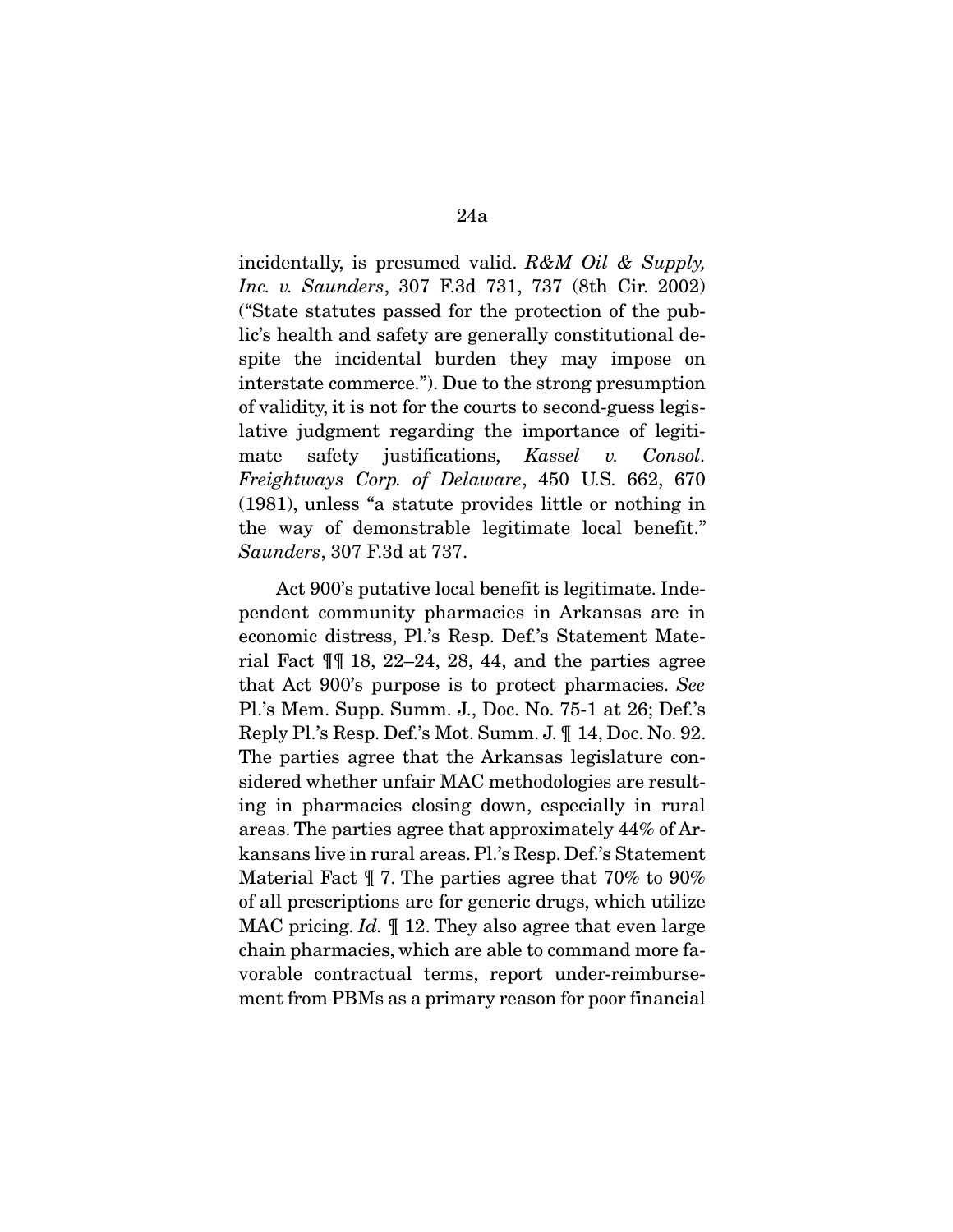performance. *Id.* ¶¶ 26, 77. Finally, other courts have recognized that states have a legitimate interest in preserving the health of their citizens by increasing access to prescription drugs. *See Pharm. Care Mgmt. Ass'n v. Rowe*, 429 F.3d 294, 313–14 (1st Cir. 2005); *Gerhart*, 2015 WL 10767327 at \*3–4 (a law designed to preserve the health of citizens was specifically aimed at preventing unfair practices of PBMs from "eroding local pharmacies").

 As for burdens, PCMA asserts that Act 900 forces PBMs to choose between applying a new, uniform business model nationwide; suffering administrative costs by adopting state-specific practices when doing business in Arkansas; or abstaining entirely from conducting business in Arkansas. The possible effects of Act 900 on the administrative costs or on the profits of PBMs is not a cognizable burden under the Commerce Clause, and even if it was, the burden to interstate commerce would not be clearly excessive relative to Act 900's presumed local benefit. *See Rowe*, 429 F.3d at 313. PCMA also asserts Act 900 will ultimately harm the public because it will cause the cost of prescriptions to rise and make prescriptions less accessible, but Act 900 does not require PBMs to pass costs on to consumers. Further, this argument "relates to the wisdom of the statute, not to its burden on commerce." *Exxon Corp.*, 437 U.S. at 127.

 PCMA asserts that Act 900's decline-to-dispense provision burdens interstate commerce because it will prevent people who are employed by companies outside the state from buying prescriptions at pharmacies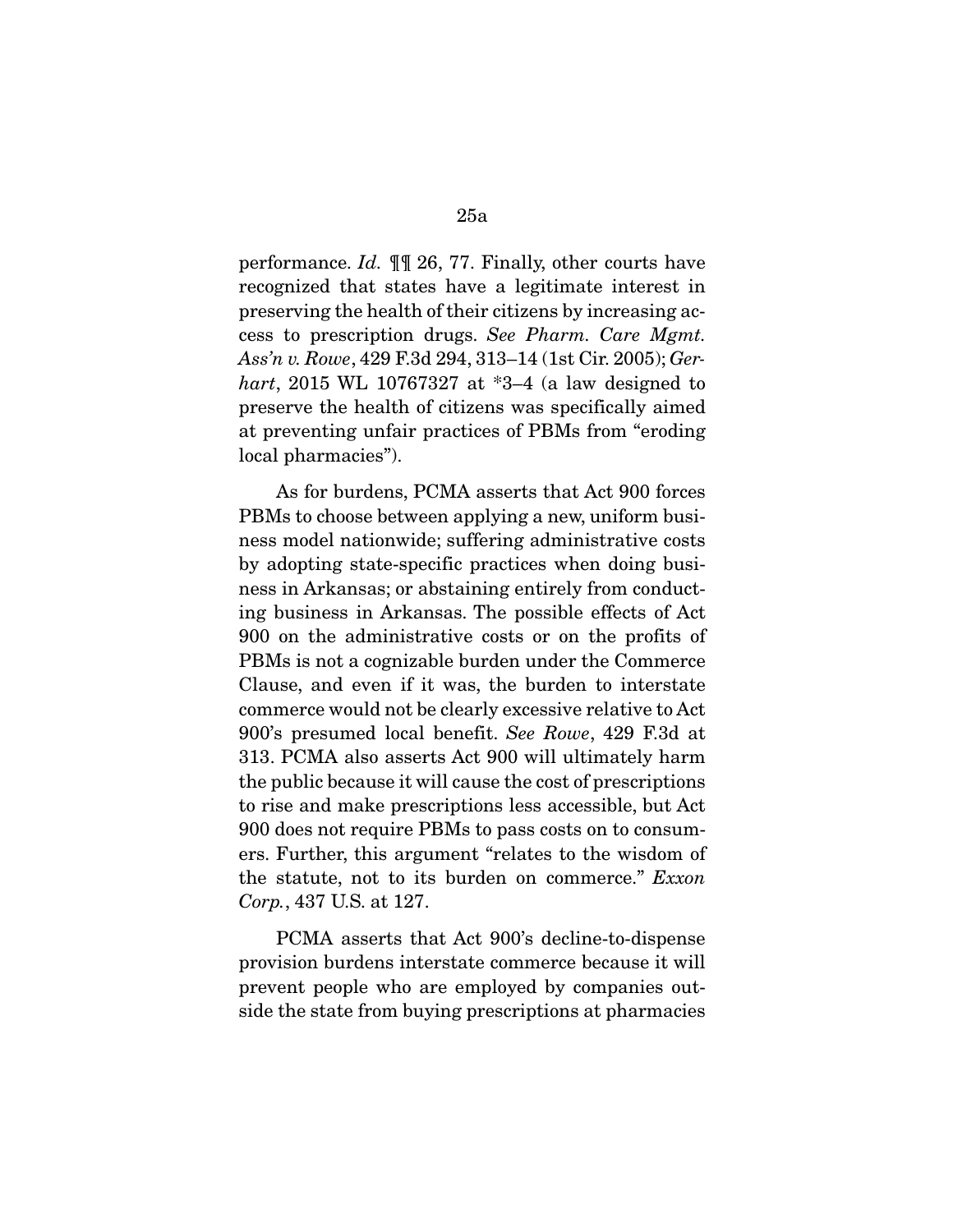inside the state. Even if this assertion is accepted as true, PCMA acknowledges that "pharmacies receive less than their acquisition cost in a very small number of prescriptions dispensed." Pl.'s Statement Material Fact ¶ 10; Pl.'s Resp. Def.'s Statement Material Fact ¶ 40 (undisputed that pharmacists experience approximately 10% of reimbursements below cost). Act 900 also requires PBMs to timely update their MAC lists and to provide an appeals procedure, both of which further reduce the likelihood of negative reimbursements. For these reasons, Act 900's burden on interstate commerce does not clearly outweigh its presumed local benefit.

#### D. State and Federal Contract Clauses

The State of Arkansas's motion for summary judgment is granted, and PCMA's motion is denied because Act 900 does not substantially impair preexisting contractual relations.

 The United States Constitution and the Arkansas Constitution prohibit the passing of laws that impair the "obligation of contracts." Consequently, these issues will be analyzed together. U.S. CONST. art. I, § 10; ARK. CONST. art. II, § 17; *see E. Poinsett Cty. Sch. Dist. No. 14 v. Massey*, 866 S.W.2d 369, 371 (Ark. 1993); *Mahurin v. Oaklawn Jockey Club*, 771 S.W.2d 19, 21 (Ark. 1989). Although the Contract Clause is facially absolute, states maintain the right to act pursuant to their inherent police power to promote the public welfare. *Minnesota Ass'n of Health Care Facilities, Inc. v.*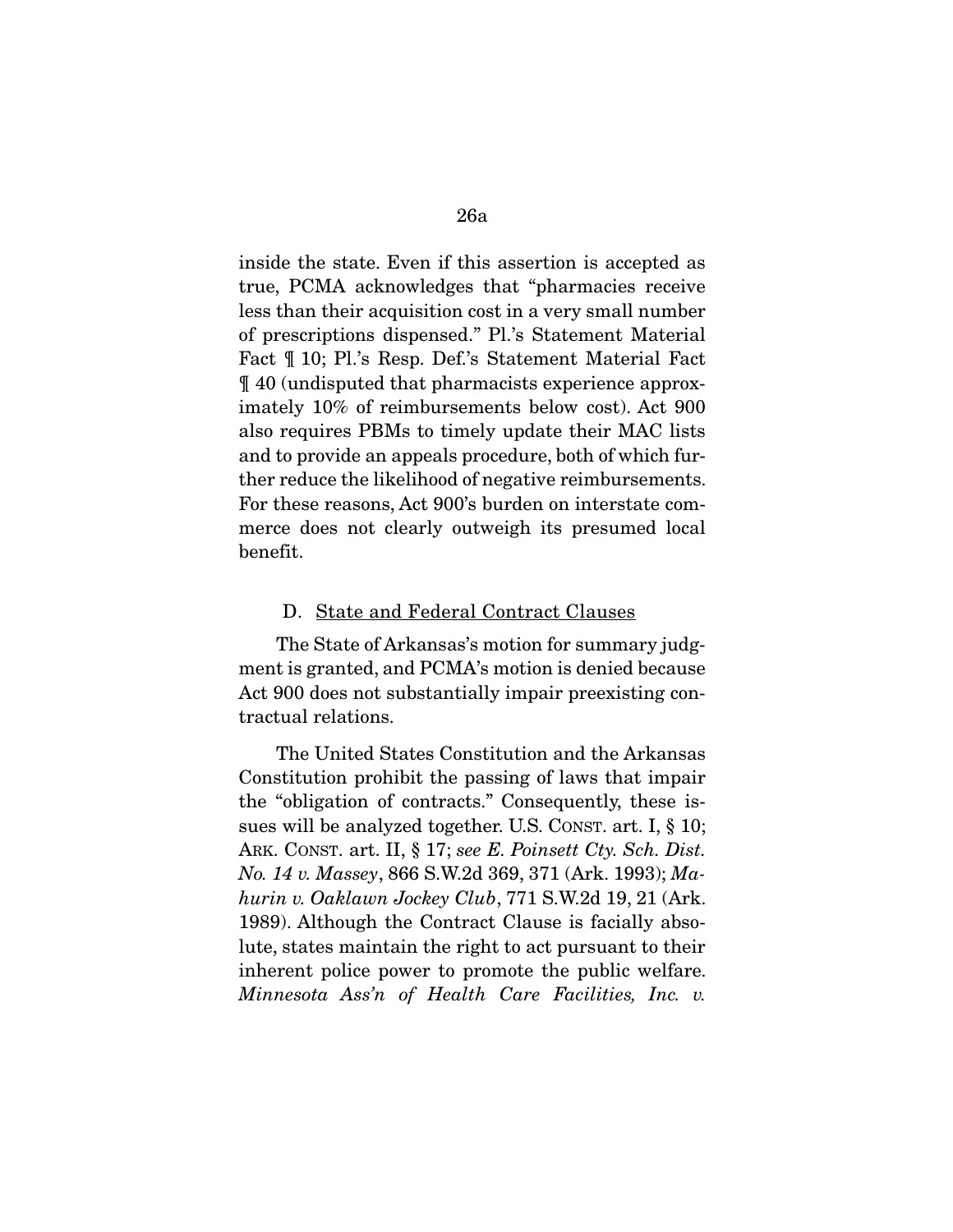*Minnesota Dep't of Pub. Welfare*, 742 F.2d 442, 449 (8th Cir. 1984) (quoting *Home Bldg. & Loan Ass'n v. Blaisdell*, 290 U.S. 398, 428 (1934)). One whose rights are subject to legitimate state regulation cannot render such regulation illegitimate by making a contract about them. *Hudson Cty. Water Co. v. McCarter*, 209 U.S. 349, 357 (1908).

 To violate the Contract Clause, a state law must substantially impair preexisting contractual relationships. *Equipment Mfrs. Inst. v. Janklow*, 300 F.3d 842, 849–50 (8th Cir. 2002). A law already in effect at the time a contract is entered does not violate the Contract Clause. *Blaisdell*, 290 U.S. at 429–30; *Mahurin*, 771 S.W.2d at 21; *McGuire v. Ameritech Servs., Inc.*, 253 F. Supp. 2d 988, 1006 (S.D. Ohio 2003). Act 900 went into effect July 22, 2015, so, as a matter of law, it cannot impair contracts entered after that date.

 PCMA asserts that Act 900 impairs contractual relations between both PBMs and pharmacies and between PBMs and their client health plans in the context of MAC pricing, appeals, and guaranteed dispensing. The record is unclear as to whether any unexpired contracts between PBMs and pharmacies or between PBMs and health plans, which were entered prior to July 22, 2015, still exist. Accordingly, a substantive Contract Clause analysis follows.

 Whether a contractual impairment is substantial depends primarily on the nature of the impairment and the extent to which it disrupts reasonable contractual expectations. *Janklow*, 300 F.3d at 854–55;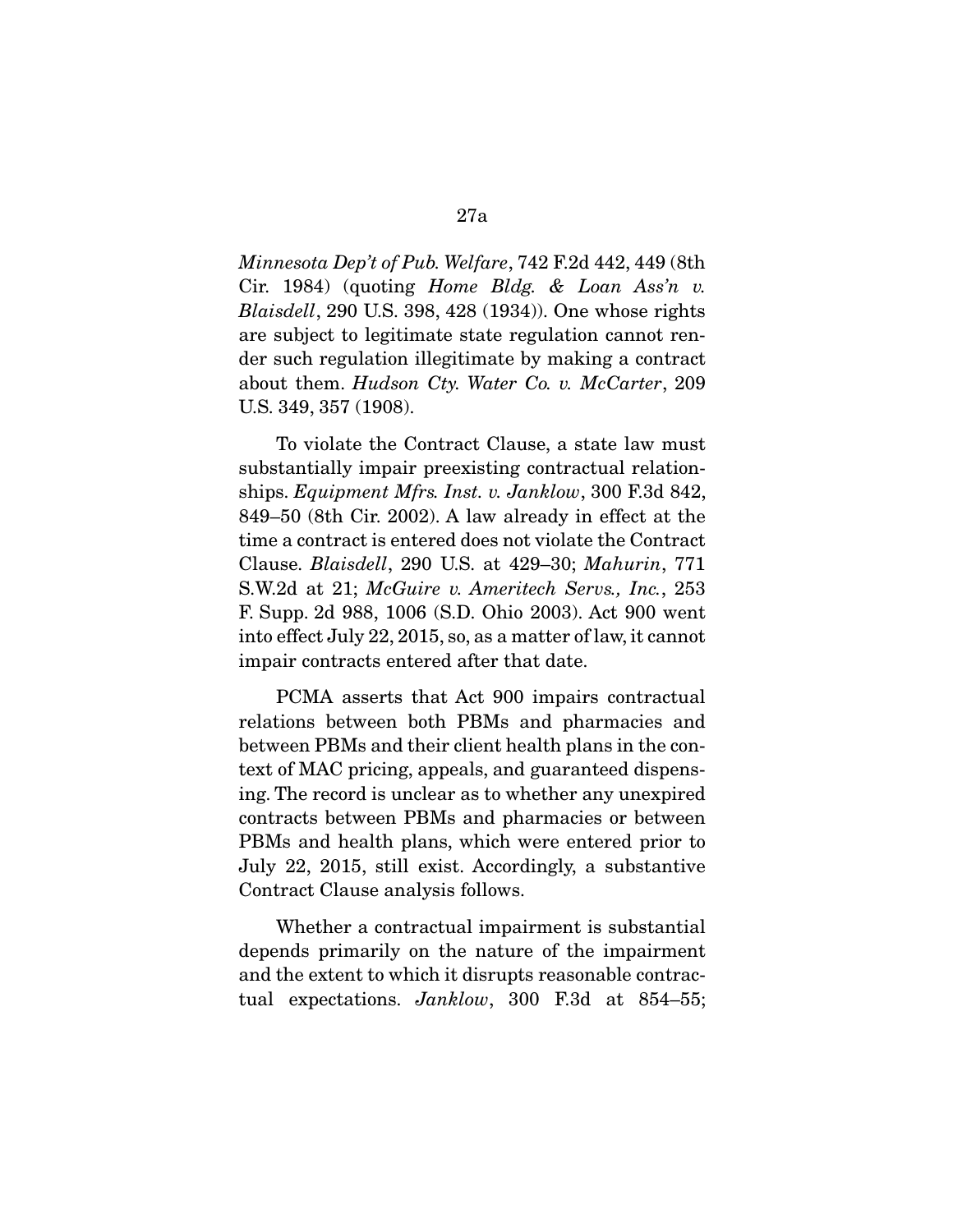*Minnesota Ass'n of Health Care Facilities*, 742 F.2d at 450. Past industry regulation plays a significant role in determining the parties' reasonable contractual expectations. *Id.* The more severe the impairment, the closer the scrutiny applied. *Id.* Even a law that substantially impairs a preexisting contract does not violate the Contract Clause unless it lacks a significant and legitimate purpose or is an unreasonable method of accomplishing its purpose. *See Janklow*, 300 F.3d at 850; *White Motor Corp. v. Malone*, 599 F.2d 283, 287 (8th Cir. 1979), *aff 'd, Malone v. White Motor Corp.*, 444 U.S. 911 (1979). In the context of economic regulation, "courts properly defer to legislative judgment as to the necessity and reasonableness of a particular measure." *U.S. Trust Co. of N.Y. v. New Jersey*, 431 U.S. 1, 22–23 (1977).

 PCMA asserts that because pharmacy contracts and health plan contracts tie generic drug reimbursements to a specified MAC list, Act 900 substantially impairs those contracts because it requires PBMs to reimburse pharmacies according to the pharmacy's acquisition cost instead of according to MAC lists and because health plans will have to pay a cost-based price rather than a MAC price. Act 900, however, does not require PBMs to reimburse pharmacies for the price listed on their wholesaler invoices rather than MAC. Acquisition cost is the standard by which an appeal may be initiated, but Act 900 provides that an appeal of a negative MAC reimbursement may be denied if certain criteria are met. Acquisition price becomes the reimbursement standard only if a PBM cannot satisfy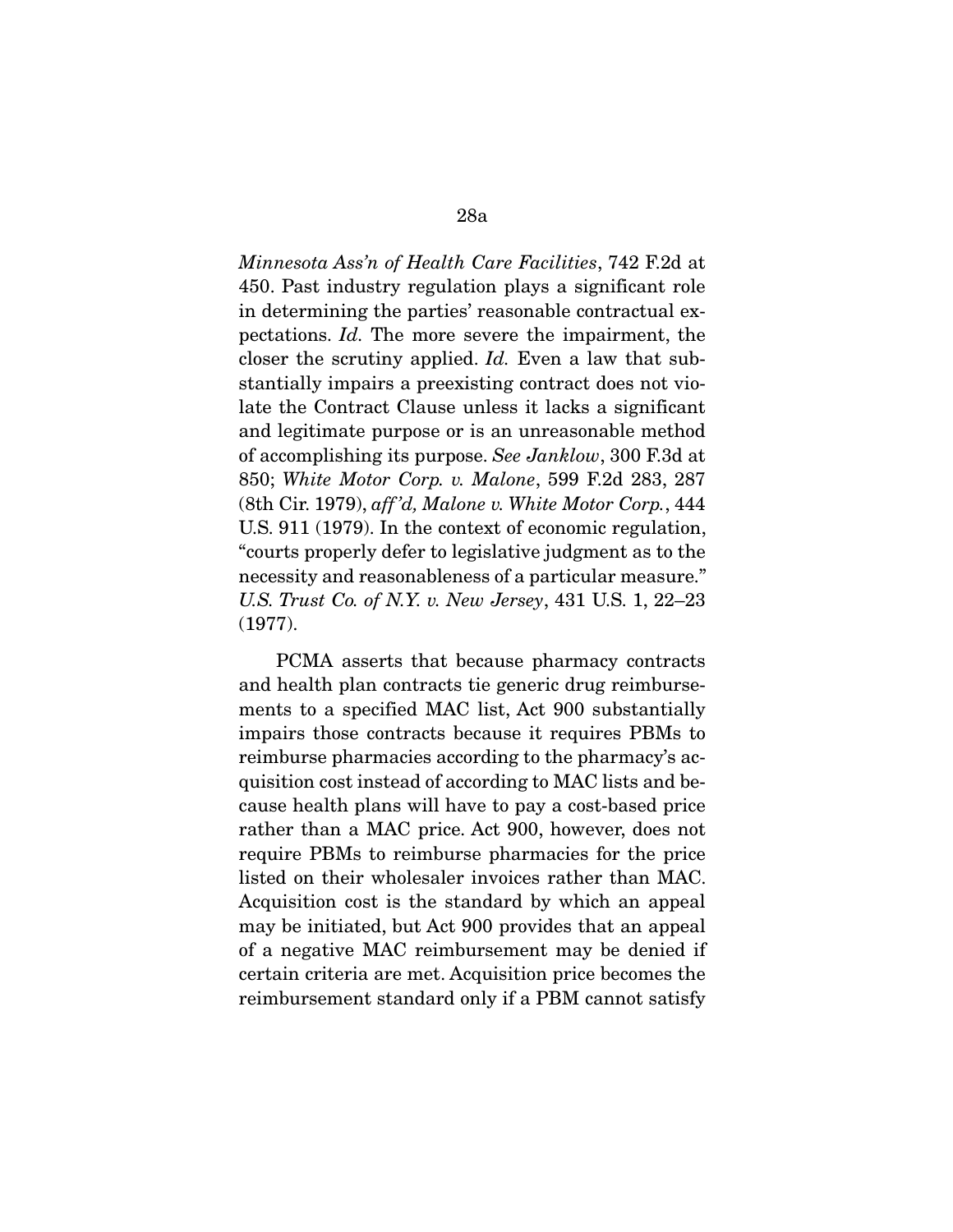section  $507(c)(4)(C)(iii)$ . Further, it is undisputed that "pharmacies receive less than their acquisition cost in a very small number of prescriptions dispensed." Pl.'s Statement Material Fact ¶ 10; Pl.'s Resp. Def.'s Statement Material Fact ¶ 40. Accordingly, Act 900 does not substantially impair preexisting contracts.

 Additionally, the appeals procedure imposed by Act 900 does not disrupt reasonable contractual expectations because contracts between PBMs and pharmacies generally provide a procedure for appealing MAC reimbursements. Pl.'s Resp. Def.'s Statement Material Fact ¶ 75; Def.'s Resp. Pl.'s Statement Material Fact ¶ 14. Although PBM contracts generally provide that a pharmacist must accept whatever reimbursement a PBM determines is appropriate based on confidential MAC lists, Pl.'s Resp. Statement Material Fact ¶ 81, the parties should have reasonably expected an appeals procedure that offered relief from unfair reimbursements; otherwise, the appeals provisions provided in the parties' contracts would be a nullity. Indeed, the commonly understood meaning of a "reimbursement" supports this notion. Thus, Act 900 attempts to give effect to terms already embraced by PBM contracts, even if only in theory.

 Past industry regulation also suggests that PBMs could not have reasonably expected that their reimbursement practices would escape regulation forever. First, the pharmaceuticals industry is already highly regulated. *Bober v. Glaxo Wellcome PLC*, 246 F.3d 934, 942 (7th Cir. 2001); *see also Energy Reserves Grp., Inc. v. Kansas Power & Light Co.*, 459 U.S. 400, 413 n. 15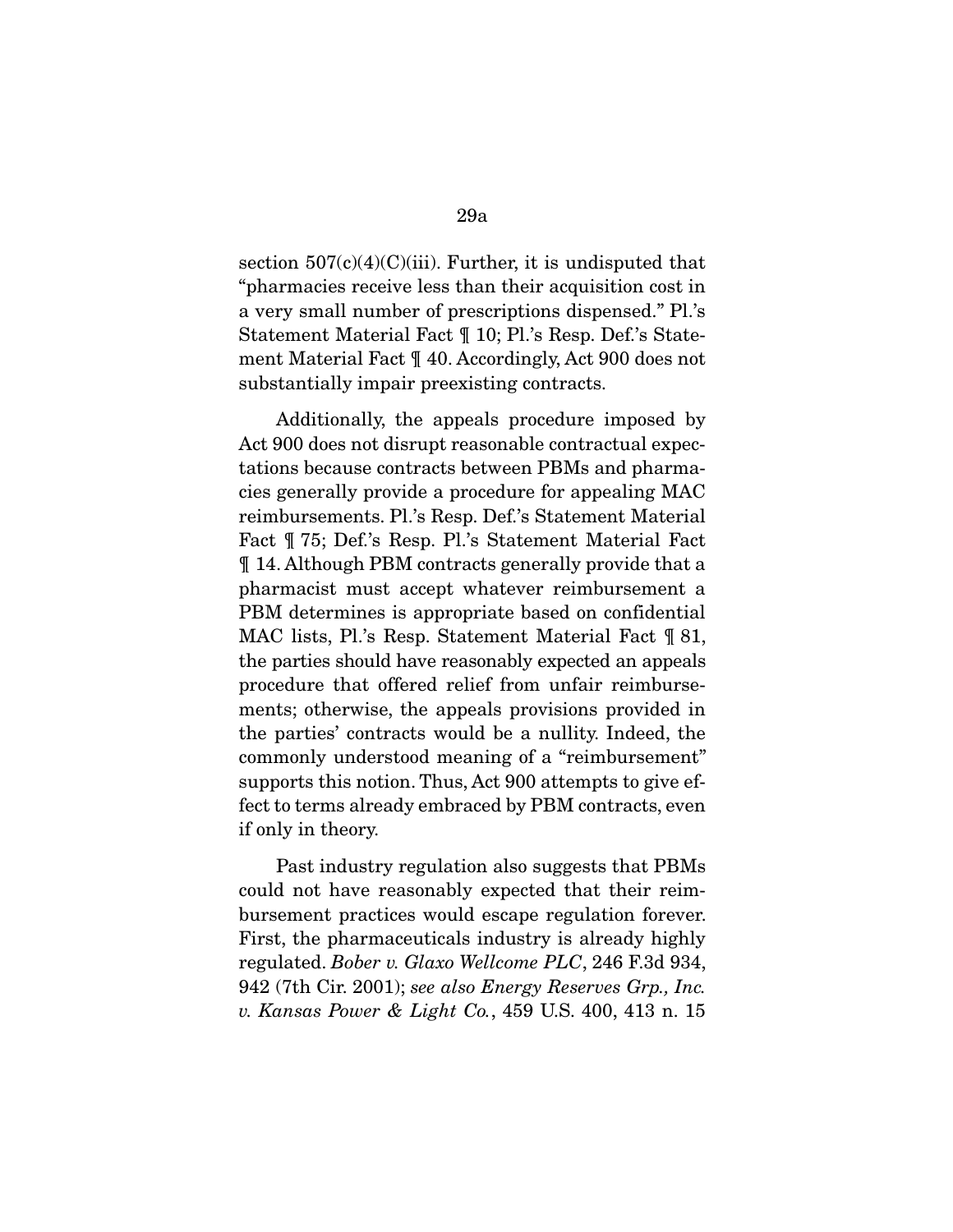(1983) (noting as significant that the parties are operating in a heavily regulated industry and that other states regulate certain areas of the industry). Second, Act 900 states that it was enacted to "create accountability in the establishment of prescription drug pricing" and was an obvious attempt to mitigate the harmful results of MAC pricing. Although Act 900 imposes more specific standards, Act 1194, Act 900's predecessor, regulated MAC pricing and mandated an appeals process. *See* S.B. 1138, 89th Gen. Assemb., Reg. Sess. (Ar. 2013). PCMA has also been on notice of the national controversy caused by MAC methodology because other jurisdictions have enacted similar laws regulating PBMs. *See Rowe*, 429 F.3d at 298, 312–13 (holding Maine's Unfair Prescription Drug Practices Act was "designed to deal with one of the serious problems of our time," namely the "tremendous market power" of PBMs and a lack of transparency in their dealings with manufacturers and pharmacies, which ultimately affect pharmaceutical access and cost) (quoting *Pharm. Research & Mfrs. of Am. v. Concannon*, 249 F.3d 66, 80 (1st Cir. 2001), *aff 'd sub nom. Pharm. Research & Mfrs. of Am. v. Walsh*, 538 U.S. 644 (2003)); *Gerhart*, 2015 WL 10767327 at \*1 (explaining that Iowa law regulates PBMs by overseeing their use of MAC methodology because "pharmacies complain that MAC reimbursements can be so low that pharmacies are forced to sell drugs at a loss or refuse to dispense certain drugs altogether"). As a result, PBMs cannot be surprised by legislative efforts to protect public health and welfare by protecting pharmacies. *Cf. Minnesota Ass'n of Health Care Facilities*, 742 F.2d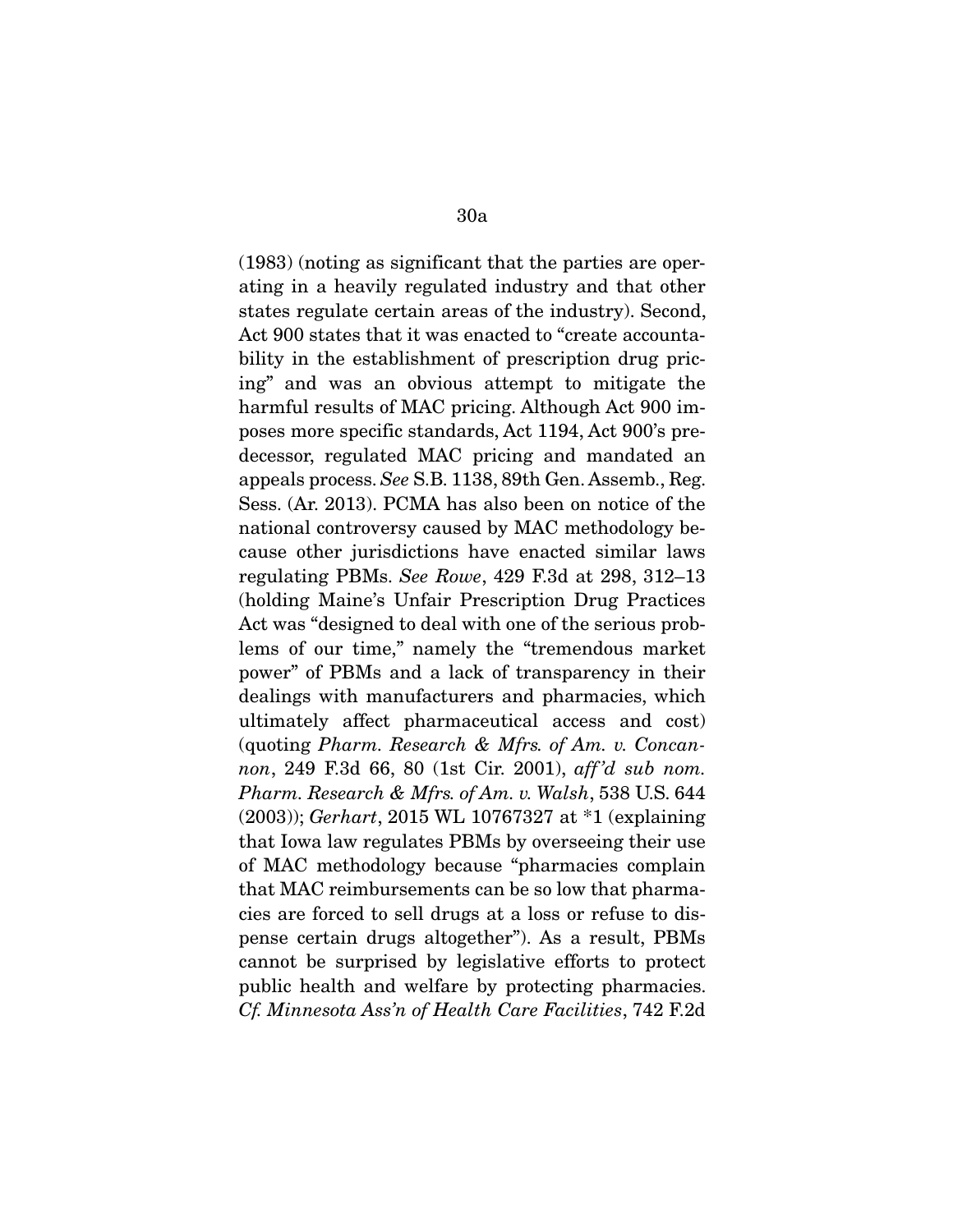at 450 ("Nursing homes could not reasonably expect that the terms of whatever contracts they had with their residents would exempt them from rate regulation by the state.").

 Even if Act 900 substantially impairs preexisting contracts, it still does not violate the Contract Clause because its purpose, as previously established, is legitimate. *See id.* at 450–51. It is undisputed that Arkansas pharmacies were in economic distress, that MAC lists are confidential and unregulated, and that contracts allow PBMs to reimburse pharmacies for generic drugs in any manner they see fit. *See* Pl.'s Resp. Def.'s Statement Material Fact, ¶¶ 59, 61, 81. As PCMA asserts, leveling the playing field between contracting parties is not a legitimate purpose, but protecting basic societal interests is. *Energy Reserves Group, Inc.*, 459 U.S. at 412; *Janklow*, 300 F.3d at 861. The fact that Act 900 may incidentally benefit pharmacies in the process of protecting the public's ability to access pharmacies does not render the law an insignificant or illegitimate use of the state's police power. Furthermore, Act 900's regulations on MAC pricing and appeals procedures are not unreasonable methods of combating MAC reimbursement practices deemed harmful to pharmacies and the public.

 The decline-to-dispense provision does not change the outcome because "pharmacies receive less than their acquisition cost in a very small number of prescriptions dispensed." Pl.'s Statement Material Fact ¶ 10; Pl.'s Resp. Def.'s Statement Material Fact ¶ 40. Act 900 requires PBMs to timely update their MAC lists and to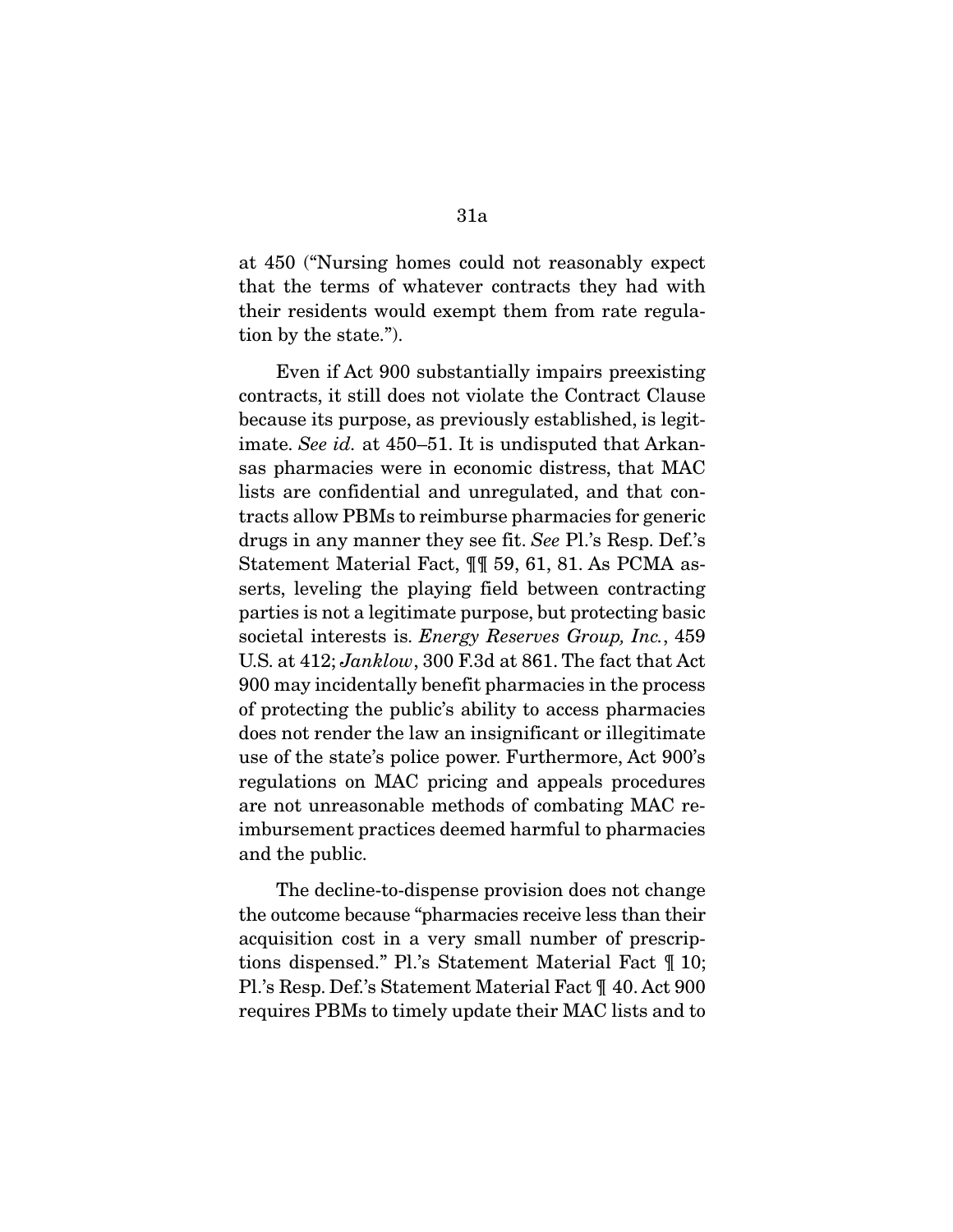provide an appeals procedure, both of which reduce the likelihood of negative reimbursements even further. Given these considerations, the decline-to-dispense provision does not substantially impair preexisting contractual relationships, nor is it an unreasonable way of accomplishing its legitimate purpose of protecting local pharmacies access.

## E. Vagueness Under State and Federal Due Process Clauses

The State of Arkansas's motion for summary judgment is granted, and PCMA's motion is denied on PCMA's facial void-for-vagueness challenge because Act 900 gives fair notice of what is required.

 No state can "deprive any person of life, liberty or property, without due process of law." U.S. CONST. amend. XIV, § 1; ARK. CONST. art. II, § 8. Statutes violate due process when they fail to sufficiently define prohibited conduct so that a person of ordinary intelligence can understand what conduct is prohibited. *Woodis v. Westark Cmty. Coll.*, 160 F.3d 435, 438 (8th Cir. 1998); *Arkansas Tobacco Control Bd. v. Sitton*, 166 S.W.3d 550, 553 (Ark. 2004). Due process is also violated when statutes establish standards that permit arbitrary or discriminatory enforcement. *Woodis*, 160 F.3d at 438; *Sitton*, 166 S.W.3d at 553. A law imposing criminal sanctions or implicating constitutional rights requires more definiteness than a law regulating economic behavior. *See Vill. of Hoffman Estates v. Flipside, Hoffman Estates, Inc.*, 455 U.S. 489, 498 (1982);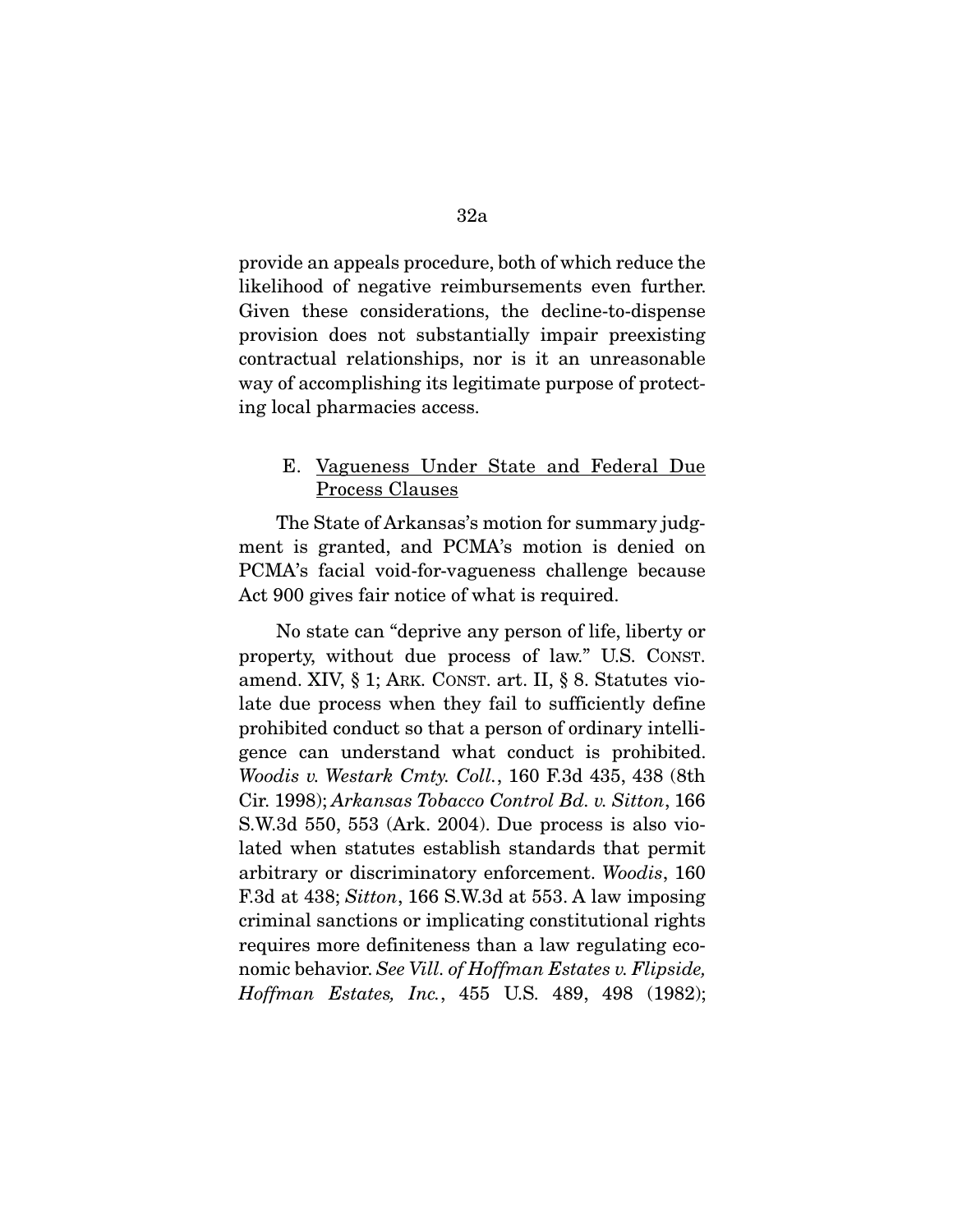*Ferguson v. Skrupa*, 372 U.S. 726, 730 (1963) (legislative bodies have broad scope to experiment with economic problems).

 Generally, "[w]hen a state statute is challenged on its face as unconstitutionally vague, and no First Amendment interests are imperiled, that assertion is far too broad." *Reprod. Health Servs. of Planned Parenthood of St. Louis Region, Inc. v. Nixon*, 428 F.3d 1139, 1143–44 (8th Cir. 2005). This is because facial challenges "run contrary to the fundamental principle of judicial restraint that courts should neither anticipate a question of constitutional law in advance of the necessity of deciding it nor formulate a rule of constitutional law broader than is required by the precise facts to which it is to be applied." *TCF Nat'l Bank v. Bernanke*, 643 F.3d 1158, 1163 (8th Cir. 2011) (citing *Wash. State Grange v. Wash. State Republican Party*, 552 U.S. 442, 449–50 (2008)); *U.S. v. Stephens*, 594 F.3d 1033, 1037 (2010) ("Facial challenges threaten to short circuit the democratic process by preventing laws embodying the will of the people from being implemented in a manner consistent with the Constitution.").

 PCMA takes issue with Act 900's "MAC Update Provision," which requires a PBM to

Update its Maximum Allowable Cost List on a timely basis, but in no event longer than seven (7) calendar days from an increase of ten percent (10%) or more in the pharmacy acquisition cost from sixty percent (60%) or more of the pharmaceutical wholesaler [sic] doing business in the state. . . .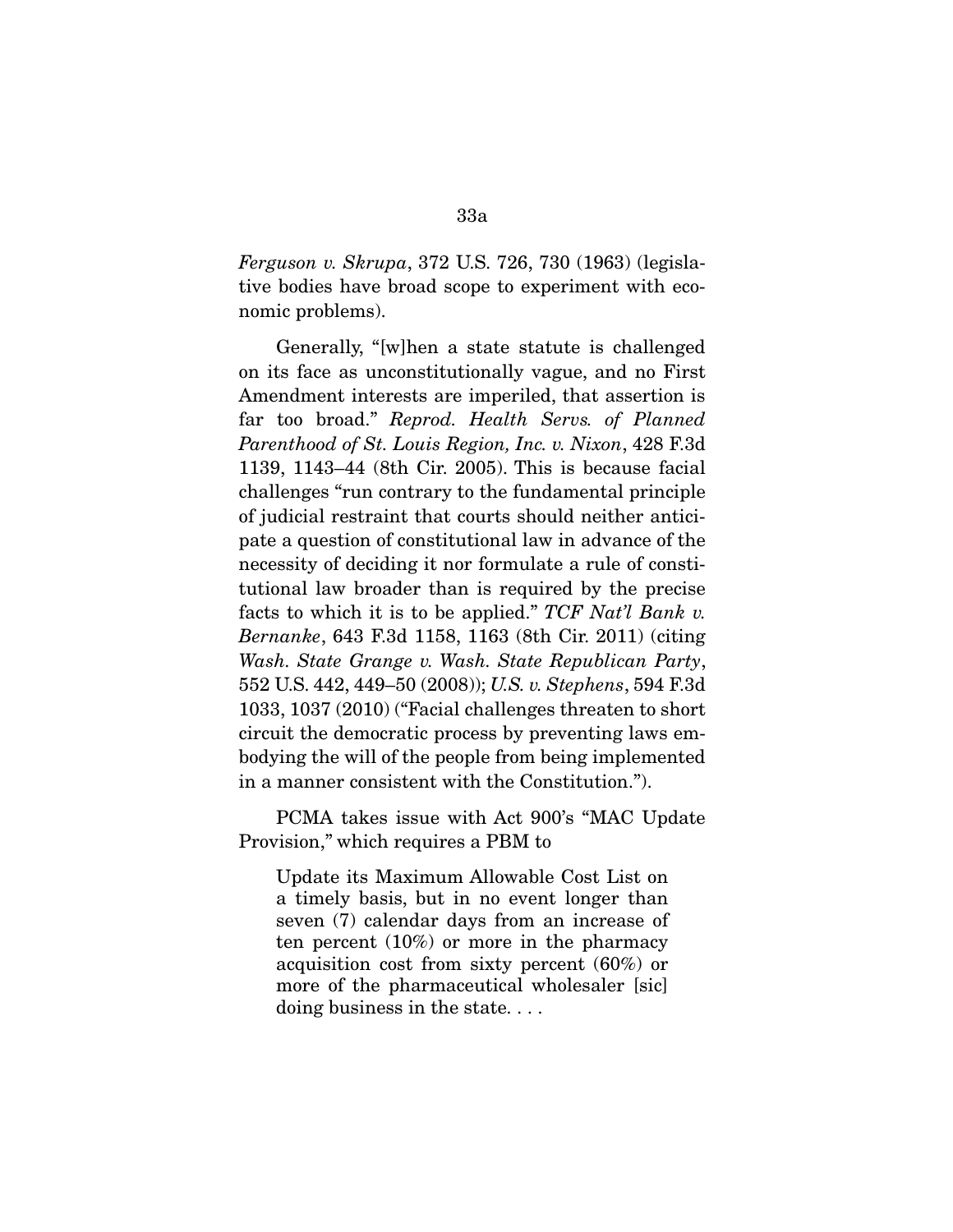Ark. Code Ann.  $\S 17-92-501(c)(2)$ . A "pharmaceutical wholesaler" is "a person or entity that sells and distributes prescription pharmaceutical products, including without limitation a full line of brand-name, generic, and over-the-counter pharmaceuticals, and that offers regular and private delivery to a pharmacy." *Id.*  $§ 501(a)(2).$ 

 According to PCMA, "PBMs have no way to know when their obligations under Act 900's MAC Update Provision are triggered" because "the statute does not specify whether sixty percent should be calculated by reference to the volume of drug sales or the number of wholesalers." Pl.'s Mem. Supp. Summ. J., Doc. No. 75-1 at 33. PCMA correctly acknowledges in subsequent briefing, however, that "[t]he plain language of the law requires a PBM to change [its] MAC list when sixty percent of [the] pharmacy wholesalers doing business in Arkansas have an increase in prices" and that the volume of business is "irrelevant" under this language. Pl.'s Opp. Def.'s Mot. Summ. J., Doc. No. 85 at 37. Thus, PCMA seems to have resolved its vagueness issue, and in any case, the language of the MAC Update Provision is reasonably clear.

 To the extent that this language is unclear, no criminal penalties would attach to a PBM in violation of Act 900. This is true because a criminal penalty attaches only if the Arkansas Deceptive Trade Practices Act is violated by a deceptive trade practice that is committed "knowingly and willfully." Ark. Code Ann. § 4-88-103; *see Vill. of Hoffman Estates*, 455 U.S. at 499 (scienter requirement mitigates a law's vagueness,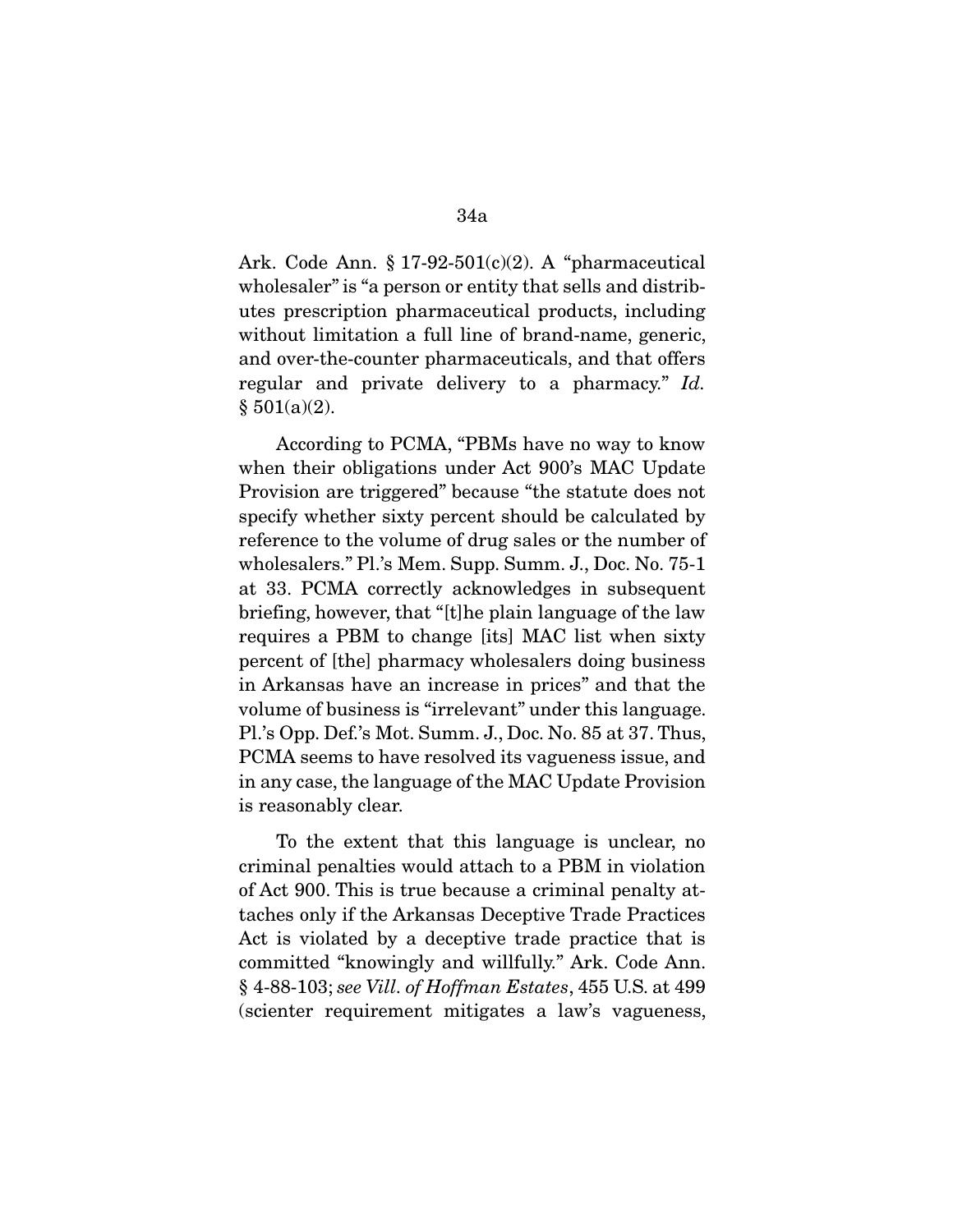especially with respect to the adequacy of notice to the complainant that his conduct is proscribed).

 PCMA further argues that even if a PBM could determine what constitutes 60% of wholesalers, it still cannot determine what those wholesalers' prices are because PBMs do not have access to wholesaler price lists. Pl.'s Mem. Supp. Summ. J., Doc. No. 75-1 at 33– 34. In addition to implicitly admitting that PBMs can reasonably understand what Act 900 requires of them, this argument does not present an issue of vagueness. Instead, it addresses whether a PBM can comply with Act 900. The question of "vagueness" asks whether the law itself defines illegal behavior sufficiently, *Woodis*, 160 F.3d at 439, not whether the law provides access to the external information needed to comply.

 PCMA further asserts that it cannot comply with Act 900 because gathering the data needed would be an "insurmountable act." Pl. Resp. Def.'s Statement Material Facts ¶ 72 (undisputed that Optum Rx, a PBM, has not explored the possibility of obtaining a direct data feed with wholesalers). But, MAC "methodologies are based upon the market intelligence that the PBMs have devised as their way of accounting for actual acquisition costs. . . ." *Id.* ¶ 60. PBMs also have access to wholesale pricing information via Medispan and, in some instances, via automated data feed access directly to individual wholesalers. *Id.* ¶¶ 69–71. Whether PBMs have the ability to comply with the law's reasonably clear requirements, though disputed, is not an issue of vagueness and remains to be determined.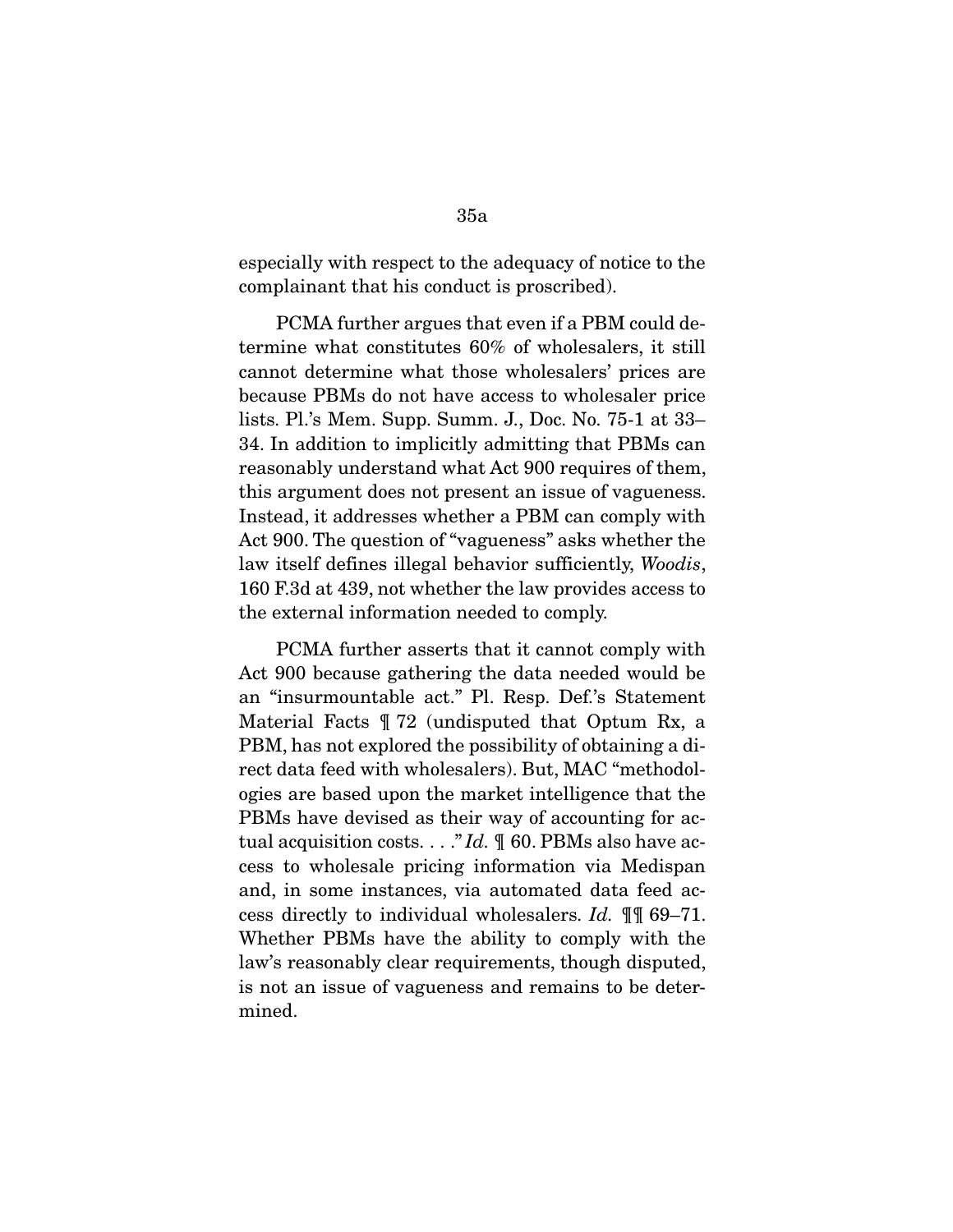# 36a

#### IV. CONCLUSION

For these reasons, PCMA's motion for summary judgment [Doc. No. 75] is granted on PCMA's ERISA claim because act 900 is invalid as applied to PBMs in their administration and management of ERISA plans. The government's motion for summary judgment [Doc. No. 77] is granted on all other claims. The joint motions to extend time [Doc. Nos. 103, 104] are denied as moot, and this case is dismissed with prejudice.

IT IS SO ORDERED this 1st day of March 2017.

/s/ Brian S. Miller UNITED STATES DISTRICT JUDGE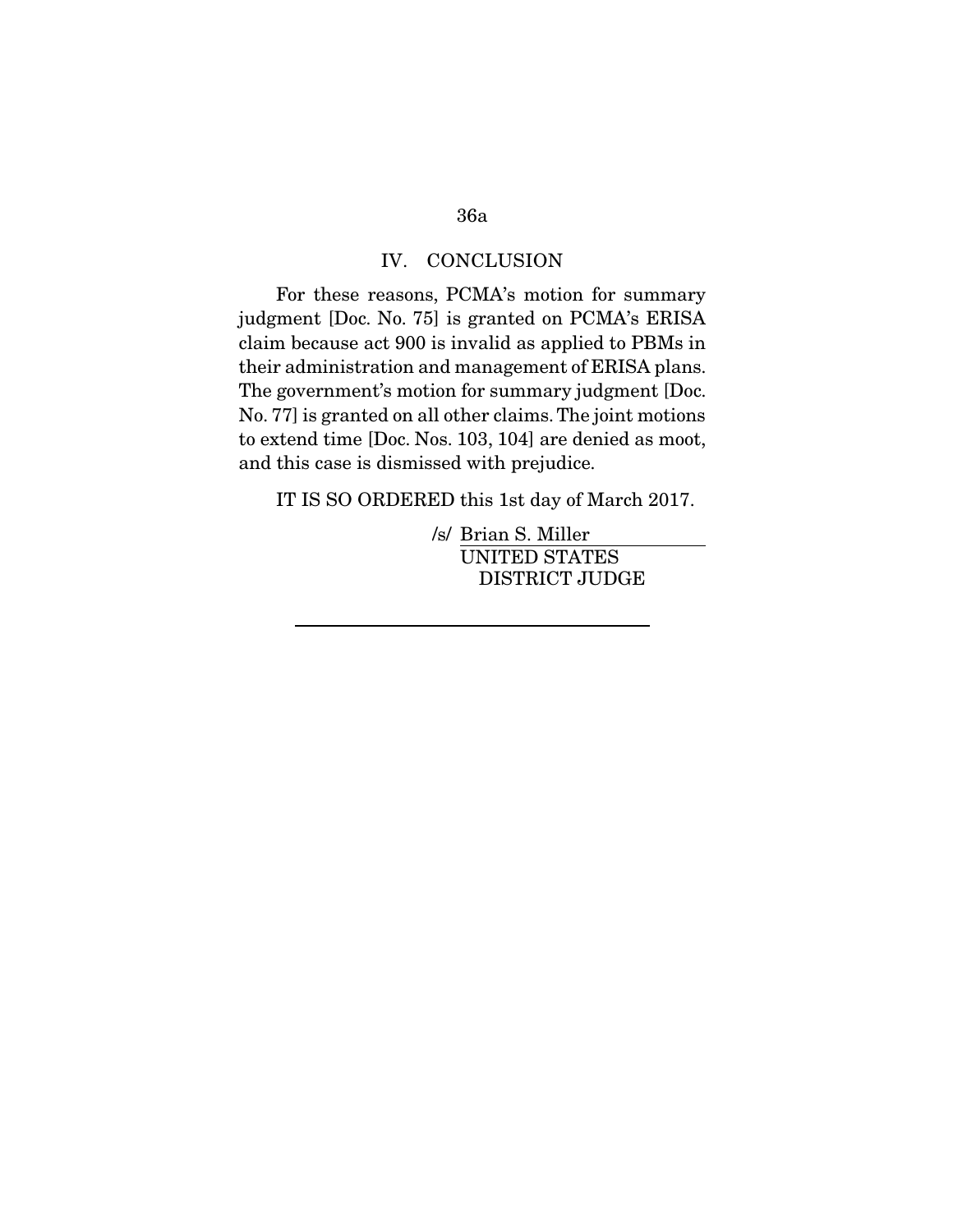#### 29 U.S.C. § 1144. Other laws

#### (a) Supersedure; effective date

Except as provided in subsection (b) of this section, the provisions of this subchapter and subchapter III shall supersede any and all State laws insofar as they may now or hereafter relate to any employee benefit plan described in section 1003(a) of this title and not exempt under section 1003(b) of this title. This section shall take effect on January 1, 1975.

#### (b) Construction and application

(1) This section shall not apply with respect to any cause of action which arose, or any act or omission which occurred, before January 1, 1975.

 $(2)(A)$  Except as provided in subparagraph  $(B)$ , nothing in this subchapter shall be construed to exempt or relieve any person from any law of any State which regulates insurance, banking, or securities.

(B) Neither an employee benefit plan described in section 1003(a) of this title, which is not exempt under section 1003(b) of this title (other than a plan established primarily for the purpose of providing death benefits), nor any trust established under such a plan, shall be deemed to be an insurance company or other insurer, bank, trust company, or investment company or to be engaged in the business of insurance or banking for purposes of any law of any State purporting to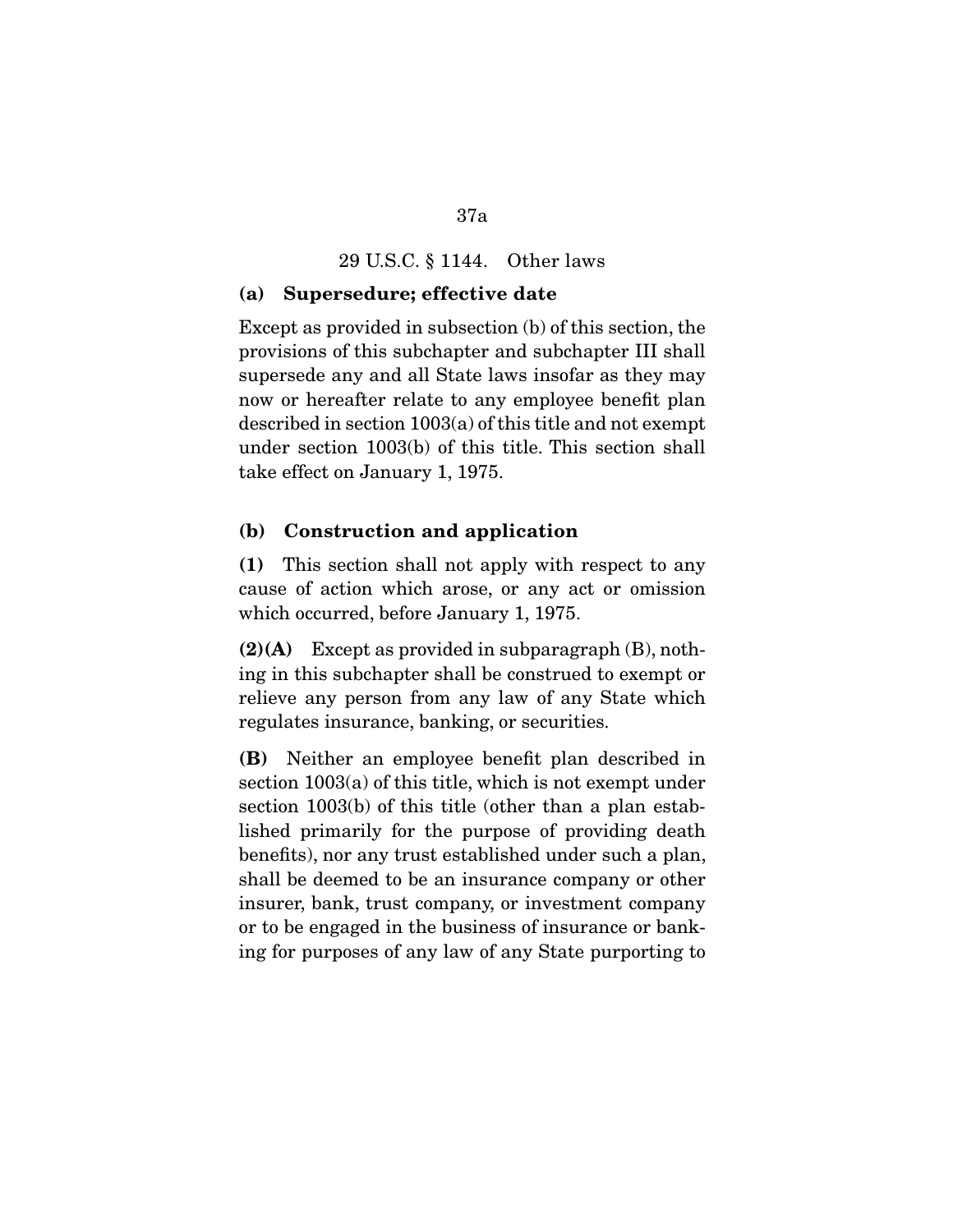## regulate insurance companies, insurance contracts, banks, trust companies, or investment companies.

(3) Nothing in this section shall be construed to prohibit use by the Secretary of services or facilities of a State agency as permitted under section 1136 of this title.

(4) Subsection (a) shall not apply to any generally applicable criminal law of a State.

 $(5)(A)$  Except as provided in subparagraph  $(B)$ , subsection (a) shall not apply to the Hawaii Prepaid Health Care Act (Haw. Rev. Stat. §§ 393-1 through 393- 51).

(B) Nothing in subparagraph (A) shall be construed to exempt from subsection  $(a)$  –

(i) any State tax law relating to employee benefit plans, or

(ii) any amendment of the Hawaii Prepaid Health Care Act enacted after September 2, 1974, to the extent it provides for more than the effective administration of such Act as in effect on such date.

(C) Notwithstanding subparagraph (A), parts 1 and 4 of this subtitle, and the preceding sections of this part to the extent they govern matters which are governed by the provisions of such parts 1 and 4, shall supersede the Hawaii Prepaid Health Care Act (as in effect on or after January 14, 1983), but the Secretary may enter into cooperative arrangements under this paragraph and section 1136 of this title with officials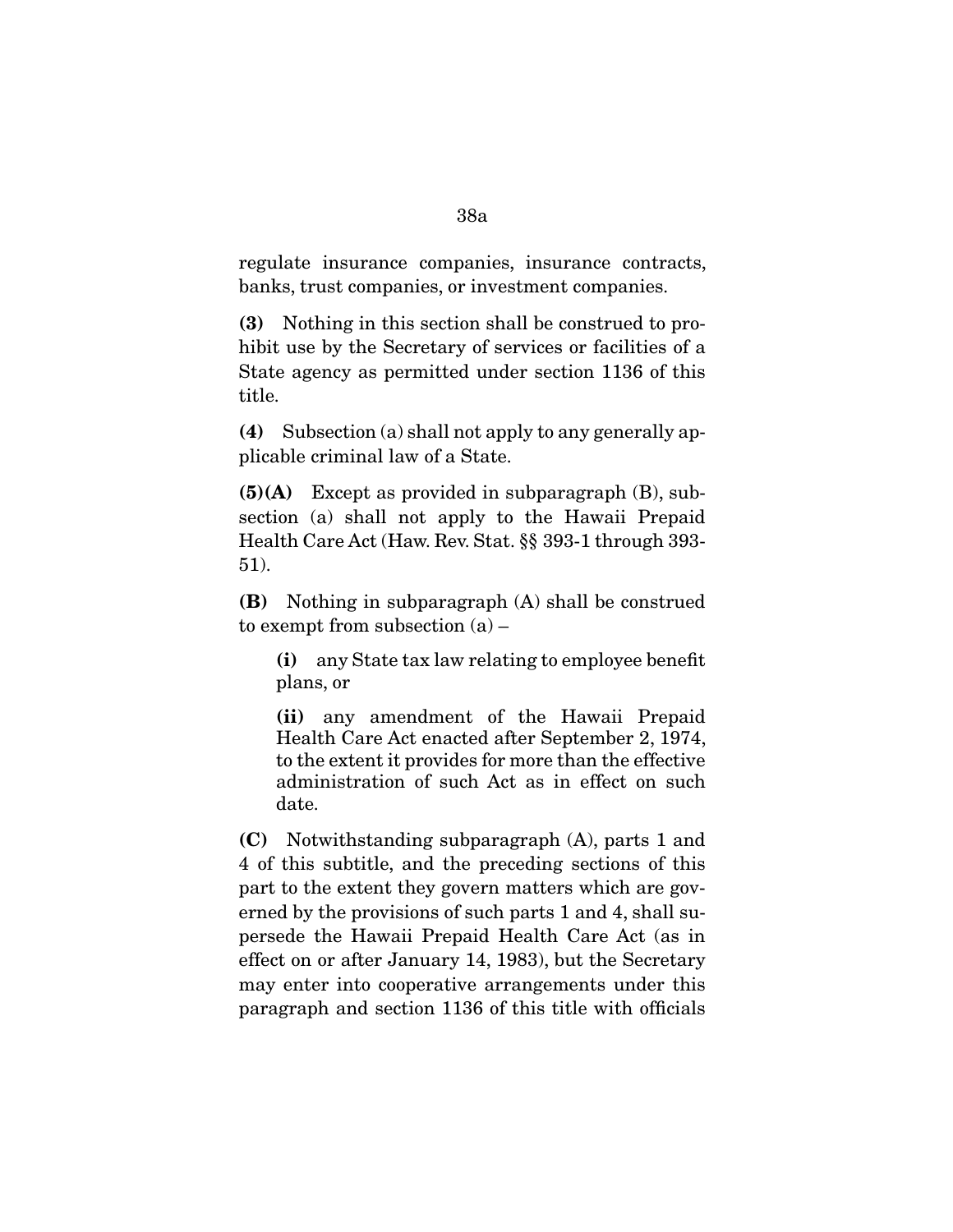of the State of Hawaii to assist them in effectuating the policies of provisions of such Act which are superseded by such parts 1 and 4 and the preceding sections of this part.

(6)(A) Notwithstanding any other provision of this section –

(i) in the case of an employee welfare benefit plan which is a multiple employer welfare arrangement and is fully insured (or which is a multiple employer welfare arrangement subject to an exemption under subparagraph (B)), any law of any State which regulates insurance may apply to such arrangement to the extent that such law provides –

(I) standards, requiring the maintenance of specified levels of reserves and specified levels of contributions, which any such plan, or any trust established under such a plan, must meet in order to be considered under such law able to pay benefits in full when due, and

(II) provisions to enforce such standards, and

(ii) in the case of any other employee welfare benefit plan which is a multiple employer welfare arrangement, in addition to this subchapter, any law of any State which regulates insurance may apply to the extent not inconsistent with the preceding sections of this subchapter.

(B) The Secretary may, under regulations which may be prescribed by the Secretary, exempt from subparagraph (A)(ii), individually or by class, multiple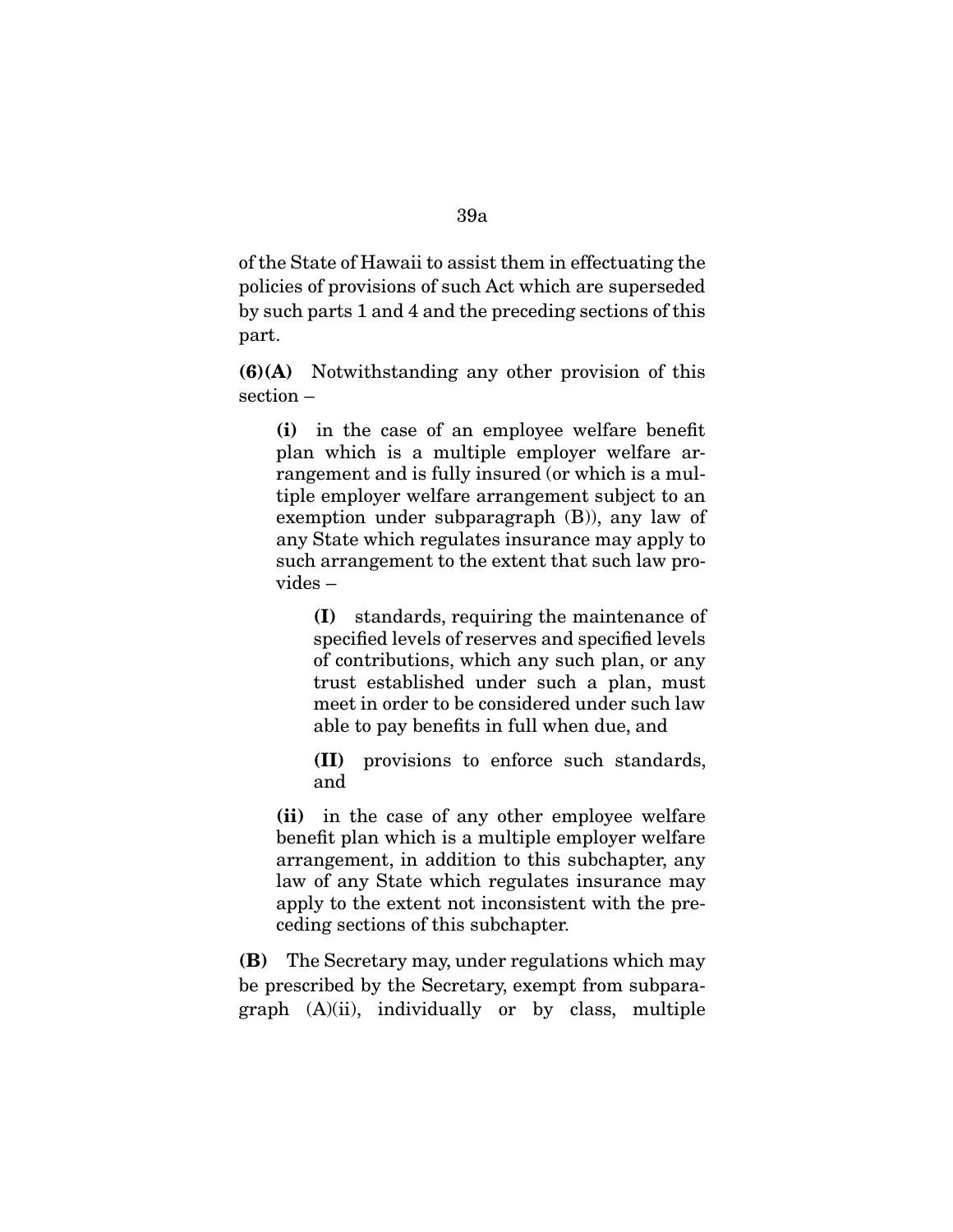employer welfare arrangements which are not fully insured. Any such exemption may be granted with respect to any arrangement or class of arrangements only if such arrangement or each arrangement which is a member of such class meets the requirements of section 1002(1) and section 1003 of this title necessary to be considered an employee welfare benefit plan to which this subchapter applies.

(C) Nothing in subparagraph (A) shall affect the manner or extent to which the provisions of this subchapter apply to an employee welfare benefit plan which is not a multiple employer welfare arrangement and which is a plan, fund, or program participating in, subscribing to, or otherwise using a multiple employer welfare arrangement to fund or administer benefits to such plan's participants and beneficiaries.

(D) For purposes of this paragraph, a multiple employer welfare arrangement shall be considered fully insured only if the terms of the arrangement provide for benefits the amount of all of which the Secretary determines are guaranteed under a contract, or policy of insurance, issued by an insurance company, insurance service, or insurance organization, qualified to conduct business in a State.

(7) Subsection (a) shall not apply to qualified domestic relations orders (within the meaning of section  $1056(d)(3)(B)(i)$  of this title), qualified medical child support orders (within the meaning of section  $1169(a)(2)(A)$  of this title), and the provisions of law referred to in section  $1169(a)(2)(B)(ii)$  of this title to the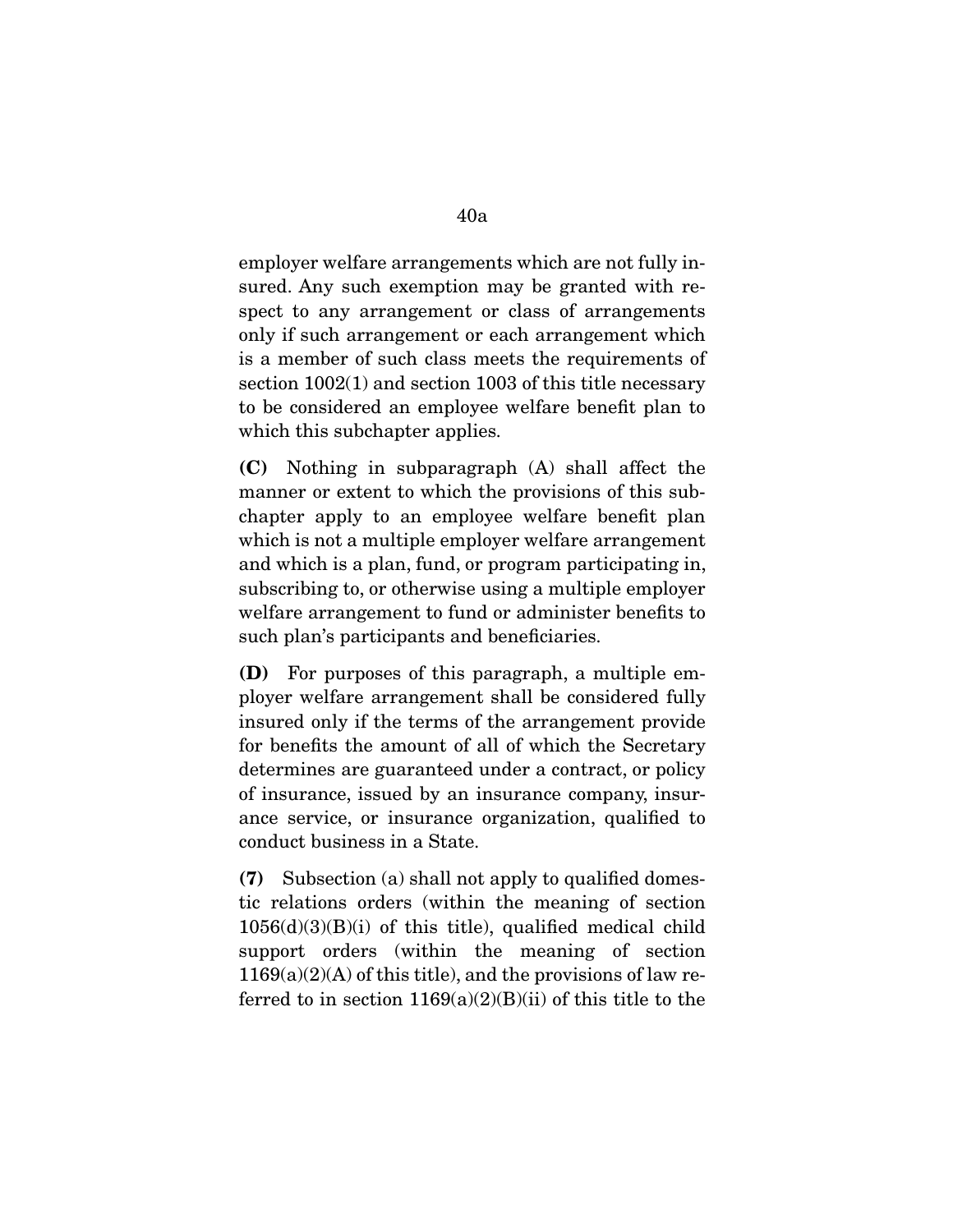extent they apply to qualified medical child support orders.

(8) Subsection (a) of this section shall not be construed to preclude any State cause of action –

(A) with respect to which the State exercises its acquired rights under section 1169(b)(3) of this title with respect to a group health plan (as defined in section 1167(1) of this title), or

(B) for recoupment of payment with respect to items or services pursuant to a State plan for medical assistance approved under title XIX of the Social Security Act which would not have been payable if such acquired rights had been executed before payment with respect to such items or services by the group health plan.

(9) For additional provisions relating to group health plans, see section 1191 of this title.

## (c) Definitions

For purposes of this section:

(1) The term "State law" includes all laws, decisions, rules, regulations, or other State action having the effect of law, of any State. A law of the United States applicable only to the District of Columbia shall be treated as a State law rather than a law of the United States.

(2) The term "State" includes a State, any political subdivisions thereof, or any agency or instrumentality of either, which purports to regulate,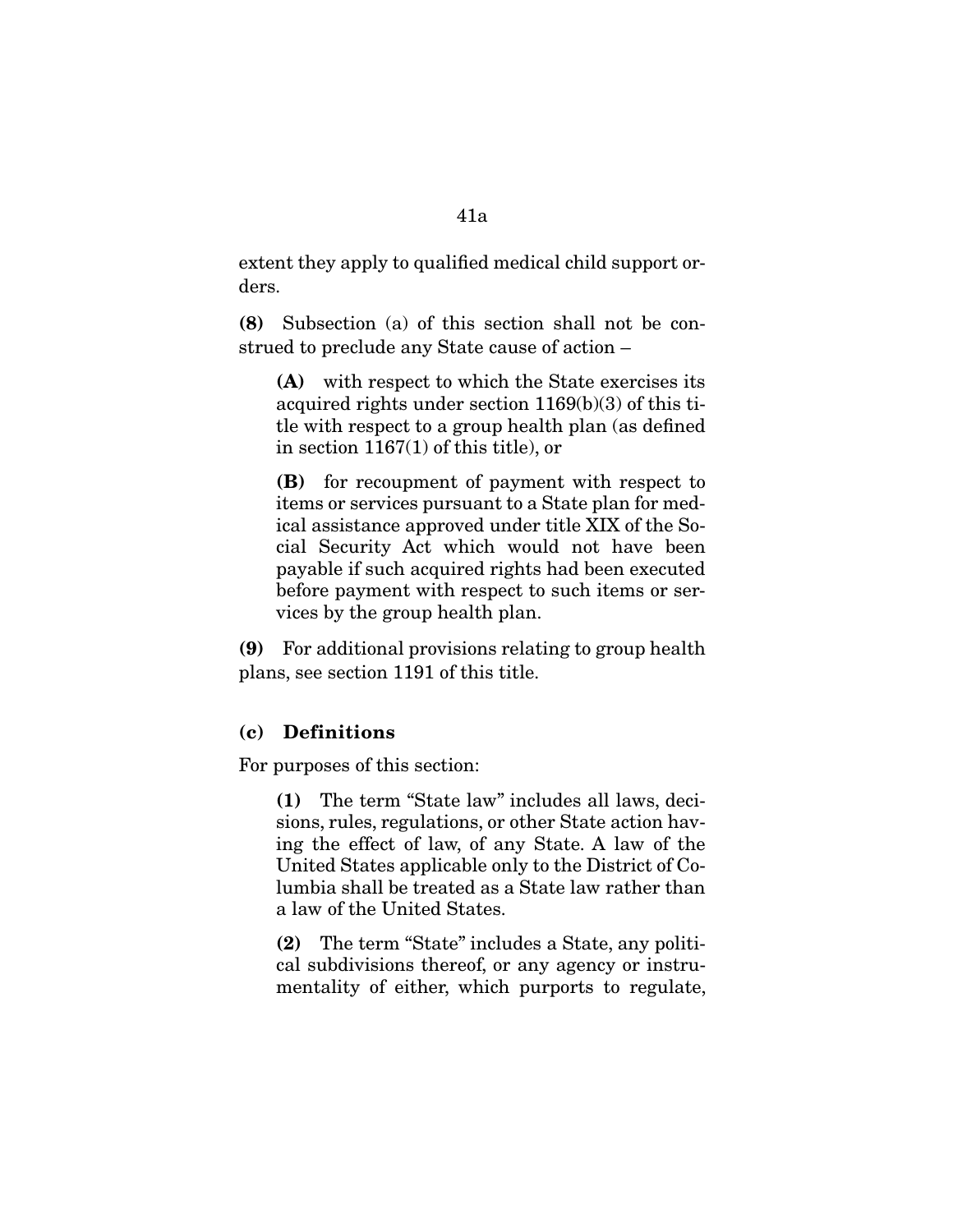directly or indirectly, the terms and conditions of employee benefit plans covered by this subchapter.

# (d) Alteration, amendment, modification, invalidation, impairment, or supersedure of any law of the United States prohibited

Nothing in this subchapter shall be construed to alter, amend, modify, invalidate, impair, or supersede any law of the United States (except as provided in sections 1031 and 1137(b) of this title) or any rule or regulation issued under any such law.

# (e) Automatic contribution arrangements

(1) Notwithstanding any other provision of this section, this subchapter shall supersede any law of a State which would directly or indirectly prohibit or restrict the inclusion in any plan of an automatic contribution arrangement. The Secretary may prescribe regulations which would establish minimum standards that such an arrangement would be required to satisfy in order for this subsection to apply in the case of such arrangement.

(2) For purposes of this subsection, the term "automatic contribution arrangement" means an arrangement –

(A) under which a participant may elect to have the plan sponsor make payments as contributions under the plan on behalf of the participant, or to the participant directly in cash,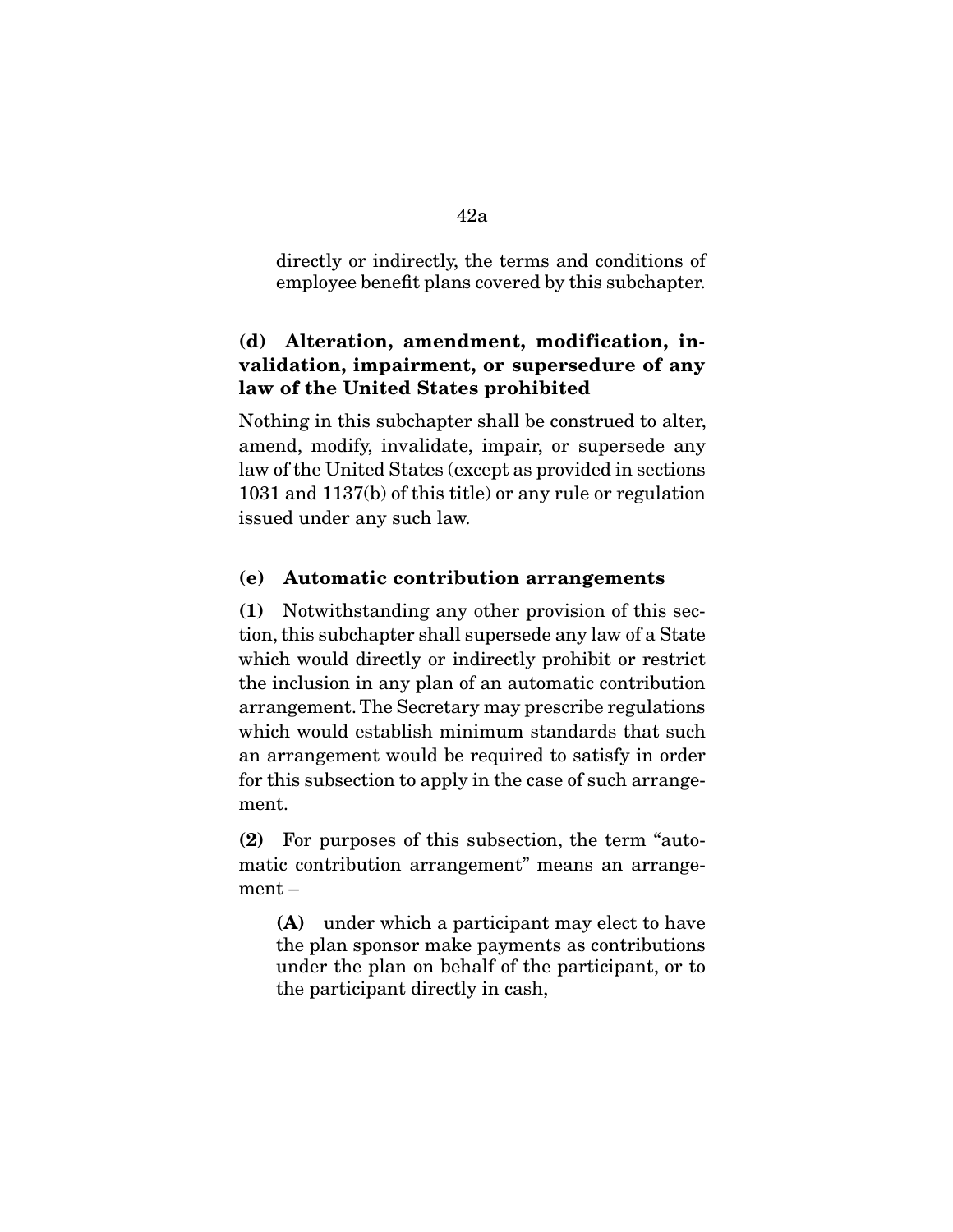(B) under which a participant is treated as having elected to have the plan sponsor make such contributions in an amount equal to a uniform percentage of compensation provided under the plan until the participant specifically elects not to have such contributions made (or specifically elects to have such contributions made at a different percentage), and

(C) under which such contributions are invested in accordance with regulations prescribed by the Secretary under section  $1104(c)(5)$  of this title.

(3)(A) The plan administrator of an automatic contribution arrangement shall, within a reasonable period before such plan year, provide to each participant to whom the arrangement applies for such plan year notice of the participant's rights and obligations under the arrangement which –

(i) is sufficiently accurate and comprehensive to apprise the participant of such rights and obligations, and

(ii) is written in a manner calculated to be understood by the average participant to whom the arrangement applies.

(B) A notice shall not be treated as meeting the requirements of subparagraph (A) with respect to a participant unless –

(i) the notice includes an explanation of the participant's right under the arrangement not to have elective contributions made on the participant's behalf (or to elect to have such contributions made at a different percentage),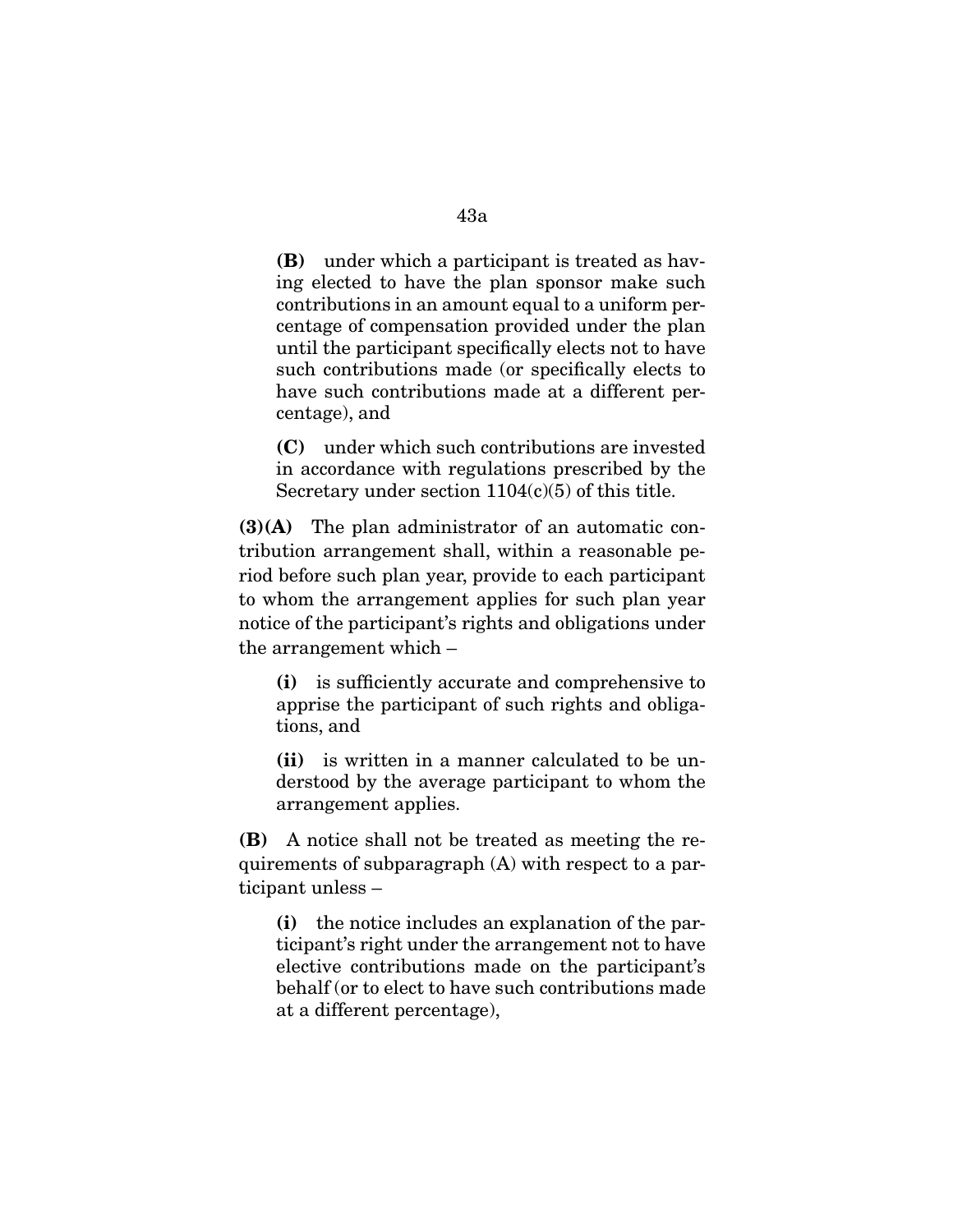# 44a

(ii) the participant has a reasonable period of time, after receipt of the notice described in clause (i) and before the first elective contribution is made, to make such election, and

(iii) the notice explains how contributions made under the arrangement will be invested in the absence of any investment election by the participant.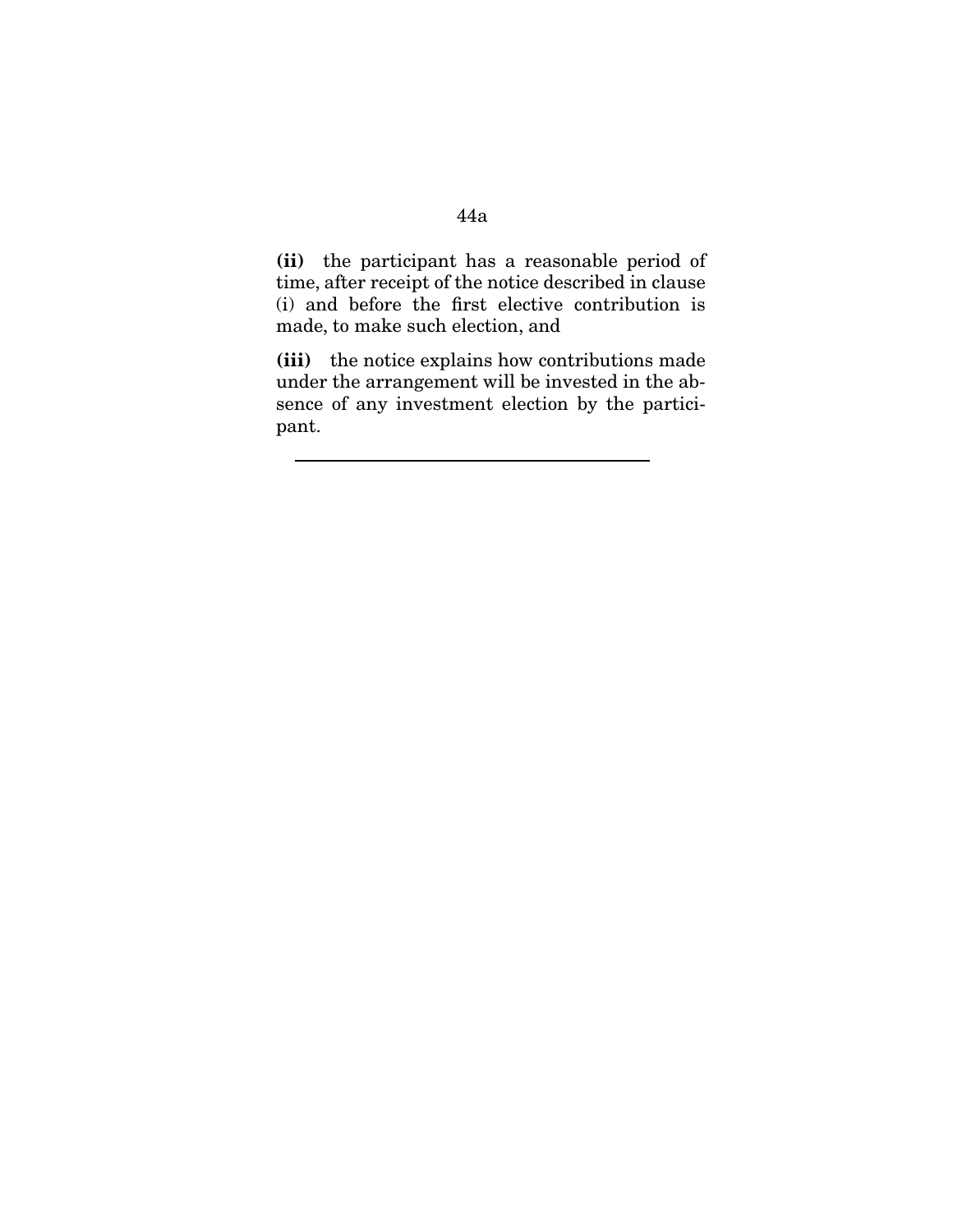## A.C.A. § 17-92-507. Maximum Allowable Cost Lists

(a) As used in this section:

(1) "Maximum Allowable Cost List" means a listing of drugs used by a pharmacy benefits manager setting the maximum allowable cost on which reimbursement to a pharmacy or pharmacist may be based;

(2) "Pharmaceutical wholesaler" means a person or entity that sells and distributes prescription pharmaceutical products, including without limitation a full line of brand-name, generic, and overthe-counter pharmaceuticals, and that offers regular and private delivery to a pharmacy;

(3) "Pharmacist" means a licensed pharmacist as defined in § 17-92-101;

(4) "Pharmacist services" means products, goods, or services provided as a part of the practice of pharmacy in Arkansas;

(5) "Pharmacy" means the same as in § 17-92- 101;

(6) "Pharmacy acquisition cost" means the amount that a pharmaceutical wholesaler charges for a pharmaceutical product as listed on the pharmacy's billing invoice;

(7) "Pharmacy benefits manager" means an entity that administers or manages a pharmacy benefits plan or program;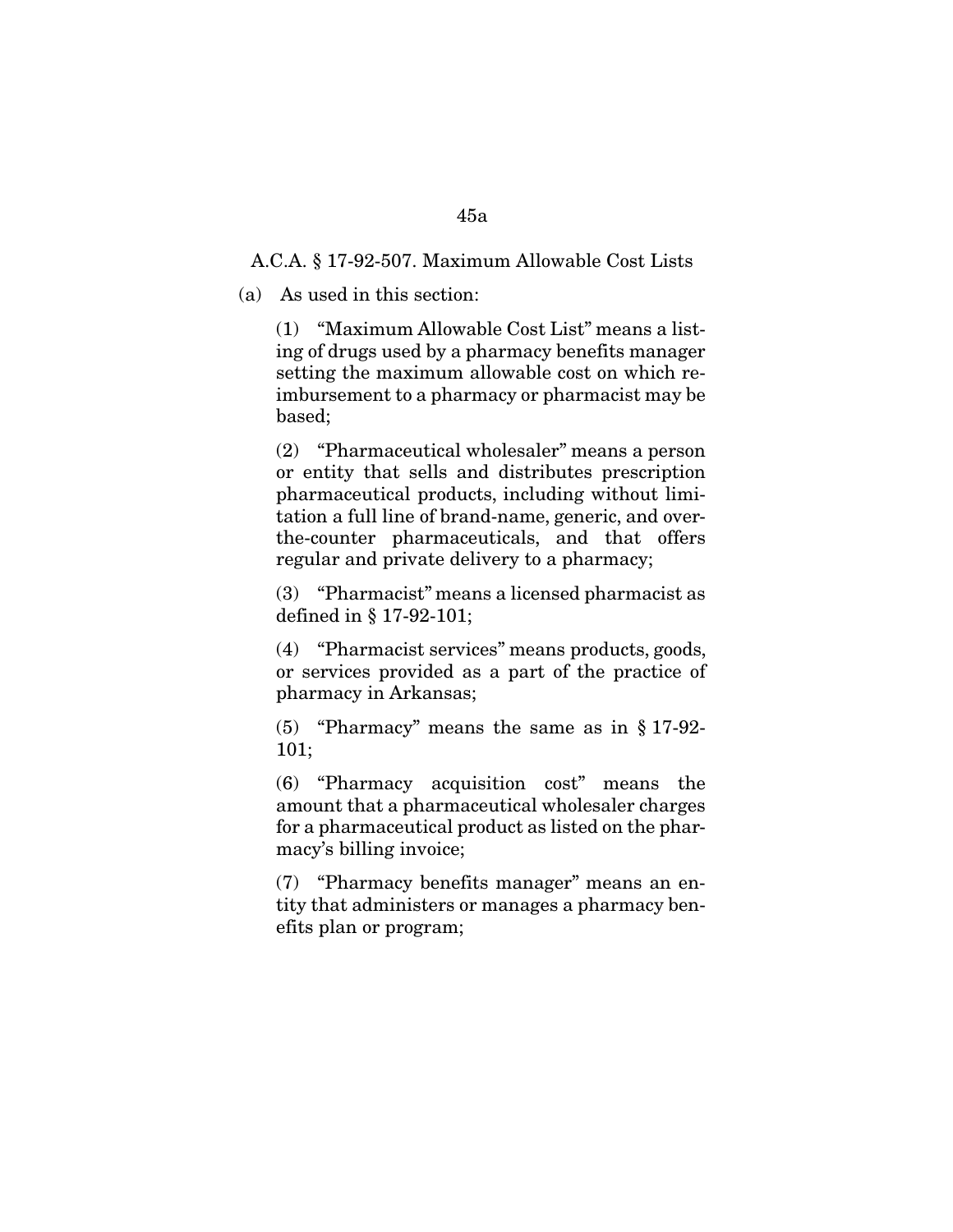(8) "Pharmacy benefits manager affiliate" means a pharmacy or pharmacist that directly or indirectly, through one (1) or more intermediaries, owns or controls, is owned or controlled by, or is under common ownership or control with a pharmacy benefits manager; and

(9) "Pharmacy benefits plan or program" means a plan or program that pays for, reimburses, covers the cost of, or otherwise provides for pharmacist services to individuals who reside in or are employed in this state.

(b) Before a pharmacy benefits manager places or continues a particular drug on a Maximum Allowable Cost List, the drug:

(1) Shall be listed as therapeutically equivalent and pharmaceutically equivalent "A" or "B" rated in the United States Food and Drug Administration's most recent version of the "Orange Book" or "Green Book" or has an NR or NA rating by Medispan, Gold Standard, or a similar rating by a nationally recognized reference;

(2) Shall be available for purchase by each pharmacy in the state from national or regional wholesalers operating in Arkansas; and

(3) Shall not be obsolete.

(c) A pharmacy benefits manager shall:

(1) Provide access to its Maximum Allowable Cost List to each pharmacy subject to the Maximum Allowable Cost List;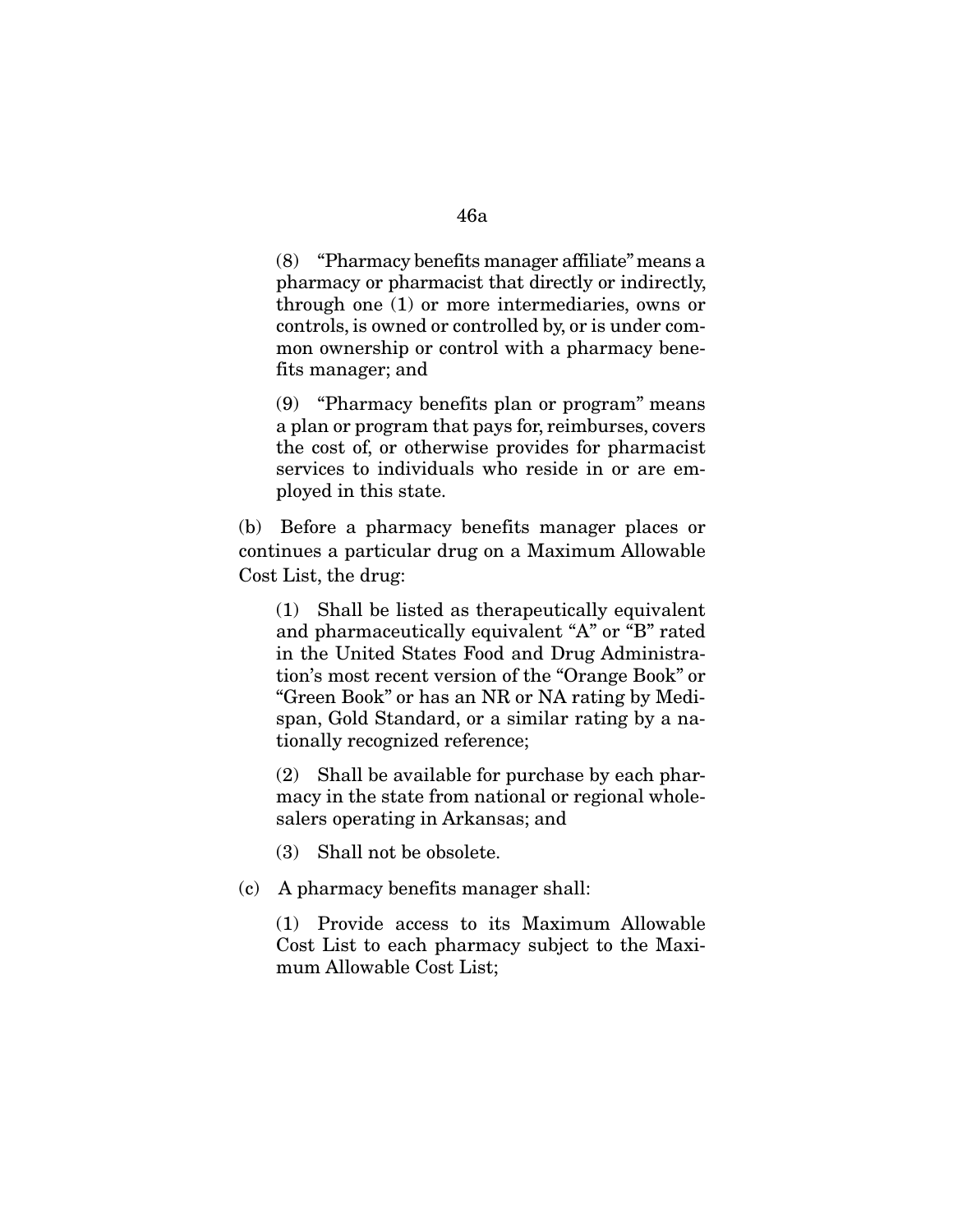(2) Update its Maximum Allowable Cost List on a timely basis, but in no event longer than seven (7) calendar days from an increase of ten percent (10%) or more in the pharmacy acquisition cost from sixty percent (60%) or more of the pharmaceutical wholesalers doing business in the state or a change in the methodology on which the Maximum Allowable Cost List is based or in the value of a variable involved in the methodology;

(3) Provide a process for each pharmacy subject to the Maximum Allowable Cost List to receive prompt notification of an update to the Maximum Allowable Cost List; and

 $(4)(A)(i)$  Provide a reasonable administrative appeal procedure to allow pharmacies to challenge maximum allowable costs and reimbursements made under a maximum allowable cost for a specific drug or drugs as:

> (a) Not meeting the requirements of this section; or

> (b) Being below the pharmacy acquisition cost.

(ii) The reasonable administrative appeal procedure shall include the following:

(a) A dedicated telephone number and email address or website for the purpose of submitting administrative appeals;

(b) The ability to submit an administrative appeal directly to the pharmacy benefits manager regarding the pharmacy benefits plan or program or through a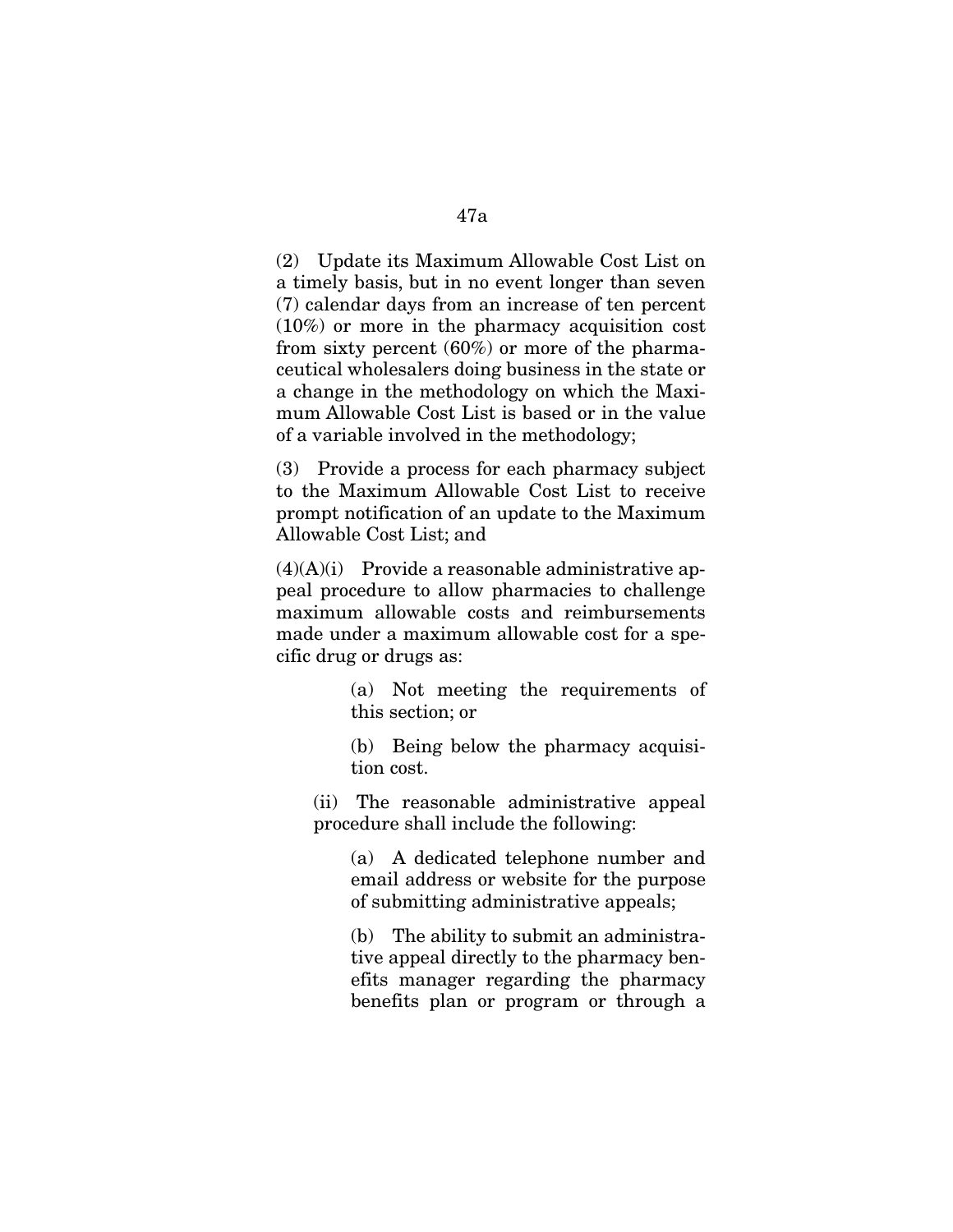pharmacy service administrative organization; and

(c) No less than seven (7) business days to file an administrative appeal.

(B) The pharmacy benefits manager shall respond to the challenge under subdivision  $(c)(4)(A)$ of this section within seven (7) business days after receipt of the challenge.

(C) If a challenge is under subdivision  $(c)(4)(A)$  of this section, the pharmacy benefits manager shall within seven (7) business days after receipt of the challenge either:

(i) If the appeal is upheld:

(a) Make the change in the maximum allowable cost;

(b) Permit the challenging pharmacy or pharmacist to reverse and rebill the claim in question;

(c) Provide the National Drug Code number that the increase or change is based on to the pharmacy or pharmacist; and

(d) Make the change under subdivision  $(c)(4)(C)(i)(a)$  of this section effective for each similarly situated pharmacy as defined by the payor subject to the Maximum Allowable Cost List;

(ii) If the appeal is denied, provide the challenging pharmacy or pharmacist the National Drug Code number and the name of the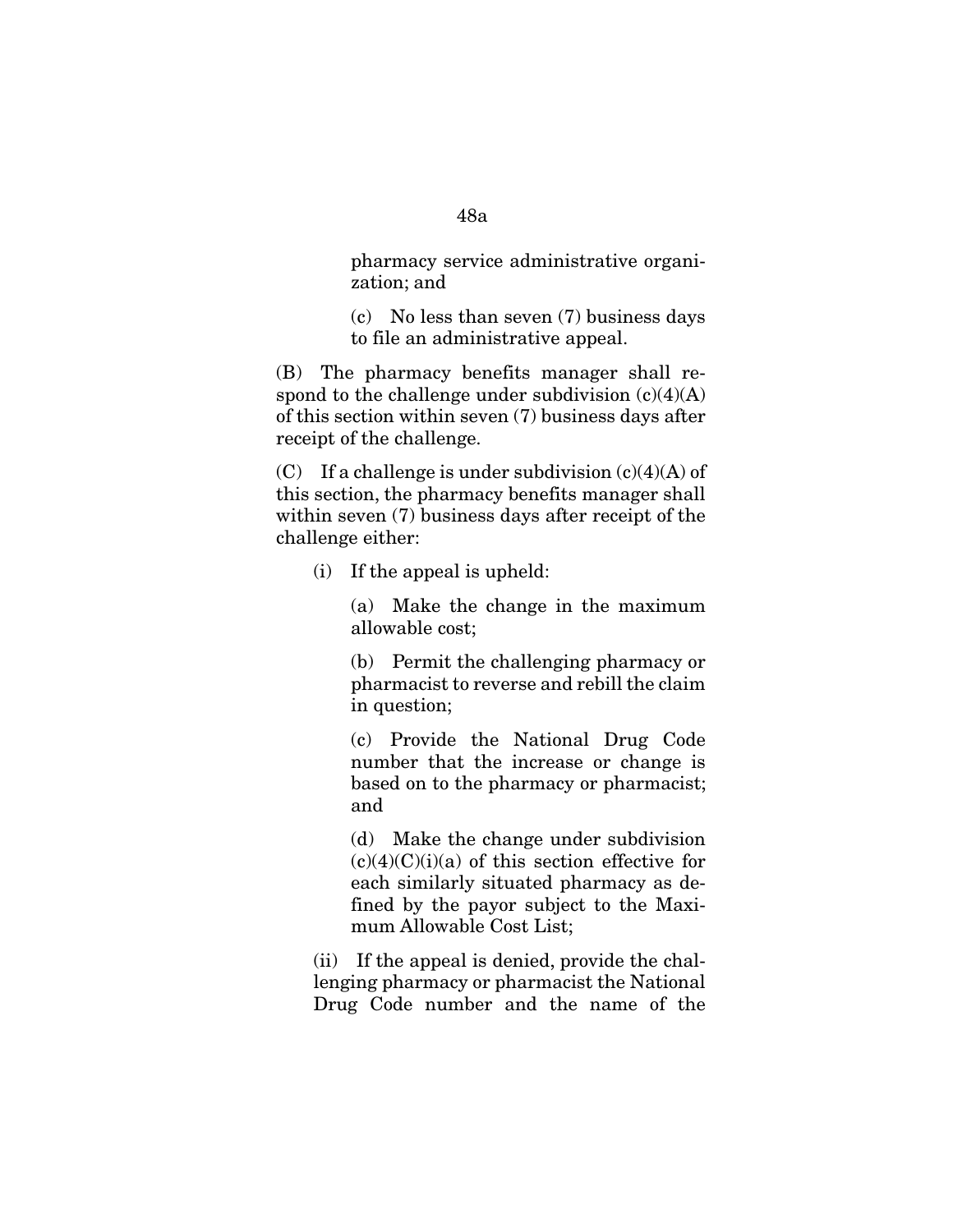national or regional pharmaceutical wholesalers operating in Arkansas that have the drug currently in stock at a price below the Maximum Allowable Cost List; or

(iii) If the National Drug Code number provided by the pharmacy benefits manager is not available below the pharmacy acquisition cost from the pharmaceutical wholesaler from whom the pharmacy or pharmacist purchases the majority of prescription drugs for resale, then the pharmacy benefits manager shall adjust the Maximum Allowable Cost List above the challenging pharmacy's pharmacy acquisition cost and permit the pharmacy to reverse and rebill each claim affected by the inability to procure the drug at a cost that is equal to or less than the previously challenged maximum allowable cost.

 $(d)(1)$  A pharmacy benefits manager shall not reimburse a pharmacy or pharmacist in the state an amount less than the amount that the pharmacy benefits manager reimburses a pharmacy benefits manager affiliate for providing the same pharmacist services.

(2) The amount shall be calculated on a per unit basis based on the same generic product identifier or generic code number.

(e) A pharmacy or pharmacist may decline to provide the pharmacist services to a patient or pharmacy benefits manager if, as a result of a Maximum Allowable Cost List, a pharmacy or pharmacist is to be paid less